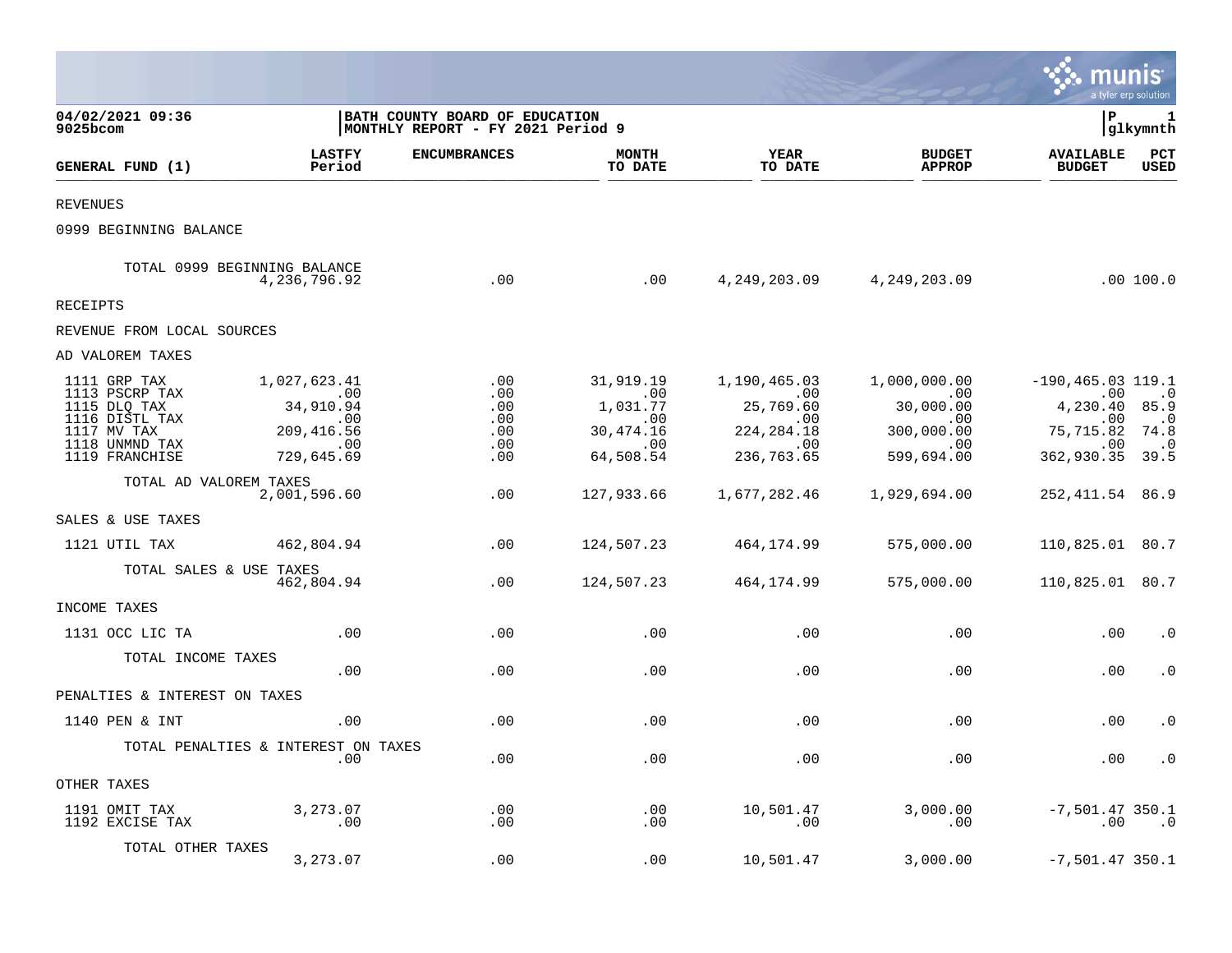|                                                                                                                |                                        |                                                                             |                                        |                                        |                                        | munis                                   | a tyler erp solution                                                                    |
|----------------------------------------------------------------------------------------------------------------|----------------------------------------|-----------------------------------------------------------------------------|----------------------------------------|----------------------------------------|----------------------------------------|-----------------------------------------|-----------------------------------------------------------------------------------------|
| 04/02/2021 09:36<br>9025bcom                                                                                   |                                        | <b>BATH COUNTY BOARD OF EDUCATION</b><br> MONTHLY REPORT - FY 2021 Period 9 |                                        |                                        |                                        | l P                                     | 2<br> glkymnth                                                                          |
| GENERAL FUND (1)                                                                                               | <b>LASTFY</b><br>Period                | <b>ENCUMBRANCES</b>                                                         | <b>MONTH</b><br>TO DATE                | <b>YEAR</b><br>TO DATE                 | <b>BUDGET</b><br><b>APPROP</b>         | <b>AVAILABLE</b><br><b>BUDGET</b>       | PCT<br><b>USED</b>                                                                      |
| REVENUE OTHER LOCAL GOVERNMENT UNITS                                                                           |                                        |                                                                             |                                        |                                        |                                        |                                         |                                                                                         |
| 1280 IN LIEU OF                                                                                                | .00                                    | .00                                                                         | .00                                    | .00                                    | .00                                    | .00                                     | $\cdot$ 0                                                                               |
| TOTAL REVENUE OTHER LOCAL GOVERNMENT UNITS                                                                     | .00                                    | .00                                                                         | .00                                    | .00                                    | .00                                    | .00                                     | $\cdot$ 0                                                                               |
| TUITION                                                                                                        |                                        |                                                                             |                                        |                                        |                                        |                                         |                                                                                         |
| 1310 TUIT IND<br>1320 GOV TUI IN<br>1330 GOV TUI OU<br>1340 TUIT OTHR                                          | .00<br>.00<br>.00<br>.00               | .00<br>.00<br>.00<br>.00                                                    | .00<br>.00<br>.00<br>.00               | .00<br>.00<br>.00<br>.00               | .00<br>.00<br>.00<br>.00               | $.00 \,$<br>$.00 \,$<br>.00<br>$.00 \,$ | $\cdot$ 0<br>$\cdot$ 0<br>$\begin{smallmatrix} 0 \\ 0 \\ 0 \end{smallmatrix}$           |
| TOTAL TUITION                                                                                                  | .00                                    | .00                                                                         | .00                                    | .00                                    | .00                                    | .00                                     | $\cdot$ 0                                                                               |
| TRANSPORTATION                                                                                                 |                                        |                                                                             |                                        |                                        |                                        |                                         |                                                                                         |
| 1410 TRNS INDIV<br>1420 TRN GOV IN<br>1430 TRN GOV OU<br>1440 TRN OTH PV<br>1441 TRN NON-PB<br>1442 TRN FSC CT | .00<br>.00<br>.00<br>.00<br>.00<br>.00 | .00<br>.00<br>.00<br>.00<br>.00<br>.00                                      | .00<br>.00<br>.00<br>.00<br>.00<br>.00 | .00<br>.00<br>.00<br>.00<br>.00<br>.00 | .00<br>.00<br>.00<br>.00<br>.00<br>.00 | .00<br>.00<br>.00<br>.00<br>.00<br>.00  | $\cdot$ 0<br>$\cdot$ 0<br>$\cdot$ 0<br>$\boldsymbol{\cdot}$ 0<br>$\cdot$ 0<br>$\cdot$ 0 |
| TOTAL TRANSPORTATION                                                                                           | .00                                    | .00                                                                         | .00                                    | .00                                    | .00                                    | .00                                     | $\cdot$ 0                                                                               |
| EARNINGS ON INVESTMENTS                                                                                        |                                        |                                                                             |                                        |                                        |                                        |                                         |                                                                                         |
| 1510 INT ON INV<br>1540 INVST PRPT                                                                             | 60,171.09<br>.00                       | .00<br>.00                                                                  | 2,534.84<br>.00                        | 21,466.04<br>.00                       | 5,000.00<br>.00                        | $-16, 466.04$ 429.3<br>.00              | $\overline{\phantom{0}}$ .0                                                             |
| TOTAL EARNINGS ON INVESTMENTS                                                                                  | 60,171.09                              | .00                                                                         | 2,534.84                               | 21,466.04                              | 5,000.00                               | $-16, 466.04$ 429.3                     |                                                                                         |
| FOOD SERVICE                                                                                                   |                                        |                                                                             |                                        |                                        |                                        |                                         |                                                                                         |
| 1630 SPEC FUNC                                                                                                 | .00                                    | .00                                                                         | .00                                    | .00                                    | .00                                    | .00                                     | $\cdot$ 0                                                                               |
| TOTAL FOOD SERVICE                                                                                             | .00                                    | .00                                                                         | .00                                    | .00                                    | .00                                    | $.00 \,$                                | $\cdot$ 0                                                                               |
| STUDENT ACTIVITIES                                                                                             |                                        |                                                                             |                                        |                                        |                                        |                                         |                                                                                         |
| 1740 FEES<br>1750 DONATIONS                                                                                    | .00<br>.00                             | .00<br>.00                                                                  | .00<br>.00                             | .00<br>.00                             | .00<br>.00                             | $.00 \,$<br>.00                         | $\cdot$ 0<br>$\cdot$ 0                                                                  |
| TOTAL STUDENT ACTIVITIES                                                                                       | .00                                    | .00                                                                         | .00                                    | .00                                    | .00                                    | .00                                     | $\cdot$ 0                                                                               |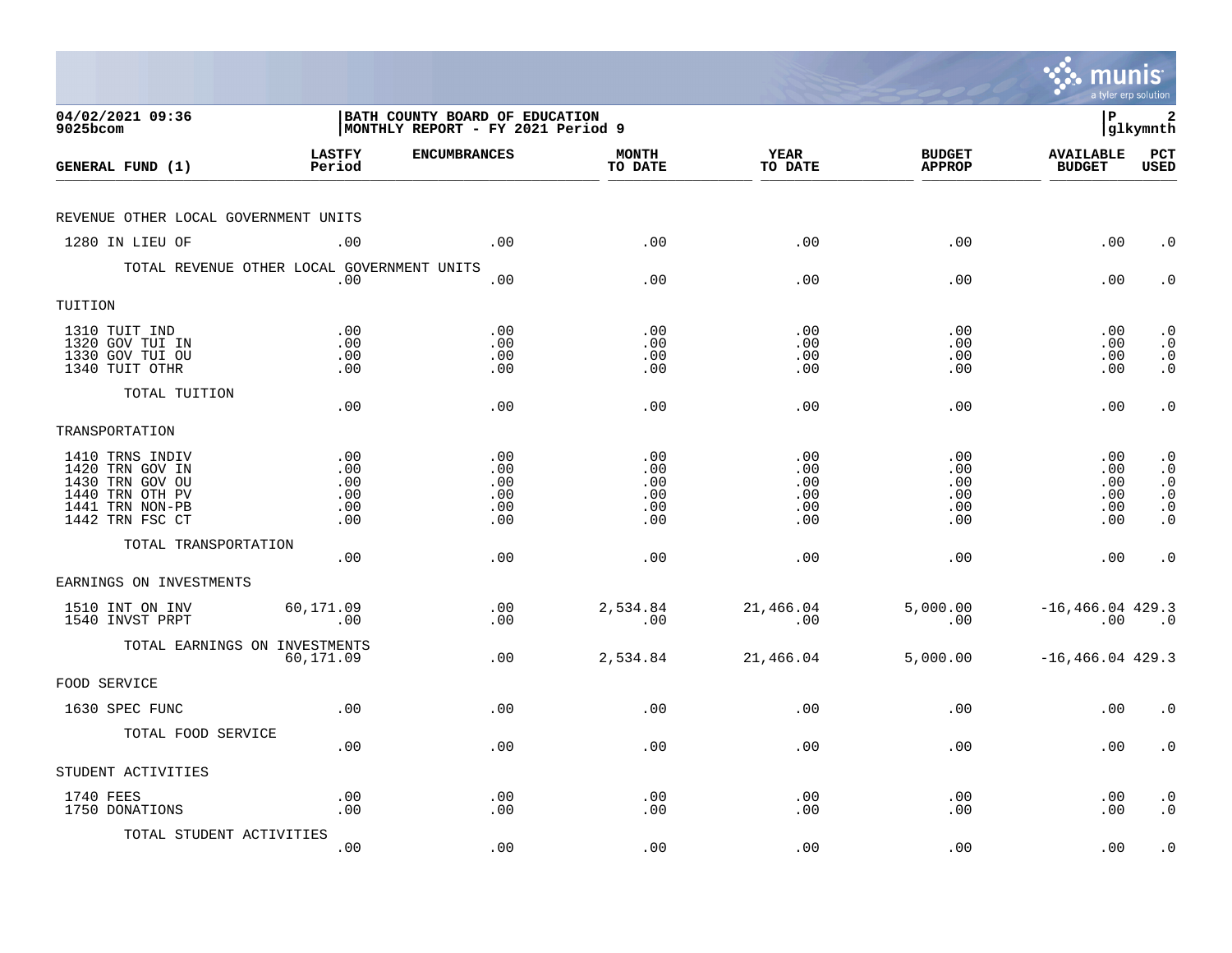

**04/02/2021 09:36 |BATH COUNTY BOARD OF EDUCATION |P 3**  $|MONTHLY REPORT - FY 2021 Period 9$ **LASTFY ENCUMBRANCES MONTH YEAR BUDGET AVAILABLE PCT GENERAL FUND (1) Period TO DATE TO DATE APPROP BUDGET USED** TO DATE THE RELIGION CONDUCT TO DATE THE RELIGION CONDUCT TO DATE THE RELIGION OF THE RELIGION OF THE RELIGION OF THE RELIGION OF THE RELIGION OF THE RELIGION OF THE RELIGION OF THE RELIGION OF THE RELIGION OF THE RELIGION OTHER REVENUE FROM LOCAL SOURCES 1911 BLDG RENT .00 .00 .00 .00 .00 .00 .0 1912 BUS RENT .00 .00 .00 .00 .00 .00 .0 1919 OTHER RENT .00 .00 .00 .00 .00 .00 .0 1920 CONTRIBUTE .00 .00 500.00 500.00 500.00 .00 100.0 1929 INKIND REV .00 .00 .00 .00 .00 .00 .0 1941 TXT SALES .00 .00 .00 .00 .00 .00 .0 1942 TXT RENTS 65.00 .00 .00 .00 200.00 200.00 .0 1951 MSC SCH IN .00 .00 .00 .00 .00 .00 .0 1952 MSC SCH OU .00 .00 .00 .00 .00 .00 .0 1980 PRYR REFND -190.36 .00 .00 .00 4,000.00 4,000.00 .0 1990 MISC REV 28,890.12 .00 3,343.90 12,151.89 1,000.00 -11,151.89\*\*\*\*\*\* 1991 TRANSCRIPT .00 .00 .00 .00 .00 .00 .0 1993 OTH REBATE .00 .00 .00 .00 .00 .00 .0 TOTAL OTHER REVENUE FROM LOCAL SOURCES 28,764.76 .00 3,843.90 12,651.89 5,700.00 -6,951.89 222.0 TOTAL REVENUE FROM LOCAL SOURCES 2,556,610.46 .00 258,819.63 2,186,076.85 2,518,394.00 332,317.15 86.8 REVENUE FROM STATE SOURCES STATE PROGRAM 3111 SEEK 6,556,287.00 .00 667,906.00 6,267,145.00 8,400,000.00 2,132,855.00 74.6 TOTAL STATE PROGRAM<br>6.556.287.00 6,556,287.00 .00 667,906.00 6,267,145.00 8,400,000.00 2,132,855.00 74.6 OTHER STATE FUNDING 3122 VOC TRANSP .00 .00 .00 .00 .00 .00 .0 3124 DST VOC SC .00 .00 .00 .00 .00 .00 .0 3125 DRV TRN RB .00 .00 .00 .00 .00 .00 .0 3126 SUB REIMB .00 .00 .00 .00 .00 .00 .0 3127 FLEX SPD .00 .00 .00 .00 .00 .00 .0 3128 AUD REIMB .00 .00 .00 .00 .00 .00 .0 3129 KSB/D TR R .00 .00 .00 .00 .00 .00 .0 TOTAL OTHER STATE FUNDING .00 .00 .00 .00 .00 .00 .0 EXPENDITURE REIMBURSEMENTS 3130 NBC REIMB .00 .00 .00 .00 7,000.00 7,000.00 .0 3131 MISC REIMB .00 .00 .00 .00 20,000.00 20,000.00 .0 TOTAL EXPENDITURE REIMBURSEMENTS .00 .00 .00 .00 27,000.00 27,000.00 .0

REVENUE IN LIEU OF TAXES/STATE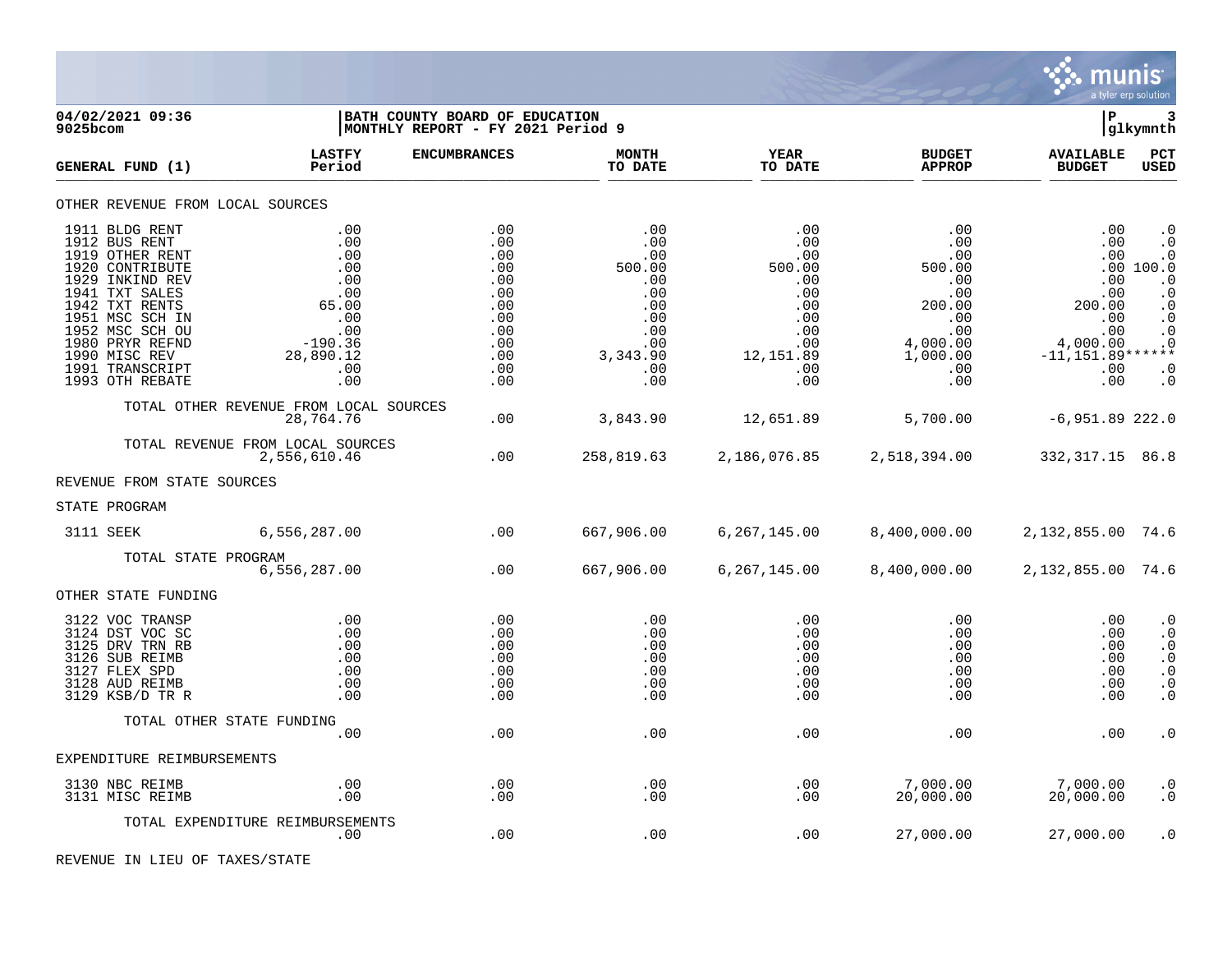

**04/02/2021 09:36 |BATH COUNTY BOARD OF EDUCATION |P 4** MONTHLY REPORT - FY 2021 Period 9 **LASTFY ENCUMBRANCES MONTH YEAR BUDGET AVAILABLE PCT GENERAL FUND (1) Period TO DATE TO DATE APPROP BUDGET USED** TO DATE THE RELIGION CONDUCT TO DATE THE RELIGION CONDUCT TO DATE THE RELIGION OF THE RELIGION OF THE RELIGION OF THE RELIGION OF THE RELIGION OF THE RELIGION OF THE RELIGION OF THE RELIGION OF THE RELIGION OF THE RELIGION 3800 TAXES 21,809.56 .00 2,445.53 21,960.73 25,000.00 3,039.27 87.8 TOTAL REVENUE IN LIEU OF TAXES/STATE<br>21.809.56 21,809.56 .00 2,445.53 21,960.73 25,000.00 3,039.27 87.8 REVENUE ON BEHALF PAYMENTS 3900 ON-BEHALF .00 .00 .00 .00 .00 .00 .0 TOTAL REVENUE ON BEHALF PAYMENTS .00 .00 .00 .00 .00 .00 .0 TOTAL REVENUE FROM STATE SOURCES 6,578,096.56 .00 670,351.53 6,289,105.73 8,452,000.00 2,162,894.27 74.4 REVENUE FROM FEDERAL SOURCES RESTRICTED DIRECT 4300 RES DIR FE .00 .00 .00 .00 .00 .00 .0 TOTAL RESTRICTED DIRECT .00 .00 .00 .00 .00 .00 .0 RESTRICTED THROUGH THE STATE 4500 RES FED/ST .00 .00 .00 .00 .00 .00 .0 TOTAL RESTRICTED THROUGH THE STATE .00 .00 .00 .00 .00 .00 .0 THROUGH INTERMEDIATE AGENCIES 4700 FED INTERM .00 .00 .00 .00 .00 .00 .0 TOTAL THROUGH INTERMEDIATE AGENCIES .00 .00 .00 .00 .00 .00 .0 FEDERAL REIMBURSEMENT 4810 MED REIMB 43,875.26 .00 .00 44,892.94 25,000.00 -19,892.94 179.6 4810 MED REIMB 80,578.96 .00 .00 30,000.00 30,000.00 .00 100.0 TOTAL FEDERAL REIMBURSEMENT 124,454.22 .00 .00 74,892.94 55,000.00 -19,892.94 136.2 TOTAL REVENUE FROM FEDERAL SOURCES  $100$  .00 .00  $74,892.94$   $55,000.00$   $-19,892.94$   $136.2$ 

OTHER RECEIPTS

INTERFUND TRANSFERS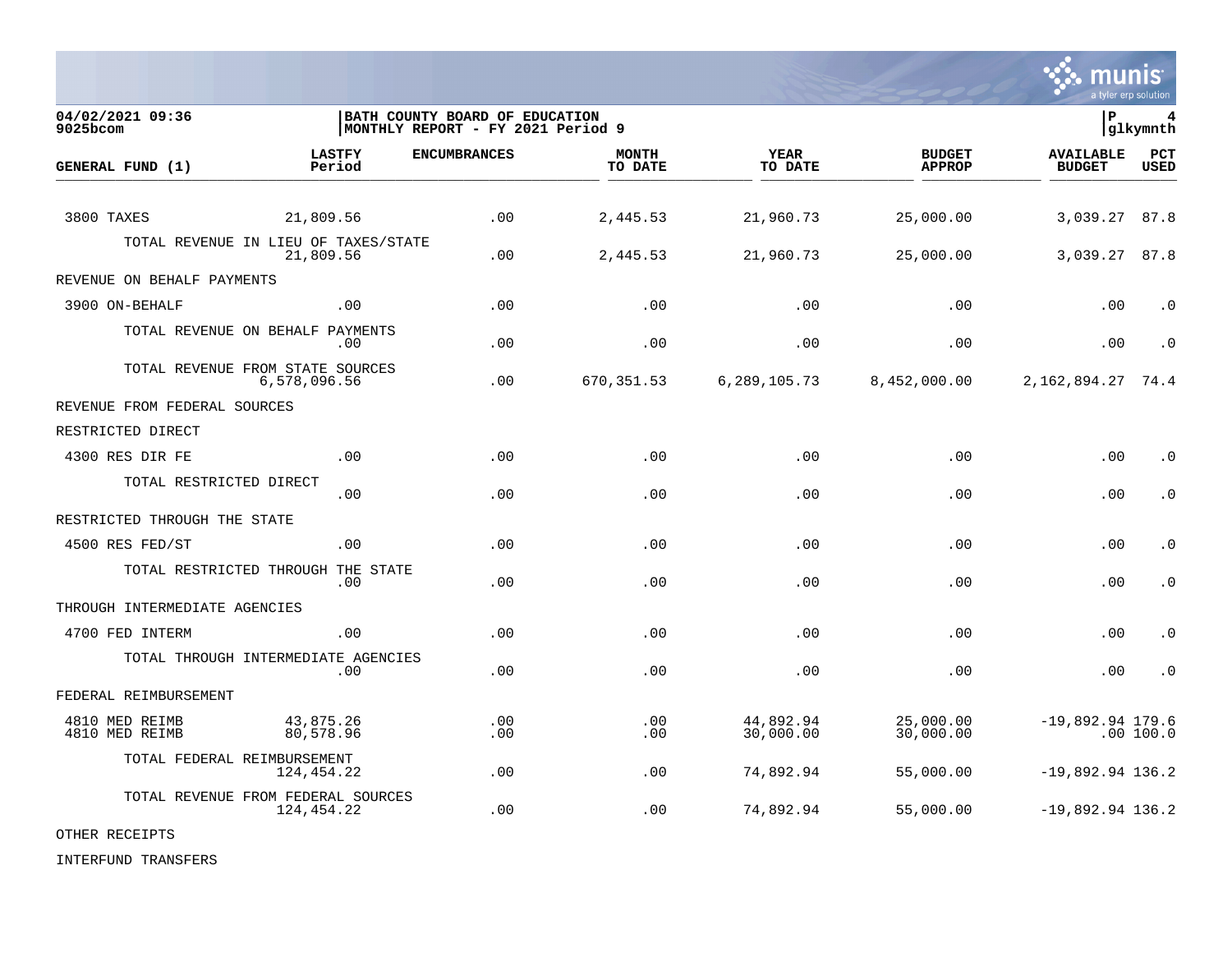

**04/02/2021 09:36 |BATH COUNTY BOARD OF EDUCATION |P 5**  $MONTHLY$  REPORT - FY 2021 Period 9 **LASTFY ENCUMBRANCES MONTH YEAR BUDGET AVAILABLE PCT GENERAL FUND (1)** TO DATE THE RELIGION CONDUCT TO DATE THE RELIGION CONDUCT TO DATE THE RELIGION OF THE RELIGION OF THE RELIGION OF THE RELIGION OF THE RELIGION OF THE RELIGION OF THE RELIGION OF THE RELIGION OF THE RELIGION OF THE RELIGION 5210 FND XFER .00 .00 223,257.00 223,257.00 .00 -223,257.00 .0 5220 INDCST XFE 44,983.50 .00 10,738.81 47,118.35 43,436.00 -3,682.35 108.5 TOTAL INTERFUND TRANSFERS 44,983.50 .00 233,995.81 270,375.35 43,436.00 -226,939.35 622.5 SALE OR COMP FOR LOSS OF ASSETS 5311 SALE LAND .00 .00 .00 .00 .00 .00 .0 5312 LOSS LAND .00 .00 .00 .00 .00 .00 .0 5331 SALE BLDG .00 .00 .00 .00 .00 .00 .0 5332 LOSS BLDG .00 .00 .00 .00 .00 .00 .0 5341 SALE EQUIP .00 .00 .00 .00 5,000.00 5,000.00 .0 5342 LOSS EQUIP .00 .00 .00 .00 .00 .00 .0 TOTAL SALE OR COMP FOR LOSS OF ASSETS<br>.00 .00 .00 .00 .00 5,000.00 5,000.00 .0 CAPITAL LEASE PROCEEDS 5500 LEASE PROC .00 .00 .00 .00 .00 .00 .0 TOTAL CAPITAL LEASE PROCEEDS .00 .00 .00 .00 .00 .00 .0 TOTAL OTHER RECEIPTS<br>44.983.50 44,983.50 .00 233,995.81 270,375.35 48,436.00 -221,939.35 558.2 TOTAL RECEIPTS 9,304,144.74 .00 1,163,166.97 8,820,450.87 11,073,830.00 2,253,379.13 79.7 TOTAL REVENUE 13,540,941.66 .00 1,163,166.97 13,069,653.96 15,323,033.09 2,253,379.13 85.3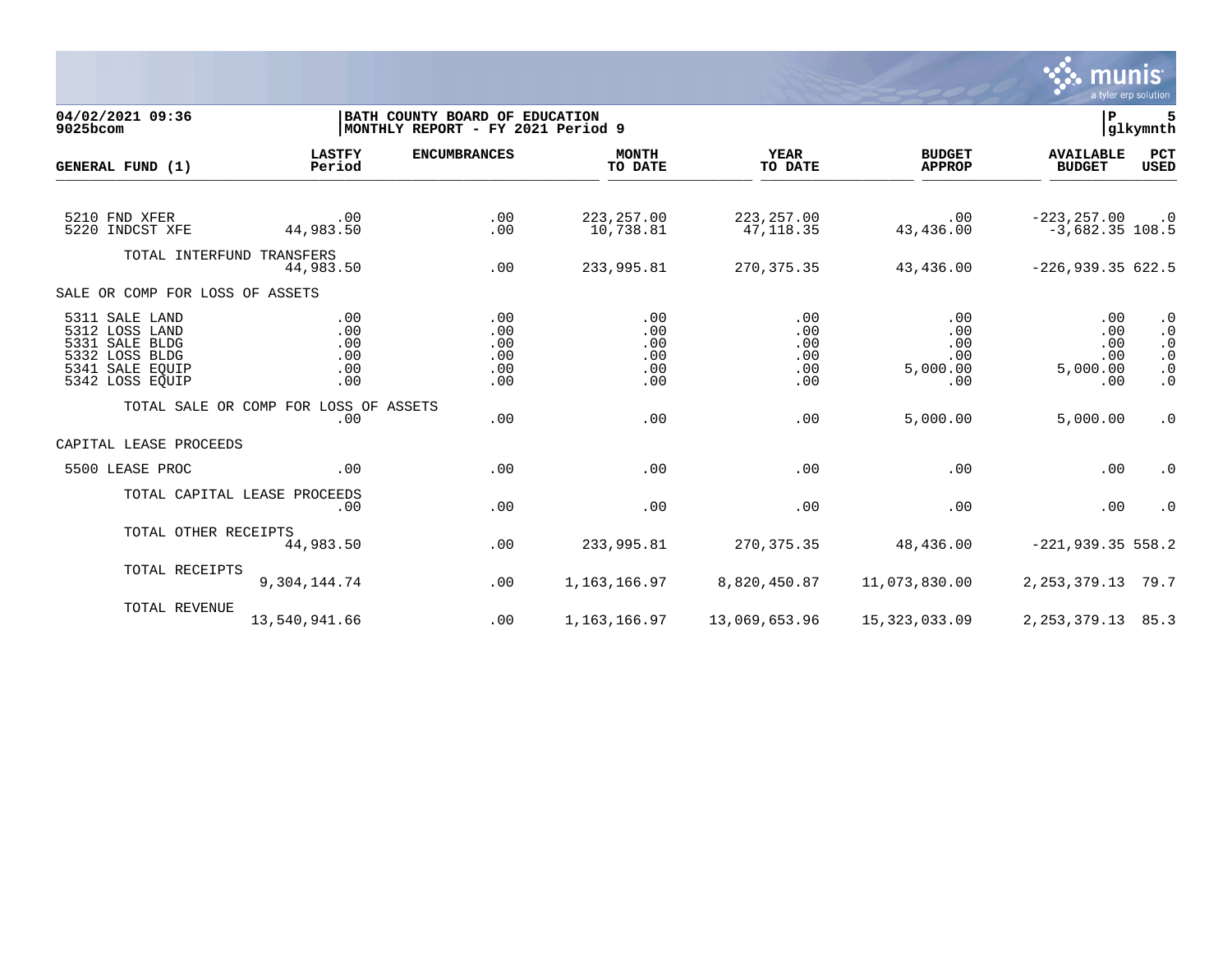|                                                                              |                                                                                                                           |                                                                                                                        |                                                                                                      |                                                                                                                                          |                                                                                                                                             | munis                                                                                                                                        | a tyler erp solution                                                                                |
|------------------------------------------------------------------------------|---------------------------------------------------------------------------------------------------------------------------|------------------------------------------------------------------------------------------------------------------------|------------------------------------------------------------------------------------------------------|------------------------------------------------------------------------------------------------------------------------------------------|---------------------------------------------------------------------------------------------------------------------------------------------|----------------------------------------------------------------------------------------------------------------------------------------------|-----------------------------------------------------------------------------------------------------|
| 04/02/2021 09:36<br>9025bcom                                                 |                                                                                                                           | BATH COUNTY BOARD OF EDUCATION<br>MONTHLY REPORT - FY 2021 Period 9                                                    |                                                                                                      |                                                                                                                                          |                                                                                                                                             | l P                                                                                                                                          | 6<br> glkymnth                                                                                      |
| GENERAL FUND (1)                                                             | <b>LASTFY</b><br>Period                                                                                                   | <b>ENCUMBRANCES</b>                                                                                                    | <b>MONTH</b><br>TO DATE                                                                              | <b>YEAR</b><br>TO DATE                                                                                                                   | <b>BUDGET</b><br><b>APPROP</b>                                                                                                              | <b>AVAILABLE</b><br><b>BUDGET</b>                                                                                                            | PCT<br>USED                                                                                         |
| <b>EXPENDITURES</b>                                                          |                                                                                                                           |                                                                                                                        |                                                                                                      |                                                                                                                                          |                                                                                                                                             |                                                                                                                                              |                                                                                                     |
|                                                                              | 0000 RESTRICT TO REV & BAL SHT ONLY                                                                                       |                                                                                                                        |                                                                                                      |                                                                                                                                          |                                                                                                                                             |                                                                                                                                              |                                                                                                     |
| 0200                                                                         | .00                                                                                                                       | .00                                                                                                                    | .00                                                                                                  | .00                                                                                                                                      | .00                                                                                                                                         | .00                                                                                                                                          | . ດ                                                                                                 |
| TOTAL 0000                                                                   | RESTRICT TO REV & BAL SHT ONLY<br>.00                                                                                     | .00                                                                                                                    | .00                                                                                                  | .00                                                                                                                                      | .00                                                                                                                                         | .00                                                                                                                                          | . 0                                                                                                 |
| 1000 INSTRUCTION                                                             |                                                                                                                           |                                                                                                                        |                                                                                                      |                                                                                                                                          |                                                                                                                                             |                                                                                                                                              |                                                                                                     |
| 0100<br>0200<br>0280<br>0300<br>0400<br>0500<br>0600<br>0700<br>0800<br>0840 | 3,764,107.10<br>221, 106.57<br>.00<br>135,538.88<br>53,053.84<br>9,497.48<br>131, 215.03<br>35,970.21<br>19,775.67<br>.00 | .00<br>.00<br>.00<br>13,794.99<br>$\frac{1}{2}$ $\frac{0}{2}$<br>400.00<br>43, 165.63<br>42,862.15<br>31,573.96<br>.00 | 480,546.69<br>27,735.82<br>9,951.79<br>6,052.25<br>13.99<br>5,842.78<br>5,785.44<br>$-375.00$<br>.00 | 3,148,383.50<br>188,807.78<br>$\sim 00$<br>68,853.98<br>51,160.77<br>$\frac{1}{5}$ , 749.26<br>80,859.12<br>50,292.46<br>9,917.43<br>.00 | 6,111,970.00<br>437,156.00<br>$\overline{00}$<br>192,031.61<br>82,325.00<br>24, 385.00<br>281,679.45<br>605,340.09<br>30,765.00<br>5,779.34 | 2,963,586.50<br>248, 348.22<br>.00<br>109,382.64<br>31, 164.23<br>18, 235. 74<br>157,654.70<br>512, 185.48<br>$-10,726.39$ 134.9<br>5,779.34 | 51.5<br>43.2<br>$\cdot$ 0<br>43.0<br>62.1<br>25.2<br>44.0<br>15.4<br>$\cdot$ 0                      |
| TOTAL 1000                                                                   | INSTRUCTION<br>4,370,264.78                                                                                               | 131,796.73                                                                                                             | 535,553.76                                                                                           | 3,604,024.30                                                                                                                             | 7,771,431.49                                                                                                                                | 4,035,610.46 48.1                                                                                                                            |                                                                                                     |
| 2100 STUDENT SUPPORT SERVICES                                                |                                                                                                                           |                                                                                                                        |                                                                                                      |                                                                                                                                          |                                                                                                                                             |                                                                                                                                              |                                                                                                     |
| 0100<br>0200<br>0280<br>0300<br>0400<br>0500<br>0600<br>0700                 | 389,777.23<br>57,837.02<br>.00<br>1,026.29<br>37.50<br>2,337.97<br>3,818.63<br>553.00                                     | .00<br>.00<br>.00<br>.00<br>.00<br>.00<br>739.98<br>.00                                                                | 46, 173.53<br>7,024.13<br>.00<br>$-658.54$<br>.00<br>.00<br>240.13<br>.00                            | 388,731.49<br>53, 375.44<br>.00<br>931.35<br>.00<br>56.91<br>4,086.73<br>.00                                                             | 609,413.00<br>109,223.00<br>.00<br>8,540.00<br>.00<br>2,720.00<br>11,832.00<br>400.00                                                       | 220,681.51<br>55,847.56<br>.00<br>7,608.65<br>.00<br>2,663.09<br>7,005.29<br>400.00                                                          | 63.8<br>48.9<br>$\cdot$ 0<br>10.9<br>$\overline{\phantom{a}}$ .0<br>2.1<br>40.8<br>$\cdot$ 0        |
| TOTAL 2100                                                                   | STUDENT SUPPORT SERVICES<br>455,387.64                                                                                    | 739.98                                                                                                                 | 52,779.25                                                                                            | 447,181.92                                                                                                                               | 742,128.00                                                                                                                                  | 294,206.10 60.4                                                                                                                              |                                                                                                     |
|                                                                              | 2200 INSTRUCTIONAL STAFF SUPP SERV                                                                                        |                                                                                                                        |                                                                                                      |                                                                                                                                          |                                                                                                                                             |                                                                                                                                              |                                                                                                     |
| 0100<br>0200<br>0280<br>0300<br>0400<br>0500<br>0600<br>0700<br>0800<br>0840 | 80,777.15<br>4,366.55<br>$\cdot$ 00<br>3,741.00<br>.00<br>1,703.96<br>60.00<br>.00<br>.00<br>.00                          | .00<br>.00<br>.00<br>99.00<br>.00<br>.00<br>.00<br>.00<br>.00<br>.00                                                   | 11,192.85<br>550.74<br>.00<br>.00<br>.00<br>.00<br>.00<br>.00<br>.00<br>.00                          | 86,754.65<br>5,310.31<br>.00<br>1,989.00<br>.00<br>144.72<br>539.20<br>.00<br>.00<br>.00                                                 | 168,355.51<br>11,178.24<br>.00<br>8,309.00<br>4,940.00<br>8,950.56<br>6,673.00<br>.00<br>.00<br>.00                                         | 81,600.86<br>5,867.93<br>.00<br>6, 221.00<br>4,940.00<br>8,805.84<br>6,133.80<br>.00<br>$.00 \,$<br>.00                                      | 51.5<br>47.5<br>$\cdot$ 0<br>25.1<br>$\cdot$ 0<br>1.6<br>8.1<br>$\cdot$ 0<br>$\cdot$ 0<br>$\cdot$ 0 |

TOTAL 2200 INSTRUCTIONAL STAFF SUPP SERV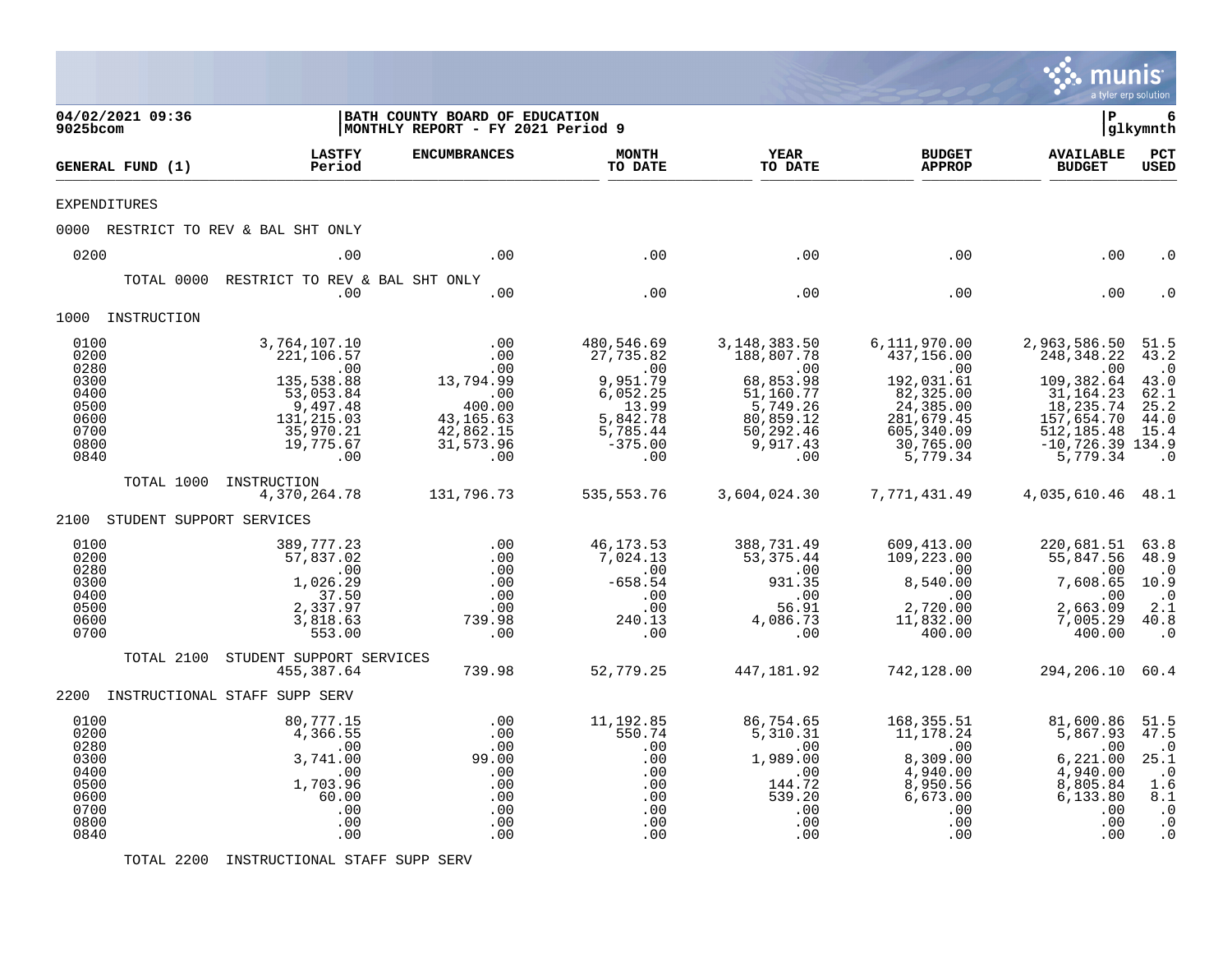

| 04/02/2021 09:36<br>9025bcom                                                 | BATH COUNTY BOARD OF EDUCATION<br> MONTHLY REPORT - FY 2021 Period 9                                               | l P                                                                                       | 7<br> glkymnth                                                                                       |                                                                                                                       |                                                                                                                        |                                                                                                                      |                                                                                               |
|------------------------------------------------------------------------------|--------------------------------------------------------------------------------------------------------------------|-------------------------------------------------------------------------------------------|------------------------------------------------------------------------------------------------------|-----------------------------------------------------------------------------------------------------------------------|------------------------------------------------------------------------------------------------------------------------|----------------------------------------------------------------------------------------------------------------------|-----------------------------------------------------------------------------------------------|
| GENERAL FUND (1)                                                             | <b>LASTFY</b><br>Period                                                                                            | <b>ENCUMBRANCES</b>                                                                       | <b>MONTH</b><br>TO DATE                                                                              | YEAR<br>TO DATE                                                                                                       | <b>BUDGET</b><br><b>APPROP</b>                                                                                         | <b>AVAILABLE</b><br><b>BUDGET</b>                                                                                    | PCT<br>USED                                                                                   |
|                                                                              | 90,648.66                                                                                                          | 99.00                                                                                     | 11,743.59                                                                                            | 94,737.88                                                                                                             | 208,406.31                                                                                                             | 113,569.43                                                                                                           | 45.5                                                                                          |
| 2300 DISTRICT ADMIN SUPPORT                                                  |                                                                                                                    |                                                                                           |                                                                                                      |                                                                                                                       |                                                                                                                        |                                                                                                                      |                                                                                               |
| 0100<br>0200<br>0280<br>0300<br>0400<br>0500<br>0600<br>0700<br>0800<br>0840 | 182,041.09<br>91,886.49<br>.00<br>98,107.94<br>14,329.59<br>50,189.26<br>41,107.15<br>18,079.48<br>6,296.36<br>.00 | .00<br>59.65<br>.00<br>28,170.00<br>.00<br>9,719.80<br>7,079.70<br>.00<br>3,161.50<br>.00 | 22,075.18<br>5,291.04<br>.00<br>8,475.31<br>2,247.88<br>1,804.30<br>1,763.48<br>.00<br>100.00<br>.00 | 192,598.05<br>91,017.67<br>.00<br>97,859.46<br>16,758.72<br>54, 353. 45<br>11,611.46<br>12,895.41<br>10,303.06<br>.00 | 280,901.00<br>355,386.00<br>.00<br>181,750.00<br>33,240.00<br>119,000.00<br>97,450.00<br>40,200.00<br>28,800.00<br>.00 | 88,302.95<br>264,308.68<br>.00<br>55,720.54<br>16,481.28<br>54,926.75<br>78,758.84<br>27,304.59<br>15, 335.44<br>.00 | 68.6<br>25.6<br>$\cdot$ 0<br>69.3<br>50.4<br>53.8<br>$\frac{19.2}{32.1}$<br>46.8<br>$\cdot$ 0 |
| TOTAL 2300                                                                   | DISTRICT ADMIN SUPPORT                                                                                             |                                                                                           |                                                                                                      |                                                                                                                       |                                                                                                                        |                                                                                                                      |                                                                                               |
|                                                                              | 502,037.36                                                                                                         | 48,190.65                                                                                 | 41,757.19                                                                                            | 487,397.28                                                                                                            | 1,136,727.00                                                                                                           | 601,139.07 47.1                                                                                                      |                                                                                               |
| 2400<br>SCHOOL ADMIN SUPPORT                                                 |                                                                                                                    |                                                                                           |                                                                                                      |                                                                                                                       |                                                                                                                        |                                                                                                                      |                                                                                               |
| 0100<br>0200<br>0280<br>0300<br>0500<br>0600<br>0700                         | 568,928.79<br>59,142.06<br>.00<br>.00<br>703.32<br>.00<br>.00                                                      | .00<br>.00<br>.00<br>.00<br>.00<br>.00<br>.00                                             | 65, 213. 12<br>6,865.58<br>.00<br>.00<br>.00<br>.00<br>.00                                           | 573, 359.23<br>59,489.88<br>.00<br>.00<br>223.47<br>.00<br>.00                                                        | 778, 323.00<br>96,019.00<br>.00<br>.00<br>1,200.00<br>.00<br>.00                                                       | 204,963.77<br>36,529.12<br>.00<br>.00<br>976.53<br>.00<br>.00                                                        | 73.7<br>62.0<br>$\cdot$ 0<br>$\cdot$ 0<br>18.6<br>$\cdot$ 0<br>$\ddot{0}$                     |
| TOTAL 2400                                                                   | SCHOOL ADMIN SUPPORT<br>628,774.17                                                                                 | .00                                                                                       | 72,078.70                                                                                            | 633,072.58                                                                                                            | 875,542.00                                                                                                             | 242, 469. 42 72. 3                                                                                                   |                                                                                               |
| BUSINESS SUPPORT SERVICES<br>2500                                            |                                                                                                                    |                                                                                           |                                                                                                      |                                                                                                                       |                                                                                                                        |                                                                                                                      |                                                                                               |
| 0100<br>0200<br>0280<br>0300<br>0500<br>0600<br>0700<br>0800                 | 157,694.30<br>31,257.00<br>.00<br>.00<br>42.00<br>.00<br>4,809.42<br>.00                                           | .00<br>.00<br>.00<br>.00<br>.00<br>.00<br>.00<br>.00                                      | 17,701.96<br>3,515.24<br>.00<br>.00<br>.00<br>.00<br>1,643.22<br>.00                                 | 159,042.84<br>31,652.00<br>.00<br>.00<br>.00<br>.00<br>3,286.44<br>.00                                                | 215, 135.00<br>49,912.00<br>.00<br>300.00<br>300.00<br>500.00<br>8,000.00<br>.00                                       | 56,092.16<br>18,260.00<br>.00<br>300.00<br>300.00<br>500.00<br>4,713.56<br>.00                                       | 73.9<br>63.4<br>$\cdot$ 0<br>$\cdot$ 0<br>$\cdot$ 0<br>$\cdot$ 0<br>41.1<br>$\cdot$ 0         |
| TOTAL 2500                                                                   | BUSINESS SUPPORT SERVICES<br>193,802.72                                                                            | .00                                                                                       | 22,860.42                                                                                            | 193,981.28                                                                                                            | 274,147.00                                                                                                             | 80,165.72 70.8                                                                                                       |                                                                                               |
| 2600                                                                         | PLANT OPERATIONS AND MAINTENANCE                                                                                   |                                                                                           |                                                                                                      |                                                                                                                       |                                                                                                                        |                                                                                                                      |                                                                                               |
| 0100<br>0200<br>0280<br>0300<br>0400<br>0500                                 | 370,452.72<br>109,200.28<br>.00<br>75,693.83<br>125, 175.09<br>133,984.86                                          | .00<br>.00<br>.00<br>15,900.00<br>18,079.17<br>.00                                        | 41,496.50<br>12,363.29<br>.00<br>8,830.00<br>10,035.89<br>3,973.36                                   | 377,030.05<br>109,593.52<br>.00<br>53,810.21<br>90,794.33<br>116, 422. 71                                             | 565,141.00<br>183,693.00<br>.00<br>172,600.00<br>286,650.00<br>177,900.00                                              | 188,110.95<br>74,099.48<br>.00<br>102,889.79<br>177,776.50<br>61, 477.29                                             | 66.7<br>59.7<br>$\cdot$ 0<br>40.4<br>38.0<br>65.4                                             |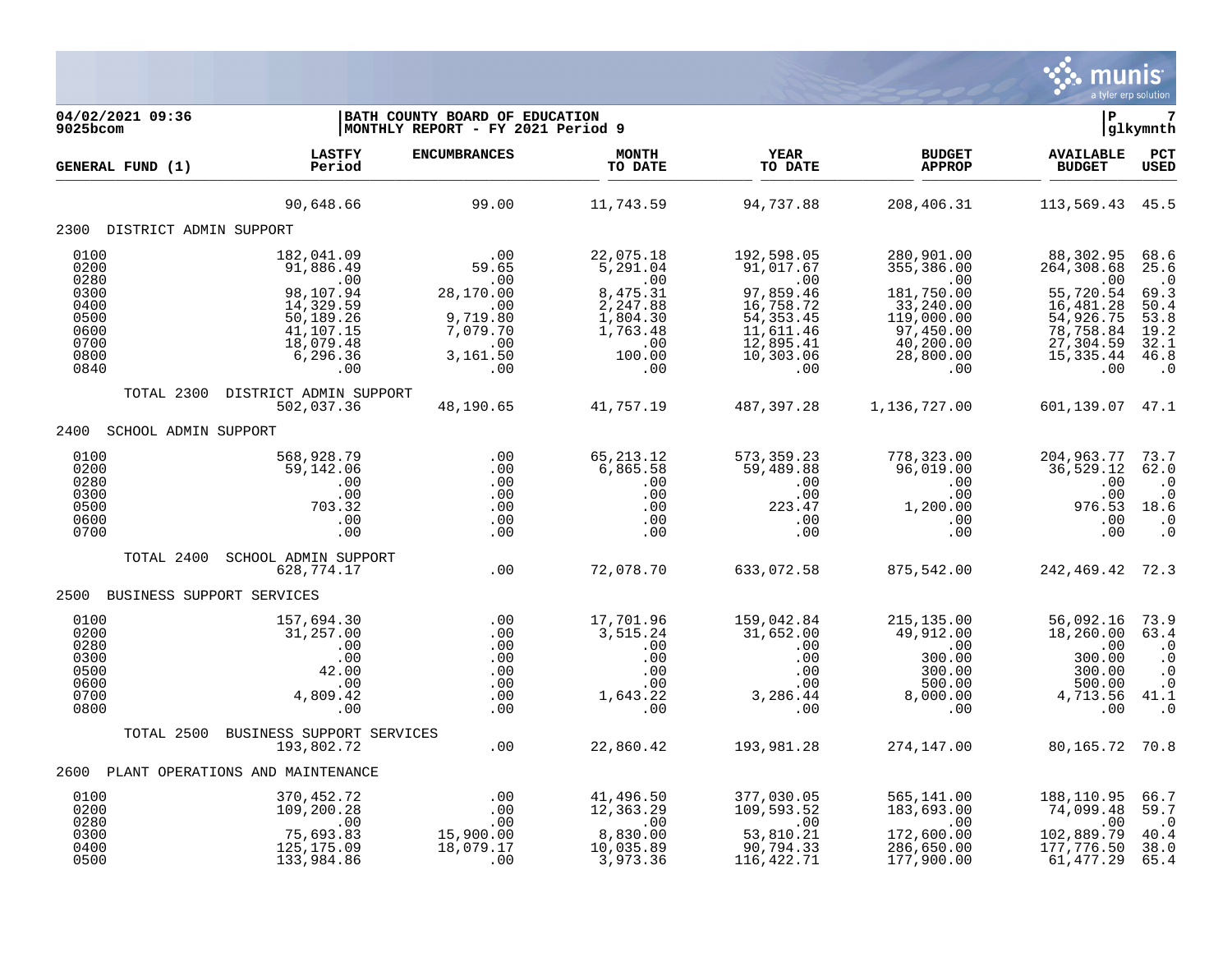

| 04/02/2021 09:36<br>9025bcom                                         |                                                                                                                                | BATH COUNTY BOARD OF EDUCATION<br>MONTHLY REPORT - FY 2021 Period 9          |                                                                                       |                                                                                                                                 |                                                                                                              | ∣P                                                                                                                    | 8<br>glkymnth                                                                      |
|----------------------------------------------------------------------|--------------------------------------------------------------------------------------------------------------------------------|------------------------------------------------------------------------------|---------------------------------------------------------------------------------------|---------------------------------------------------------------------------------------------------------------------------------|--------------------------------------------------------------------------------------------------------------|-----------------------------------------------------------------------------------------------------------------------|------------------------------------------------------------------------------------|
| GENERAL FUND (1)                                                     | <b>LASTFY</b><br>Period                                                                                                        | <b>ENCUMBRANCES</b>                                                          | <b>MONTH</b><br>TO DATE                                                               | YEAR<br>TO DATE                                                                                                                 | <b>BUDGET</b><br><b>APPROP</b>                                                                               | <b>AVAILABLE</b><br><b>BUDGET</b>                                                                                     | <b>PCT</b><br><b>USED</b>                                                          |
| 0600<br>0700<br>0800                                                 | 381,883.14<br>38,981.48<br>16,982.09                                                                                           | 6,023.34<br>12,411.75<br>.00                                                 | 52,979.07<br>$\ldots$ 00<br>1,730.76                                                  | 326,436.48<br>14,928.38<br>16,723.76                                                                                            | 721,400.00<br>99,500.00<br>29,100.00                                                                         | 388,940.18<br>72,159.87<br>12,376.24                                                                                  | 46.1<br>27.5<br>57.5                                                               |
| TOTAL 2600                                                           | PLANT OPERATIONS AND MAINTENANCE<br>1, 252, 353.49                                                                             | 52,414.26                                                                    | 131,408.87                                                                            | 1,105,739.44                                                                                                                    | 2,235,984.00                                                                                                 | 1,077,830.30                                                                                                          | 51.8                                                                               |
| 2700 STUDENT TRANSPORTATION                                          |                                                                                                                                |                                                                              |                                                                                       |                                                                                                                                 |                                                                                                              |                                                                                                                       |                                                                                    |
| 0100<br>0200<br>0280<br>0300<br>0400<br>0500<br>0600<br>0700<br>0800 | 365,588.74<br>107,144.14<br>$\overline{\phantom{0}}$ .00<br>3,477.64<br>5,984.42<br>56,735.37<br>176, 162. 72<br>.00<br>375.00 | .00<br>.00<br>.00<br>.00<br>2,486.81<br>.00<br>2,932.87<br>222,107.00<br>.00 | 38,055.39<br>11,276.19<br>.00<br>362.25<br>336.02<br>72.30<br>6, 413.12<br>.00<br>.00 | 292,959.80<br>85,482.61<br>$\overline{\phantom{0}}$ .00<br>2,524.75<br>2,715.34<br>60,774.13<br>67,358.22<br>1,399.50<br>375.00 | 612,907.87<br>199,277.62<br>.00<br>34,150.00<br>21,700.00<br>62,500.00<br>344,100.00<br>118,400.00<br>500.00 | 319,948.07<br>113,795.01<br>.00<br>31,625.25<br>16,497.85<br>1,725.87<br>273,808.91<br>$-105, 106.50$ 188.8<br>125.00 | 47.8<br>42.9<br>$\overline{\phantom{0}}$ .0<br>7.4<br>24.0<br>97.2<br>20.4<br>75.0 |
| TOTAL 2700                                                           | STUDENT TRANSPORTATION<br>715,468.03                                                                                           | 227,526.68                                                                   | 56,515.27                                                                             | 513,589.35                                                                                                                      | 1,393,535.49                                                                                                 | 652, 419. 46 53. 2                                                                                                    |                                                                                    |
| 3100 FOOD SERVICE OPERATION                                          |                                                                                                                                |                                                                              |                                                                                       |                                                                                                                                 |                                                                                                              |                                                                                                                       |                                                                                    |
| 0100<br>0200<br>0280<br>0600                                         | .00<br>.00<br>.00<br>.00                                                                                                       | .00<br>.00<br>.00<br>.00                                                     | .00<br>.00<br>.00<br>.00                                                              | .00<br>.00<br>.00<br>.00                                                                                                        | .00<br>.00<br>.00<br>.00                                                                                     | .00<br>.00<br>.00<br>.00                                                                                              | $\cdot$ 0<br>$\cdot$ 0<br>$\cdot$ 0<br>. $\boldsymbol{0}$                          |
| TOTAL 3100                                                           | FOOD SERVICE OPERATION<br>.00                                                                                                  | .00                                                                          | .00                                                                                   | .00                                                                                                                             | .00                                                                                                          | .00                                                                                                                   | $\cdot$ 0                                                                          |
| 3200<br>DAY CARE OPERATIONS                                          |                                                                                                                                |                                                                              |                                                                                       |                                                                                                                                 |                                                                                                              |                                                                                                                       |                                                                                    |
| 0280                                                                 | .00                                                                                                                            | .00                                                                          | .00                                                                                   | .00                                                                                                                             | .00                                                                                                          | .00                                                                                                                   | . 0                                                                                |
| TOTAL 3200                                                           | DAY CARE OPERATIONS<br>.00                                                                                                     | .00                                                                          | .00                                                                                   | .00                                                                                                                             | .00                                                                                                          | .00                                                                                                                   | . 0                                                                                |
| 3300<br>COMMUNITY SERVICES                                           |                                                                                                                                |                                                                              |                                                                                       |                                                                                                                                 |                                                                                                              |                                                                                                                       |                                                                                    |
| 0100<br>0200<br>0280<br>0500<br>0600                                 | 31,843.77<br>9,836.24<br>.00<br>.00<br>.00                                                                                     | .00<br>.00<br>.00<br>.00<br>.00                                              | 1,874.02<br>563.32<br>.00<br>.00<br>.00                                               | 17,160.59<br>5,352.47<br>.00<br>.00<br>.00                                                                                      | 25,896.00<br>9,230.00<br>$.00 \,$<br>.00<br>.00                                                              | 8,735.41<br>3,877.53<br>.00<br>.00<br>.00                                                                             | 66.3<br>58.0<br>$\cdot$ 0<br>$\cdot$ 0<br>$\cdot$ 0                                |
| TOTAL 3300                                                           | COMMUNITY SERVICES<br>41,680.01                                                                                                | .00                                                                          | 2,437.34                                                                              | 22,513.06                                                                                                                       | 35,126.00                                                                                                    | 12,612.94 64.1                                                                                                        |                                                                                    |
| 3400                                                                 | ADULT EDUCATION OPERATIONS                                                                                                     |                                                                              |                                                                                       |                                                                                                                                 |                                                                                                              |                                                                                                                       |                                                                                    |
| 0280                                                                 | .00                                                                                                                            | .00                                                                          | .00                                                                                   | .00                                                                                                                             | .00                                                                                                          | .00                                                                                                                   | . 0                                                                                |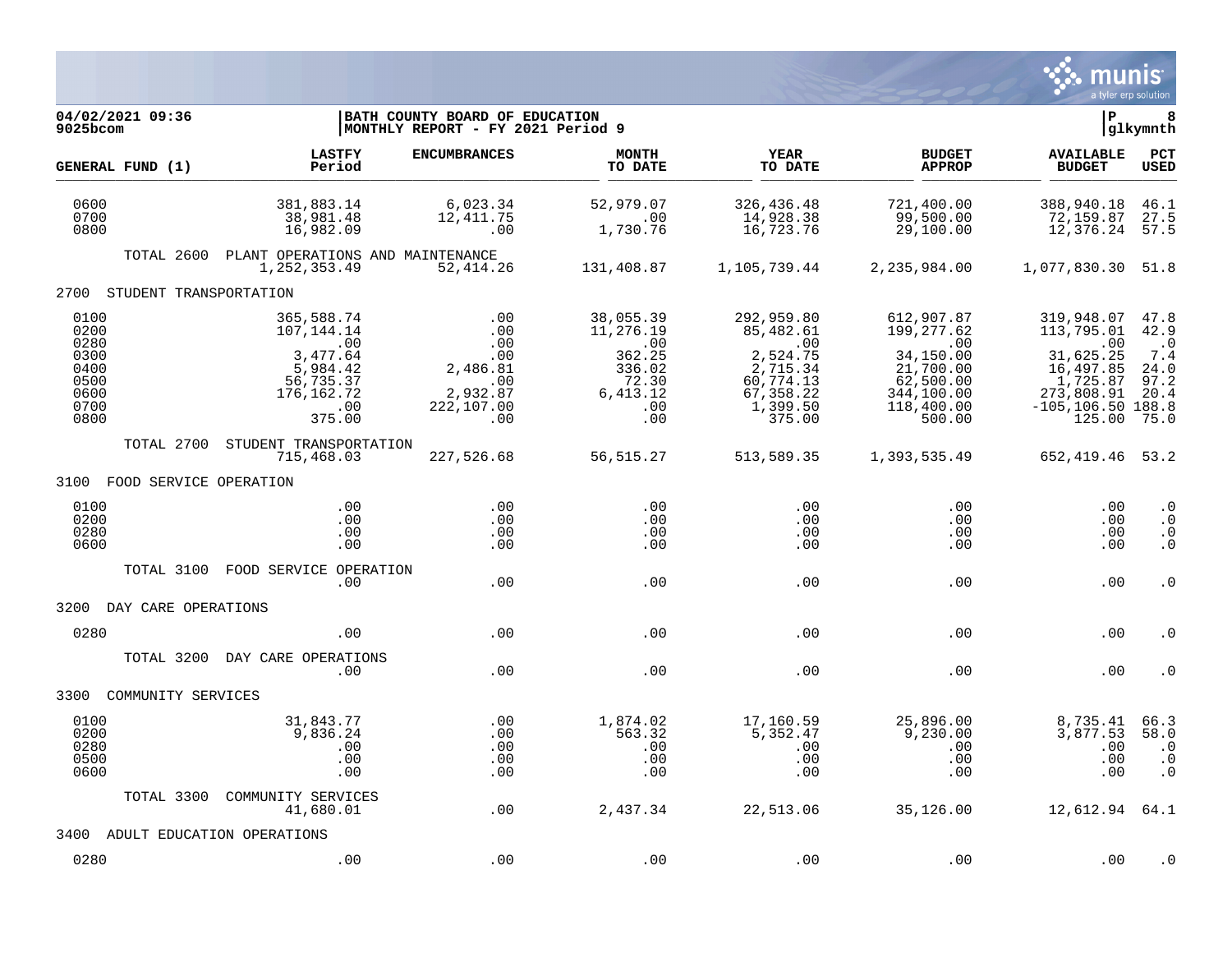

| 9025bcom | 04/02/2021 09:36   |                                            | BATH COUNTY BOARD OF EDUCATION<br>MONTHLY REPORT - FY 2021 Period 9 |                         |                        |                                | ∣P                                | 9<br>glkymnth      |
|----------|--------------------|--------------------------------------------|---------------------------------------------------------------------|-------------------------|------------------------|--------------------------------|-----------------------------------|--------------------|
|          | GENERAL FUND (1)   | <b>LASTFY</b><br>Period                    | <b>ENCUMBRANCES</b>                                                 | <b>MONTH</b><br>TO DATE | <b>YEAR</b><br>TO DATE | <b>BUDGET</b><br><b>APPROP</b> | <b>AVAILABLE</b><br><b>BUDGET</b> | PCT<br><b>USED</b> |
|          | TOTAL 3400         | ADULT EDUCATION OPERATIONS<br>.00          | .00                                                                 | .00                     | .00                    | .00                            | .00                               | $\cdot$ 0          |
| 5100     | DEBT SERVICE       |                                            |                                                                     |                         |                        |                                |                                   |                    |
| 0800     |                    | 181,832.31                                 | .00                                                                 | .00                     | 194,693.45             | 194,693.45                     |                                   | .00 100.0          |
|          | TOTAL 5100         | DEBT SERVICE<br>181,832.31                 | .00                                                                 | .00                     | 194,693.45             | 194,693.45                     |                                   | .00 100.0          |
| 5200     | FUND TRANSFERS     |                                            |                                                                     |                         |                        |                                |                                   |                    |
| 0900     |                    | 27,554.00                                  | .00                                                                 | .00                     | 24,971.00              | 50,000.00                      | 25,029.00                         | 49.9               |
|          | TOTAL 5200         | <b>FUND TRANSFERS</b><br>27,554.00         | .00                                                                 | .00                     | 24,971.00              | 50,000.00                      | 25,029.00                         | 49.9               |
| 5300     | CONTINGENCY        |                                            |                                                                     |                         |                        |                                |                                   |                    |
| 0840     |                    | .00                                        | .00                                                                 | .00                     | .00                    | 405, 312.35                    | 405, 312.35                       | $\cdot$ 0          |
|          |                    | TOTAL 5300 CONTINGENCY<br>.00              | .00                                                                 | .00                     | .00                    | 405, 312.35                    | 405, 312.35                       | $\cdot$ 0          |
|          | TOTAL EXPENDITURES | 8,459,803.17                               | 460,767.30                                                          | 927, 134.39             | 7,321,901.54           | 15,323,033.09                  | 7,540,364.25                      | 50.8               |
|          |                    | TOTAL FOR GENERAL FUND (1)<br>5,081,138.49 | $-460, 767.30$                                                      | 236,032.58              | 5, 747, 752.42         | .00                            | $-5, 286, 985.12$                 | $\cdot$ 0          |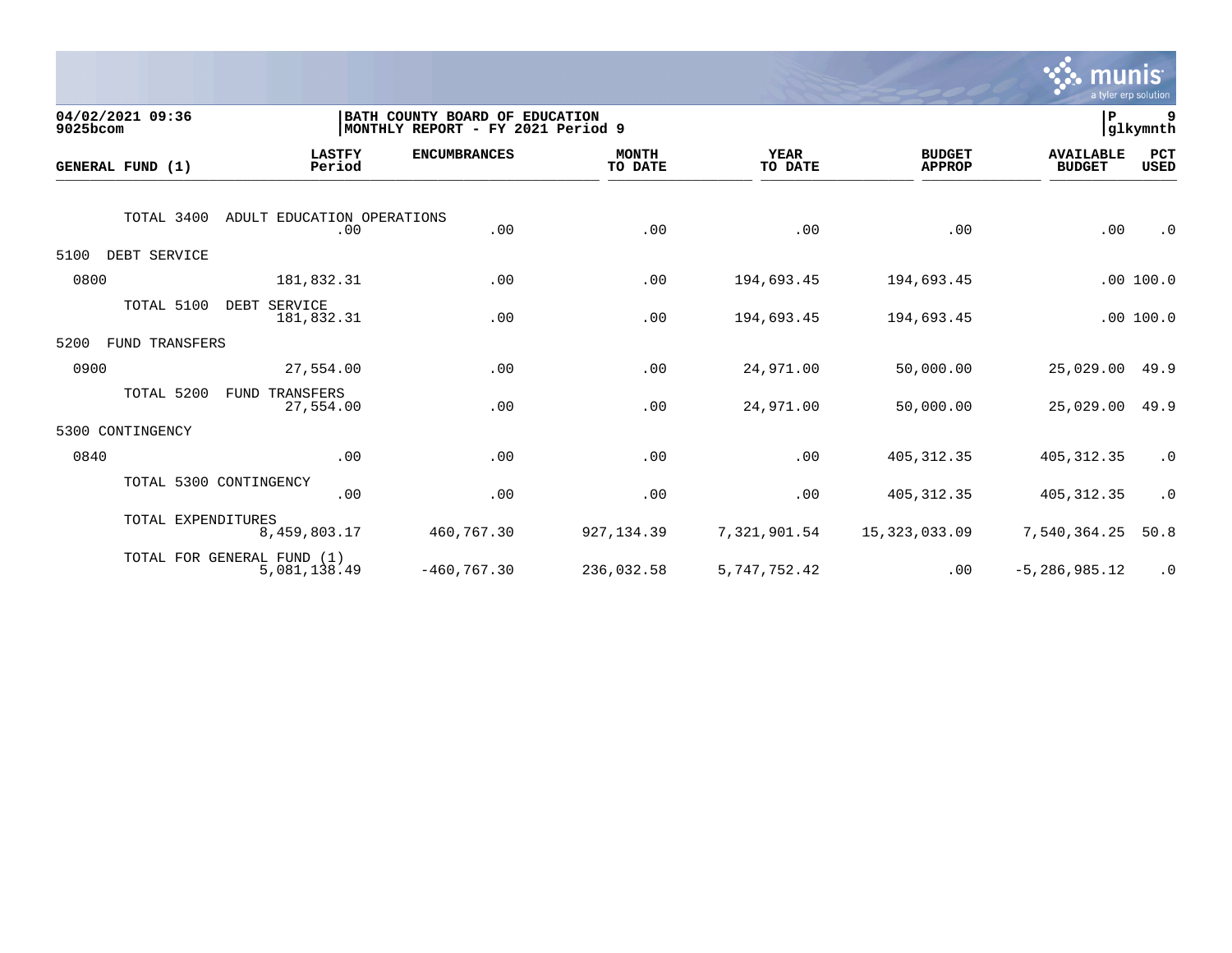|                                        |                         |                                                                     |                         |                         |                                | munis                               | a tyler erp solution |
|----------------------------------------|-------------------------|---------------------------------------------------------------------|-------------------------|-------------------------|--------------------------------|-------------------------------------|----------------------|
| 04/02/2021 09:36<br>9025bcom           |                         | BATH COUNTY BOARD OF EDUCATION<br>MONTHLY REPORT - FY 2021 Period 9 |                         |                         |                                | l P                                 | 10<br> glkymnth      |
| SPECIAL REVENUE (2)                    | <b>LASTFY</b><br>Period | <b>ENCUMBRANCES</b>                                                 | <b>MONTH</b><br>TO DATE | <b>YEAR</b><br>TO DATE  | <b>BUDGET</b><br><b>APPROP</b> | <b>AVAILABLE</b><br><b>BUDGET</b>   | PCT<br><b>USED</b>   |
| REVENUES                               |                         |                                                                     |                         |                         |                                |                                     |                      |
| 0999 BEGINNING BALANCE                 |                         |                                                                     |                         |                         |                                |                                     |                      |
| TOTAL 0999 BEGINNING BALANCE           | .00                     | .00                                                                 | .00                     | .00                     | .00                            | .00                                 | $\Omega$             |
| RECEIPTS                               |                         |                                                                     |                         |                         |                                |                                     |                      |
| REVENUE FROM LOCAL SOURCES             |                         |                                                                     |                         |                         |                                |                                     |                      |
| TUITION                                |                         |                                                                     |                         |                         |                                |                                     |                      |
| 1310 TUIT IND                          | .00                     | .00                                                                 | .00                     | .00                     | .00                            | .00                                 | . 0                  |
| TOTAL TUITION                          | .00                     | .00                                                                 | .00                     | .00                     | .00                            | .00                                 | $\cdot$ 0            |
| EARNINGS ON INVESTMENTS                |                         |                                                                     |                         |                         |                                |                                     |                      |
| 1510 INT ON INV                        | 179,561.00              | .00                                                                 | 46,536.21               | 137,332.08              | 172,000.00                     | 34,667.92                           | 79.8                 |
| TOTAL EARNINGS ON INVESTMENTS          | 179,561.00              | .00                                                                 | 46,536.21               | 137,332.08              | 172,000.00                     | 34,667.92                           | 79.8                 |
| FOOD SERVICE                           |                         |                                                                     |                         |                         |                                |                                     |                      |
| 1637 VENDING                           | .00                     | .00                                                                 | .00                     | .00                     | .00                            | .00                                 | $\cdot$ 0            |
| TOTAL FOOD SERVICE                     | .00                     | .00                                                                 | .00                     | .00                     | .00                            | .00                                 | $\cdot$ 0            |
| STUDENT ACTIVITIES                     |                         |                                                                     |                         |                         |                                |                                     |                      |
| 1740 FEES<br>1790 OTHER STUD           | .00<br>.00              | .00<br>.00                                                          | .00<br>.00              | .00<br>.00              | .00<br>.00                     | .00<br>.00                          | $\cdot$ 0<br>. 0     |
| TOTAL STUDENT ACTIVITIES               | .00                     | .00                                                                 | .00                     | .00                     | .00                            | .00                                 | $\cdot$ 0            |
| OTHER REVENUE FROM LOCAL SOURCES       |                         |                                                                     |                         |                         |                                |                                     |                      |
| 1920 CONTRIBUTE<br>1990 MISC REV       | 108,992.51<br>15,207.46 | .00<br>.00                                                          | 5,170.00<br>.00         | 123,670.86<br>68,138.54 | .00.<br>64,874.73              | $-123,670.86$<br>$-3, 263.81$ 105.0 | $\cdot$ 0            |
| TOTAL OTHER REVENUE FROM LOCAL SOURCES | 124, 199.97             | .00                                                                 | 5,170.00                | 191,809.40              | 64,874.73                      | $-126,934.67295.7$                  |                      |
| TOTAL REVENUE FROM LOCAL SOURCES       | 303,760.97              | .00                                                                 | 51,706.21               | 329, 141.48             | 236,874.73                     | $-92, 266.75$ 139.0                 |                      |
| REVENUE FROM STATE SOURCES             |                         |                                                                     |                         |                         |                                |                                     |                      |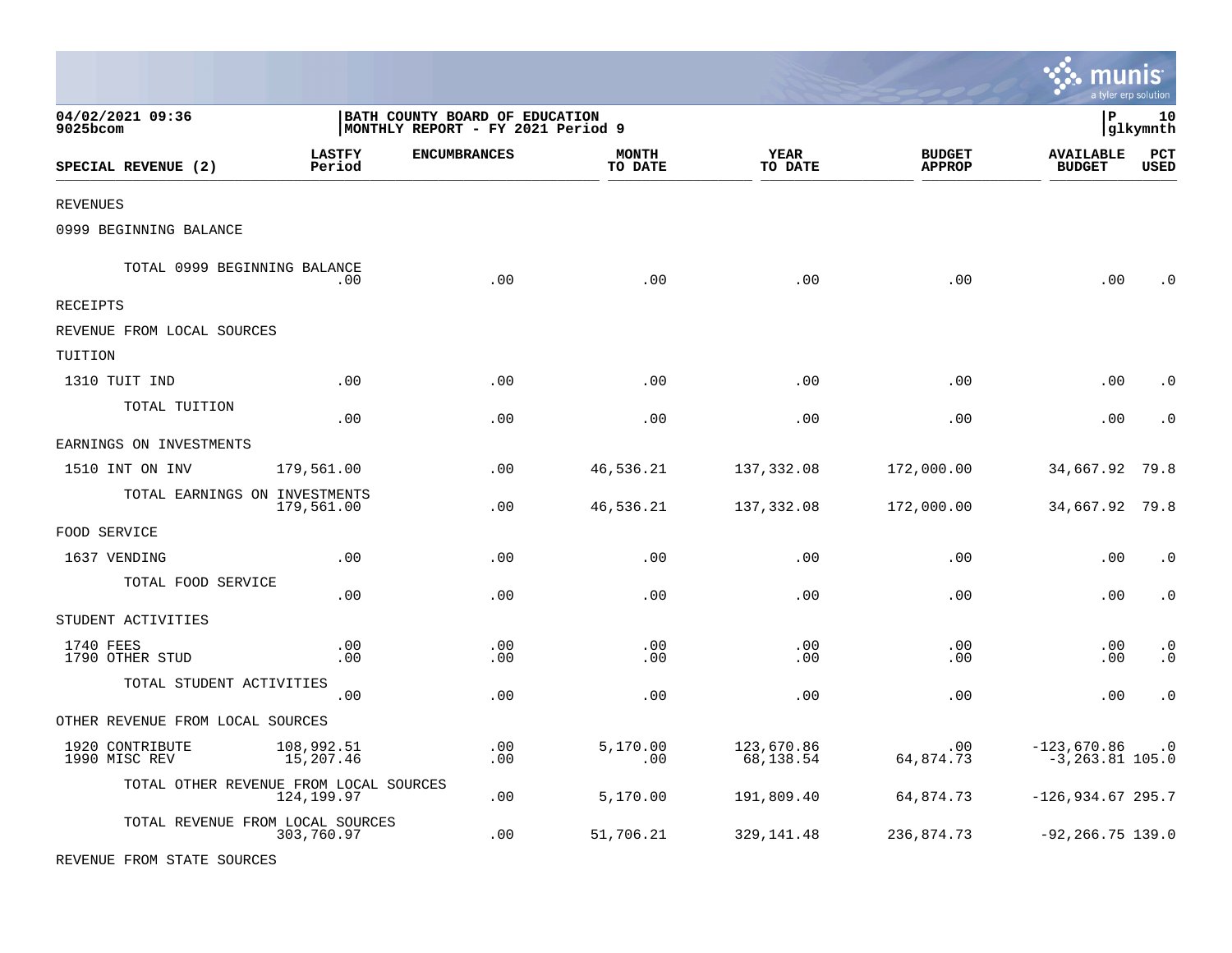

| 04/02/2021 09:36<br>$9025$ bcom              |                                                    | BATH COUNTY BOARD OF EDUCATION<br> MONTHLY REPORT - FY 2021 Period 9 |                         |                         |                                | P                                 | 11<br>glkymnth                 |
|----------------------------------------------|----------------------------------------------------|----------------------------------------------------------------------|-------------------------|-------------------------|--------------------------------|-----------------------------------|--------------------------------|
| SPECIAL REVENUE (2)                          | <b>LASTFY</b><br>Period                            | <b>ENCUMBRANCES</b>                                                  | <b>MONTH</b><br>TO DATE | <b>YEAR</b><br>TO DATE  | <b>BUDGET</b><br><b>APPROP</b> | <b>AVAILABLE</b><br><b>BUDGET</b> | PCT<br><b>USED</b>             |
|                                              |                                                    |                                                                      |                         |                         |                                |                                   |                                |
| STATE PROGRAM                                |                                                    |                                                                      |                         |                         |                                |                                   |                                |
| 3111 SEEK                                    | .00                                                | .00                                                                  | .00                     | 478,720.00              | 478,720.00                     |                                   | .00 100.0                      |
| TOTAL STATE PROGRAM                          | .00                                                | .00                                                                  | .00                     | 478,720.00              | 478,720.00                     |                                   | .00100.0                       |
| EXPENDITURE REIMBURSEMENTS                   |                                                    |                                                                      |                         |                         |                                |                                   |                                |
| 3131 MISC REIMB                              | .00                                                | .00                                                                  | .00                     | .00                     | .00                            | .00                               | $\cdot$ 0                      |
|                                              | TOTAL EXPENDITURE REIMBURSEMENTS<br>.00            | .00                                                                  | .00                     | .00                     | .00                            | .00                               | $\cdot$ 0                      |
| RESTRICTED                                   |                                                    |                                                                      |                         |                         |                                |                                   |                                |
| 3200 RES STATE                               | 645, 101.73                                        | .00                                                                  | 74,800.67               | 713,536.94              | 829,280.26                     | 115,743.32                        | 86.0                           |
| TOTAL RESTRICTED                             | 645,101.73                                         | .00                                                                  | 74,800.67               | 713,536.94              | 829,280.26                     | 115,743.32                        | 86.0                           |
| REVENUE ON BEHALF PAYMENTS                   |                                                    |                                                                      |                         |                         |                                |                                   |                                |
| 3900 ON-BEHALF                               | .00                                                | .00                                                                  | .00                     | .00                     | .00                            | .00                               | $\cdot$ 0                      |
|                                              | TOTAL REVENUE ON BEHALF PAYMENTS<br>.00            | .00                                                                  | .00                     | .00                     | .00                            | .00                               | $\cdot$ 0                      |
|                                              | TOTAL REVENUE FROM STATE SOURCES<br>645, 101.73    | .00                                                                  | 74,800.67               | 1,192,256.94            | 1,308,000.26                   | 115,743.32                        | 91.2                           |
| REVENUE FROM FEDERAL SOURCES                 |                                                    |                                                                      |                         |                         |                                |                                   |                                |
| RESTRICTED THROUGH THE STATE                 |                                                    |                                                                      |                         |                         |                                |                                   |                                |
| 4500 RES FED/ST                              | 1,229,292.43                                       | .00                                                                  | 317,602.00              | 1,709,663.97            | 6,118,236.00                   | 4,408,572.03                      | 27.9                           |
|                                              | TOTAL RESTRICTED THROUGH THE STATE<br>1,229,292.43 | .00                                                                  | 317,602.00              | 1,709,663.97            | 6,118,236.00                   | 4,408,572.03                      | 27.9                           |
|                                              | TOTAL REVENUE FROM FEDERAL SOURCES<br>1,229,292.43 | .00                                                                  | 317,602.00              | 1,709,663.97            | 6,118,236.00                   | 4,408,572.03 27.9                 |                                |
| OTHER RECEIPTS                               |                                                    |                                                                      |                         |                         |                                |                                   |                                |
| INTERFUND TRANSFERS                          |                                                    |                                                                      |                         |                         |                                |                                   |                                |
| 5210 FND XFER<br>5251 FF ESS<br>5261 FF OPER | 27,554.00<br>.00<br>.00                            | .00<br>.00<br>.00                                                    | .00<br>.00<br>.00       | 37,887.00<br>.00<br>.00 | 50,000.00<br>.00<br>.00        | 12,113.00<br>.00<br>.00           | 75.8<br>$\cdot$ 0<br>$\cdot$ 0 |

TOTAL INTERFUND TRANSFERS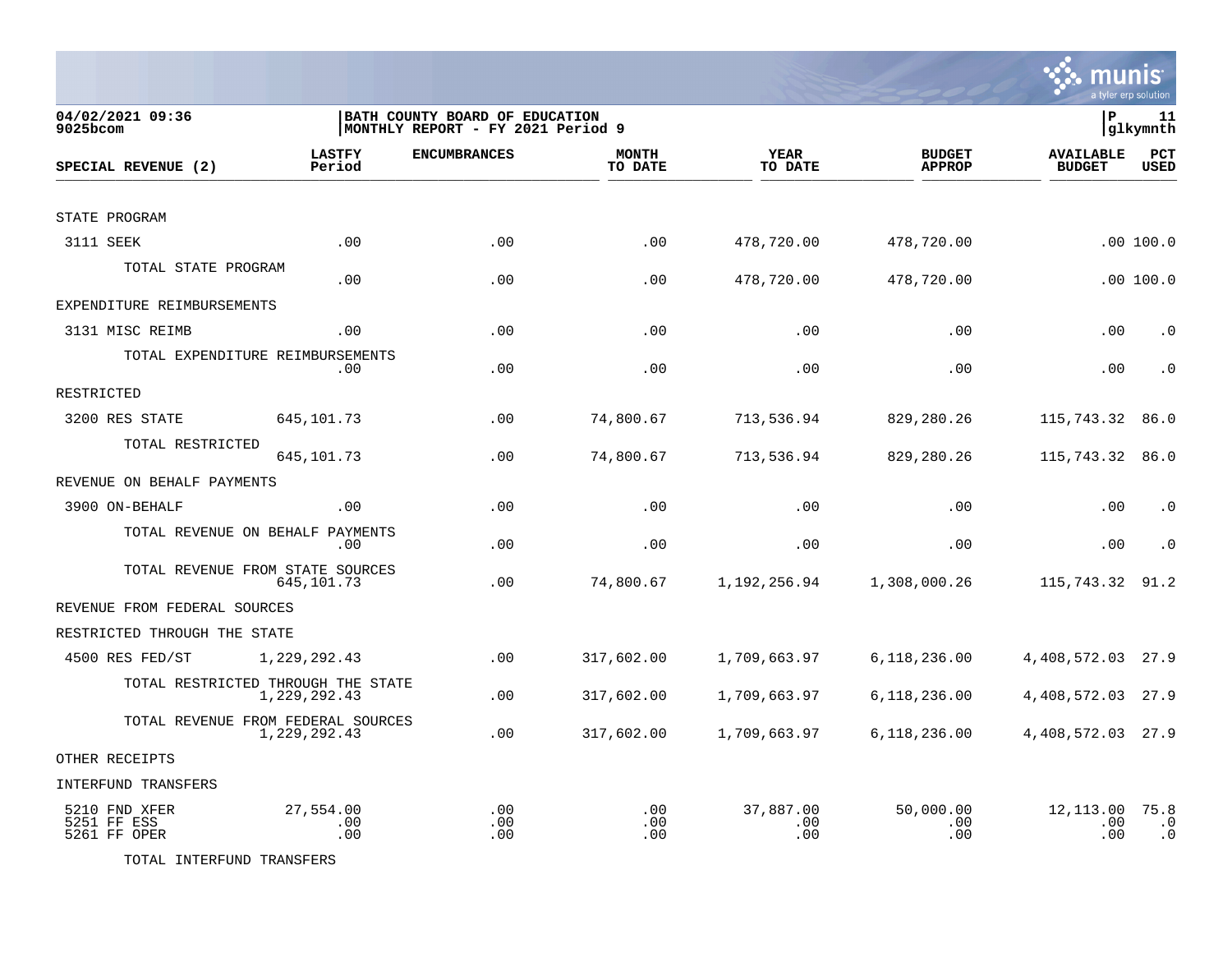

| 04/02/2021 09:36<br>9025bcom |                         | BATH COUNTY BOARD OF EDUCATION<br> MONTHLY REPORT - FY 2021 Period 9 |                         |                 |                                |                                   |                    |  |
|------------------------------|-------------------------|----------------------------------------------------------------------|-------------------------|-----------------|--------------------------------|-----------------------------------|--------------------|--|
| SPECIAL REVENUE (2)          | <b>LASTFY</b><br>Period | <b>ENCUMBRANCES</b>                                                  | <b>MONTH</b><br>TO DATE | YEAR<br>TO DATE | <b>BUDGET</b><br><b>APPROP</b> | <b>AVAILABLE</b><br><b>BUDGET</b> | <b>PCT</b><br>USED |  |
|                              | .00                     | .00                                                                  | .00                     | 37,887.00       | 50,000.00                      | 12,113.00                         | 75.8               |  |
| TOTAL OTHER RECEIPTS         | 27,554.00               | .00                                                                  | .00                     | 37,887.00       | 50,000.00                      | 12,113.00                         | 75.8               |  |
| TOTAL RECEIPTS               | 2,205,709.13            | .00                                                                  | 444,108.88              | 3, 268, 949, 39 | 7.713.110.99                   | 4, 444, 161.60 42.4               |                    |  |
| TOTAL REVENUE                | 2,205,709.13            | .00                                                                  | 444,108.88              | 3, 268, 949, 39 | 7.713.110.99                   | 4,444,161.60                      | 42.4               |  |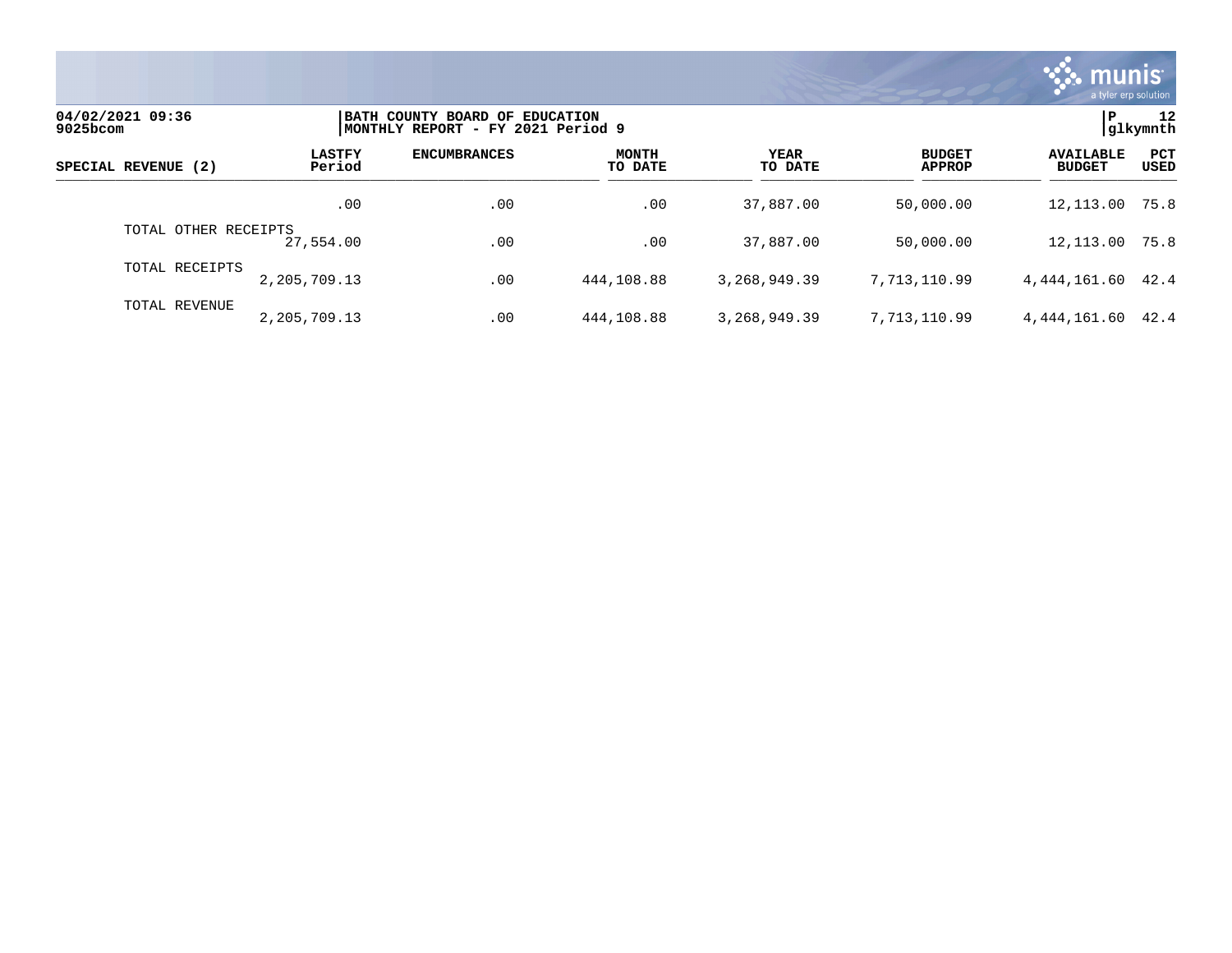

| 04/02/2021 09:36<br>9025bcom                                                 |                                                                                                                   | BATH COUNTY BOARD OF EDUCATION<br>MONTHLY REPORT - FY 2021 Period 9                        |                                                                                                   |                                                                                                                    |                                                                                                                                | ∣P                                                                                                                                  | 13<br> glkymnth                                                                                    |
|------------------------------------------------------------------------------|-------------------------------------------------------------------------------------------------------------------|--------------------------------------------------------------------------------------------|---------------------------------------------------------------------------------------------------|--------------------------------------------------------------------------------------------------------------------|--------------------------------------------------------------------------------------------------------------------------------|-------------------------------------------------------------------------------------------------------------------------------------|----------------------------------------------------------------------------------------------------|
| SPECIAL REVENUE (2)                                                          | <b>LASTFY</b><br>Period                                                                                           | <b>ENCUMBRANCES</b>                                                                        | <b>MONTH</b><br>TO DATE                                                                           | <b>YEAR</b><br>TO DATE                                                                                             | <b>BUDGET</b><br><b>APPROP</b>                                                                                                 | <b>AVAILABLE</b><br><b>BUDGET</b>                                                                                                   | $_{\rm PCT}$<br><b>USED</b>                                                                        |
| <b>EXPENDITURES</b>                                                          |                                                                                                                   |                                                                                            |                                                                                                   |                                                                                                                    |                                                                                                                                |                                                                                                                                     |                                                                                                    |
| 1000 INSTRUCTION                                                             |                                                                                                                   |                                                                                            |                                                                                                   |                                                                                                                    |                                                                                                                                |                                                                                                                                     |                                                                                                    |
| 0100<br>0200<br>0300<br>0400<br>0500<br>0600<br>0700<br>0800<br>0840<br>0900 | 757,631.07<br>208,723.95<br>11,494.31<br>1,703.76<br>3,604.96<br>99,210.02<br>51,095.72<br>4,252.56<br>.00<br>.00 | .00<br>.00<br>1,750.00<br>.00<br>.00<br>15, 383. 18<br>79,012.48<br>1,059.63<br>.00<br>.00 | 121,452.40<br>31,067.78<br>.00<br>212.97<br>935.00<br>751.38<br>$\cdot$ 00<br>30.00<br>.00<br>.00 | 1,319,696.98<br>264,802.42<br>13,571.40<br>1,703.76<br>3,297.98<br>389,782.37<br>43,341.85<br>810.00<br>.00<br>.00 | 5,429,058.20<br>329,866.91<br>21,775.00<br>23,500.00<br>26,569.00<br>356,270.93<br>193, 319.91<br>12,800.00<br>5,921.86<br>.00 | 4,109,361.22<br>65,064.49<br>6,453.60<br>21,796.24<br>23, 271.02<br>$-48,894.62$ 113.7<br>70,965.58<br>10,930.37<br>5,921.86<br>.00 | 24.3<br>80.3<br>70.4<br>7.3<br>12.4<br>63.3<br>14.6<br>$\cdot$ 0<br>$\cdot$ 0                      |
| TOTAL 1000                                                                   | INSTRUCTION<br>1,137,716.35                                                                                       | 97,205.29                                                                                  | 154,449.53                                                                                        |                                                                                                                    | 2,037,006.76 6,399,081.81                                                                                                      | 4, 264, 869. 76 33. 4                                                                                                               |                                                                                                    |
| 2100 STUDENT SUPPORT SERVICES                                                |                                                                                                                   |                                                                                            |                                                                                                   |                                                                                                                    |                                                                                                                                |                                                                                                                                     |                                                                                                    |
| 0100<br>0200<br>0300<br>0400<br>0500<br>0600<br>0700<br>0800<br>0840         | 114,521.05<br>41,622.95<br>.00<br>.00<br>15, 475. 73<br>601.43<br>.00<br>3, 271.23<br>.00                         | $0.00$<br>.00<br>.00<br>.00<br>.00<br>.00<br>.00<br>.00<br>.00                             | 17,629.80<br>4,841.94<br>.00<br>.00<br>426.27<br>.00<br>.00<br>.00<br>.00                         | 123,886.07<br>42,431.28<br>.00<br>.00<br>3,325.01<br>$2,697.30$<br>0.0<br>35.00<br>0.0<br>.00                      | 217,409.80<br>63,932.64<br>.00<br>.00<br>7,230.74<br>6,494.96<br>$\sim$ 00<br>250.00<br>.00                                    | 93,523.73<br>21,501.36<br>.00<br>.00<br>3,905.73<br>3,797.66<br>$\overline{00}$<br>215.00 14.0<br>$\cdot$ 00                        | 57.0<br>66.4<br>$\cdot$ 0<br>$\cdot$ 0<br>46.0<br>41.5<br>$\overline{\phantom{0}}$ .0<br>$\cdot$ 0 |
| TOTAL 2100                                                                   | STUDENT SUPPORT SERVICES<br>175,492.39                                                                            | .00                                                                                        | 22,898.01                                                                                         | 172,374.66                                                                                                         | 295,318.14                                                                                                                     | 122,943.48 58.4                                                                                                                     |                                                                                                    |
| 2200 INSTRUCTIONAL STAFF SUPP SERV                                           |                                                                                                                   |                                                                                            |                                                                                                   |                                                                                                                    |                                                                                                                                |                                                                                                                                     |                                                                                                    |
| 0100<br>0200<br>0300<br>0400<br>0500<br>0600<br>0700<br>0800                 | 293,740.63<br>91,785.67<br>54,938.71<br>.00<br>17,614.55<br>42,506.77<br>14, 141.17<br>.00                        | .00<br>.00<br>1,820.00<br>.00<br>.00<br>1,248.14<br>.00<br>.00                             | 31,669.97<br>10, 230.39<br>.00<br>.00<br>.00<br>1,690.52<br>188.97<br>.00                         | 297,075.43<br>95,753.72<br>28, 251.70<br>$\overline{00}$<br>1,541.32<br>18, 211.38<br>30,984.97<br>.00             | 381,796.99<br>119,302.00<br>48,714.14<br>.00<br>18,195.50<br>14,936.54<br>21,150.00<br>1,500.00                                | 84,721.56<br>23,548.28<br>18,642.44<br>.00<br>16,654.18<br>$-4,522.98$ 130.3<br>$-9,834.97$ 146.5<br>1,500.00                       | 77.8<br>80.3<br>61.7<br>$\cdot$ 0<br>8.5<br>$\cdot$ 0                                              |
| TOTAL 2200                                                                   | INSTRUCTIONAL STAFF SUPP SERV<br>514,727.50                                                                       |                                                                                            | 3,068.14 43,779.85                                                                                | 471,818.52                                                                                                         | 605,595.17                                                                                                                     | 130,708.51 78.4                                                                                                                     |                                                                                                    |
| 2300 DISTRICT ADMIN SUPPORT                                                  |                                                                                                                   |                                                                                            |                                                                                                   |                                                                                                                    |                                                                                                                                |                                                                                                                                     |                                                                                                    |
| 0100<br>0200<br>0300<br>0400                                                 | .00<br>.00<br>80.00<br>.00                                                                                        | .00<br>.00<br>.00<br>.00                                                                   | .00<br>.00<br>.00<br>.00                                                                          | .00<br>.00<br>.00<br>.00                                                                                           | .00<br>.00<br>.00<br>.00                                                                                                       | .00<br>.00<br>.00<br>.00                                                                                                            | $\cdot$ 0<br>$\cdot$ 0<br>$\cdot$ 0<br>$\cdot$ 0                                                   |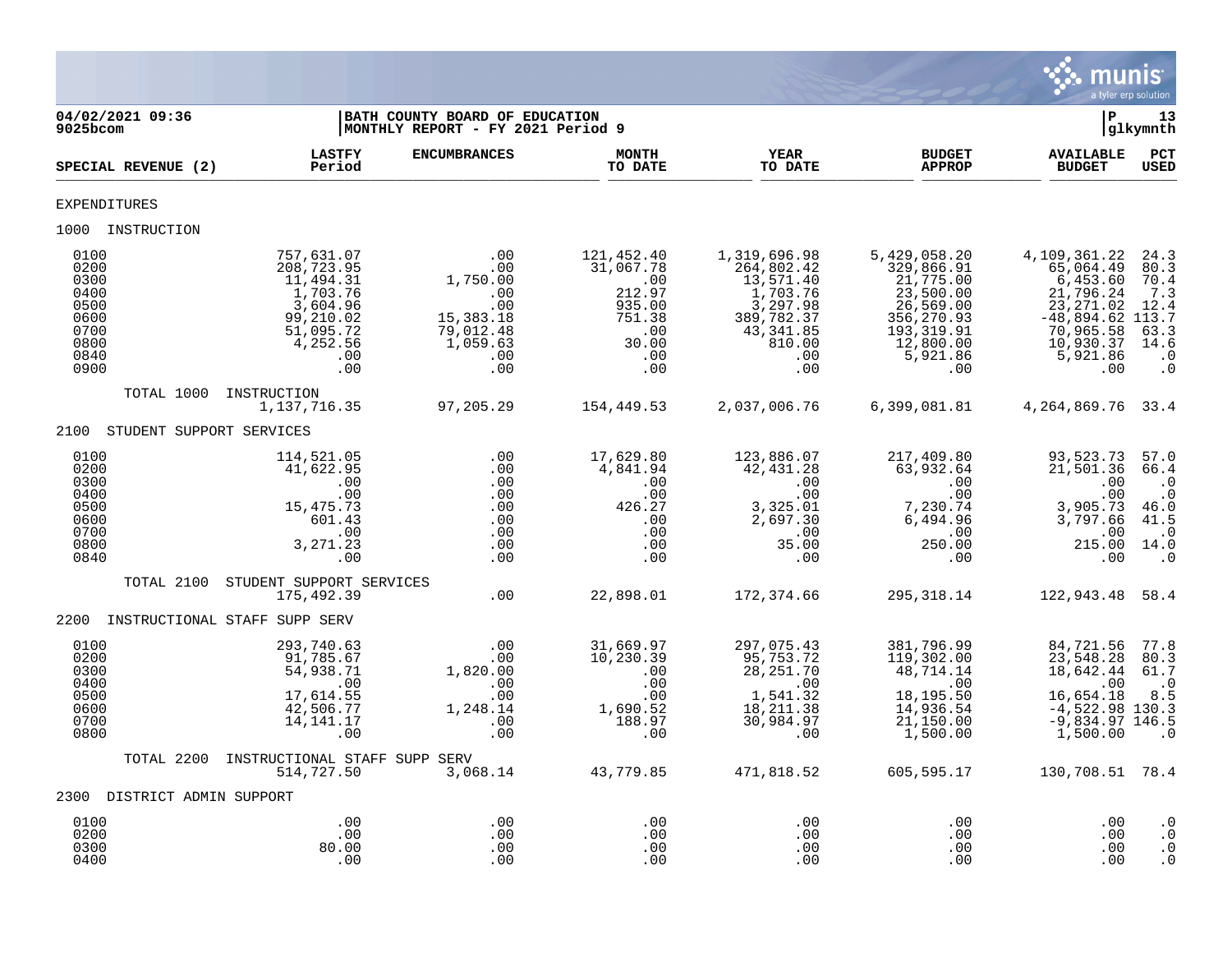

| 9025bcom                                             | 04/02/2021 09:36          |                                                                            | BATH COUNTY BOARD OF EDUCATION<br> MONTHLY REPORT - FY 2021 Period 9 |                                                                     |                                                                                 |                                                                                 | ΙP                                                                                               | 14<br>glkymnth                                                                                       |
|------------------------------------------------------|---------------------------|----------------------------------------------------------------------------|----------------------------------------------------------------------|---------------------------------------------------------------------|---------------------------------------------------------------------------------|---------------------------------------------------------------------------------|--------------------------------------------------------------------------------------------------|------------------------------------------------------------------------------------------------------|
|                                                      | SPECIAL REVENUE (2)       | <b>LASTFY</b><br>Period                                                    | <b>ENCUMBRANCES</b>                                                  | <b>MONTH</b><br>TO DATE                                             | <b>YEAR</b><br>TO DATE                                                          | <b>BUDGET</b><br><b>APPROP</b>                                                  | <b>AVAILABLE</b><br><b>BUDGET</b>                                                                | PCT<br><b>USED</b>                                                                                   |
| 0500<br>0600<br>0700<br>0800                         |                           | .00<br>2,379.55<br>.00<br>.00                                              | .00<br>38.00<br>.00<br>.00                                           | .00<br>.00<br>.00<br>.00                                            | .00<br>.00<br>.00<br>.00                                                        | .00<br>.00<br>.00<br>.00                                                        | .00<br>$-38.00$<br>.00<br>.00                                                                    | $\cdot$ 0<br>$\cdot$ 0<br>$\cdot$ 0<br>$\boldsymbol{\cdot}$ 0                                        |
|                                                      | TOTAL 2300                | DISTRICT ADMIN SUPPORT<br>2,459.55                                         | 38.00                                                                | .00                                                                 | .00                                                                             | .00                                                                             | $-38.00$                                                                                         | $\cdot$ 0                                                                                            |
| 2400                                                 | SCHOOL ADMIN SUPPORT      |                                                                            |                                                                      |                                                                     |                                                                                 |                                                                                 |                                                                                                  |                                                                                                      |
| 0100<br>0200<br>0300<br>0600<br>0700<br>0800         |                           | .00<br>.00<br>.00<br>.00<br>.00<br>.00                                     | .00<br>.00<br>.00<br>.00<br>.00<br>.00                               | .00<br>.00<br>.00<br>.00<br>.00<br>.00                              | .00<br>.00<br>.00<br>.00<br>.00<br>.00                                          | .00<br>.00<br>.00<br>.00<br>.00<br>.00                                          | .00<br>$.00 \,$<br>.00<br>.00<br>.00<br>.00                                                      | $\cdot$ 0<br>$\ddot{0}$<br>$\cdot$ 0<br>$\ddot{0}$<br>$\boldsymbol{\cdot}$ 0<br>$\cdot$ 0            |
|                                                      | TOTAL 2400                | SCHOOL ADMIN SUPPORT                                                       |                                                                      |                                                                     |                                                                                 |                                                                                 |                                                                                                  |                                                                                                      |
|                                                      |                           | .00                                                                        | .00                                                                  | .00                                                                 | .00                                                                             | .00                                                                             | .00                                                                                              | $\cdot$ 0                                                                                            |
| 2500                                                 | BUSINESS SUPPORT SERVICES |                                                                            |                                                                      |                                                                     |                                                                                 |                                                                                 |                                                                                                  |                                                                                                      |
| 0100<br>0200<br>0300<br>0400<br>0500<br>0600<br>0700 |                           | .00<br>.00<br>.00<br>.00<br>.00<br>.00<br>.00                              | .00<br>.00<br>.00<br>.00<br>.00<br>.00<br>.00                        | .00<br>.00<br>.00<br>.00<br>.00<br>.00<br>.00                       | .00<br>.00<br>.00<br>.00<br>.00<br>.00<br>.00                                   | .00<br>$.00 \,$<br>.00<br>.00<br>.00<br>.00<br>.00                              | .00<br>$.00 \,$<br>.00<br>.00<br>.00<br>.00<br>.00                                               | $\cdot$ 0<br>$\cdot$ 0<br>$\cdot$ 0<br>$\cdot$ 0<br>$\cdot$ 0<br>$\boldsymbol{\cdot}$ 0<br>$\cdot$ 0 |
|                                                      | TOTAL 2500                | BUSINESS SUPPORT SERVICES<br>.00                                           | .00                                                                  | .00                                                                 | .00                                                                             | .00                                                                             | .00                                                                                              | $\cdot$ 0                                                                                            |
| 2600                                                 |                           | PLANT OPERATIONS AND MAINTENANCE                                           |                                                                      |                                                                     |                                                                                 |                                                                                 |                                                                                                  |                                                                                                      |
| 0100<br>0200<br>0300<br>0400<br>0500<br>0600<br>0700 |                           | 8,359.20<br>2,613.66<br>6, 362.18<br>905.57<br>1,032.90<br>9,445.04<br>.00 | .00<br>.00<br>10,000.00<br>443.88<br>.00<br>8,734.31<br>38,503.10    | 890.72<br>277.06<br>5,430.75<br>816.20<br>131.69<br>4,114.50<br>.00 | 8,391.52<br>2,612.00<br>42,369.29<br>13,024.19<br>1,044.67<br>92, 305.03<br>.00 | 11,251.29<br>4,628.06<br>.00<br>16,000.00<br>2,500.00<br>15,000.00<br>53,418.00 | 2,859.77<br>2,016.06<br>$-52, 369.29$<br>2,531.93<br>1,455.33<br>$-86,039.34$ 673.6<br>14,914.90 | 74.6<br>56.4<br>$\cdot$ 0<br>84.2<br>41.8<br>72.1                                                    |
|                                                      | TOTAL 2600                | PLANT OPERATIONS AND MAINTENANCE<br>28,718.55                              | 57,681.29                                                            | 11,660.92                                                           | 159,746.70                                                                      | 102,797.35                                                                      | $-114,630.64$ 211.5                                                                              |                                                                                                      |
| 2700                                                 | STUDENT TRANSPORTATION    |                                                                            |                                                                      |                                                                     |                                                                                 |                                                                                 |                                                                                                  |                                                                                                      |
| 0100<br>0200<br>0300<br>0600                         |                           | 16,614.41<br>4,176.72<br>.00<br>737.65                                     | .00<br>.00<br>.00<br>.00                                             | 2,421.30<br>759.90<br>.00<br>.00                                    | 13,536.28<br>4,406.41<br>.00<br>.00                                             | 9,600.00<br>3,006.00<br>.00<br>.00                                              | $-3,936.28$ 141.0<br>$-1,400.41$ 146.6<br>.00<br>.00                                             | $\cdot$ 0<br>$\cdot$ 0                                                                               |

0700 .00 .00 .00 .00 .00 .00 .0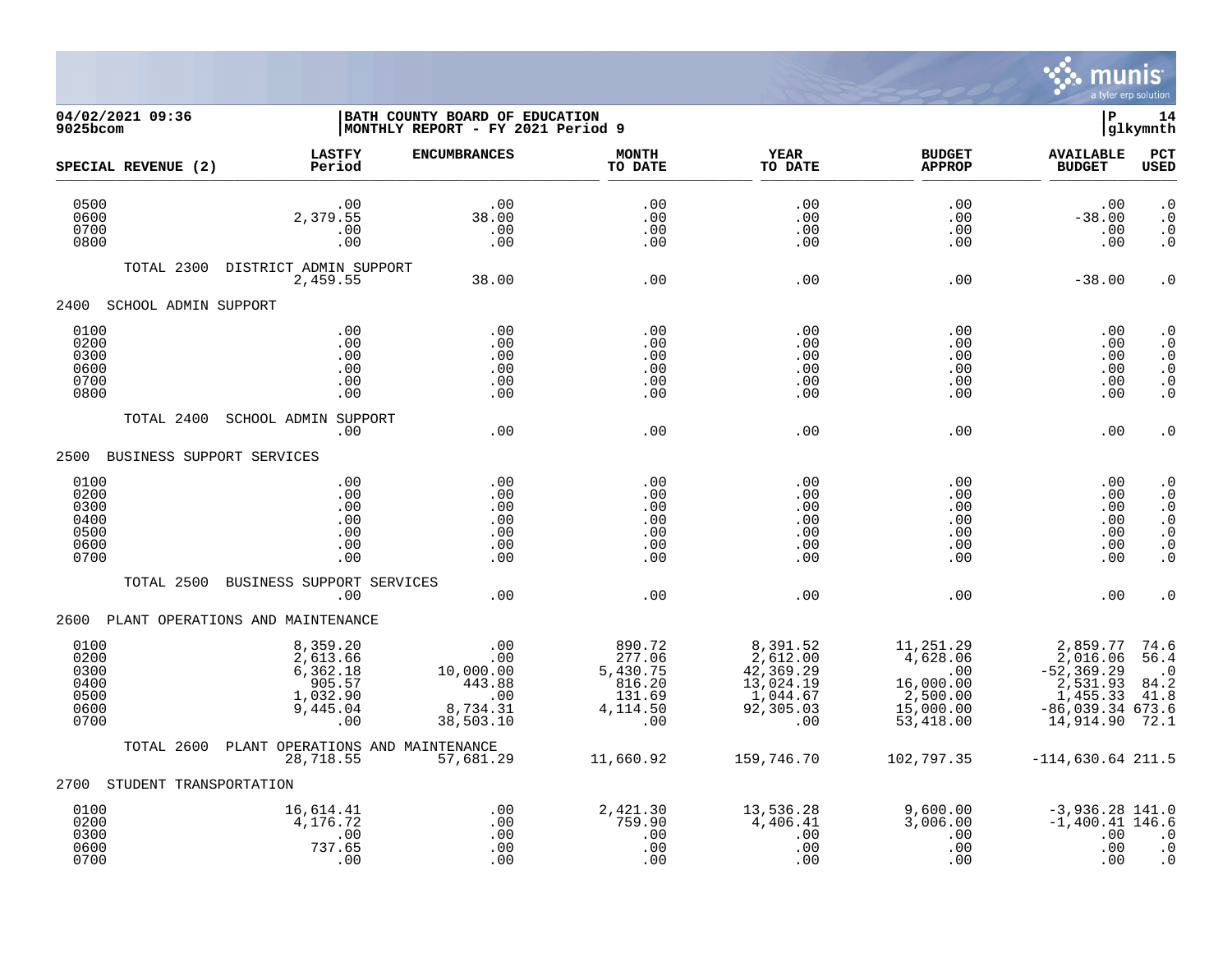

| 04/02/2021 09:36<br>9025bcom                                         |                                                                                                 | BATH COUNTY BOARD OF EDUCATION<br>MONTHLY REPORT - FY 2021 Period 9 |                                                                             |                                                                                                |                                                                                              | ∣P                                                                                                     | 15<br> glkymnth                                                       |
|----------------------------------------------------------------------|-------------------------------------------------------------------------------------------------|---------------------------------------------------------------------|-----------------------------------------------------------------------------|------------------------------------------------------------------------------------------------|----------------------------------------------------------------------------------------------|--------------------------------------------------------------------------------------------------------|-----------------------------------------------------------------------|
| SPECIAL REVENUE (2)                                                  | <b>LASTFY</b><br>Period                                                                         | <b>ENCUMBRANCES</b>                                                 | <b>MONTH</b><br>TO DATE                                                     | YEAR<br>TO DATE                                                                                | <b>BUDGET</b><br><b>APPROP</b>                                                               | <b>AVAILABLE</b><br><b>BUDGET</b>                                                                      | PCT<br><b>USED</b>                                                    |
| 0800                                                                 | .00                                                                                             | .00                                                                 | .00                                                                         | .00                                                                                            | .00                                                                                          | .00                                                                                                    | $\cdot$ 0                                                             |
| TOTAL 2700                                                           | STUDENT TRANSPORTATION<br>21,528.78                                                             | .00                                                                 | 3,181.20                                                                    | 17,942.69                                                                                      | 12,606.00                                                                                    | $-5,336.69$ 142.3                                                                                      |                                                                       |
| 3100<br>FOOD SERVICE OPERATION                                       |                                                                                                 |                                                                     |                                                                             |                                                                                                |                                                                                              |                                                                                                        |                                                                       |
| 0500<br>0600<br>0700<br>0800                                         | .00<br>1,775.98<br>5,719.13<br>.00                                                              | $\begin{array}{c} 0.00 \\ -0.00 \end{array}$<br>5,180.00<br>.00     | $.00 \,$<br>2,193.69<br>.00<br>.00                                          | .00<br>2,193.69<br>$-10.00$<br>.00                                                             | .00<br>$.00 \,$<br>25,900.00<br>.00                                                          | .00<br>$-2, 193.69$<br>20,730.00 20.0<br>.00                                                           | $\begin{array}{c} .0 \\ .0 \end{array}$<br>$\cdot$ 0                  |
|                                                                      | TOTAL 3100 FOOD SERVICE OPERATION<br>7,495.11                                                   | 5,180.00                                                            | 2,193.69 2,183.69                                                           |                                                                                                | 25,900.00                                                                                    | 18,536.31 28.4                                                                                         |                                                                       |
| 3200 DAY CARE OPERATIONS                                             |                                                                                                 |                                                                     |                                                                             |                                                                                                |                                                                                              |                                                                                                        |                                                                       |
| 0100<br>0500<br>0600                                                 | .00<br>.00<br>.00                                                                               | .00<br>.00<br>.00                                                   | .00<br>.00<br>.00                                                           | .00<br>$.00 \,$<br>.00                                                                         | .00<br>.00<br>.00                                                                            | .00<br>.00<br>.00                                                                                      | $\cdot$ 0<br>$\cdot$ 0<br>$\cdot$ 0                                   |
| TOTAL 3200                                                           | DAY CARE OPERATIONS<br>.00                                                                      | .00                                                                 | .00                                                                         | .00                                                                                            | .00                                                                                          | .00                                                                                                    | $\cdot$ 0                                                             |
| COMMUNITY SERVICES<br>3300                                           |                                                                                                 |                                                                     |                                                                             |                                                                                                |                                                                                              |                                                                                                        |                                                                       |
| 0100<br>0200<br>0300<br>0400<br>0500<br>0600<br>0700<br>0800<br>0900 | 171,049.24<br>16,578.73<br>180.00<br>447.04<br>937.72<br>29,883.82<br>1,344.84<br>760.15<br>.00 | .00<br>.00<br>.00<br>.00<br>.00<br>17,471.69<br>.00<br>.00<br>.00   | 19,112.68<br>1,845.62<br>.00<br>55.88<br>.00<br>229.73<br>.00<br>.00<br>.00 | 168, 316. 25<br>15,274.86<br>198.00<br>447.04<br>99.00<br>36,089.16<br>414.12<br>120.00<br>.00 | 230,727.62<br>19,482.69<br>579.00<br>450.00<br>3,409.50<br>13,567.71<br>.00<br>160.00<br>.00 | 62,411.37<br>4,207.83<br>381.00<br>2.96<br>3,310.50<br>$-39,993.14$ 394.8<br>$-414.12$<br>40.00<br>.00 | 73.0<br>78.4<br>34.2<br>99.3<br>2.9<br>$\cdot$ 0<br>75.0<br>$\cdot$ 0 |
| TOTAL 3300                                                           | COMMUNITY SERVICES<br>221,181.54                                                                | 17,471.69                                                           | 21,243.91                                                                   | 220,958.43                                                                                     | 268,376.52                                                                                   | 29,946.40 88.8                                                                                         |                                                                       |
| 5100<br>DEBT SERVICE                                                 |                                                                                                 |                                                                     |                                                                             |                                                                                                |                                                                                              |                                                                                                        |                                                                       |
| 0800                                                                 | .00                                                                                             | .00                                                                 | .00                                                                         | .00                                                                                            | .00                                                                                          | .00                                                                                                    | . 0                                                                   |
| TOTAL 5100                                                           | DEBT SERVICE<br>.00                                                                             | .00                                                                 | .00                                                                         | .00                                                                                            | .00                                                                                          | .00                                                                                                    | $\cdot$ 0                                                             |
| 5200<br>FUND TRANSFERS                                               |                                                                                                 |                                                                     |                                                                             |                                                                                                |                                                                                              |                                                                                                        |                                                                       |
| 0900                                                                 | .00                                                                                             | .00                                                                 | .00                                                                         | .00                                                                                            | 3,436.00                                                                                     | 3,436.00                                                                                               | $\cdot$ 0                                                             |
| TOTAL 5200                                                           | FUND TRANSFERS<br>.00                                                                           | .00                                                                 | .00                                                                         | .00                                                                                            | 3,436.00                                                                                     | 3,436.00                                                                                               | $\cdot$ 0                                                             |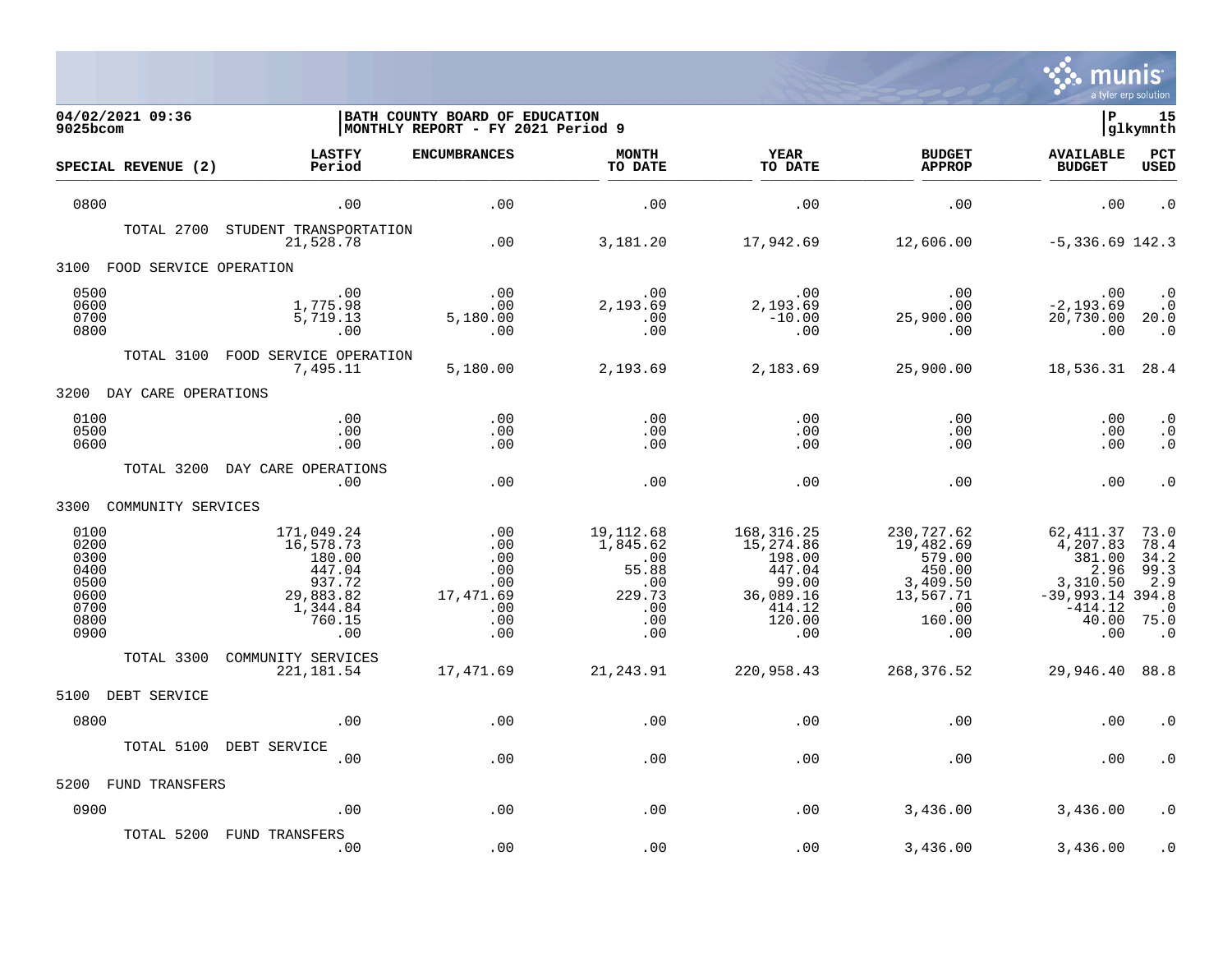|                               |                         |                                                                      |                         |                 |                                | mui<br>a tyler erp solution       |                 |
|-------------------------------|-------------------------|----------------------------------------------------------------------|-------------------------|-----------------|--------------------------------|-----------------------------------|-----------------|
| 04/02/2021 09:36<br>9025bcom  |                         | BATH COUNTY BOARD OF EDUCATION<br> MONTHLY REPORT - FY 2021 Period 9 |                         |                 |                                |                                   | 16<br> glkymnth |
| SPECIAL REVENUE (2)           | <b>LASTFY</b><br>Period | <b>ENCUMBRANCES</b>                                                  | <b>MONTH</b><br>TO DATE | YEAR<br>TO DATE | <b>BUDGET</b><br><b>APPROP</b> | <b>AVAILABLE</b><br><b>BUDGET</b> | PCT<br>USED     |
| TOTAL EXPENDITURES            | 2,109,319.77            | 180,644.41                                                           | 259,407.11              | 3,082,031.45    | 7,713,110.99                   | 4,450,435.13                      | 42.3            |
| TOTAL FOR SPECIAL REVENUE (2) | 96,389.36               | $-180,644.41$                                                        | 184,701.77              | 186,917.94      | .00                            | $-6, 273.53$                      | $\cdot$ 0       |

the contract of the contract of

a sa mga magaalang na mga magaalang ng mga magaalang ng mga magaalang ng magaalang ng magaalang ng magaalang n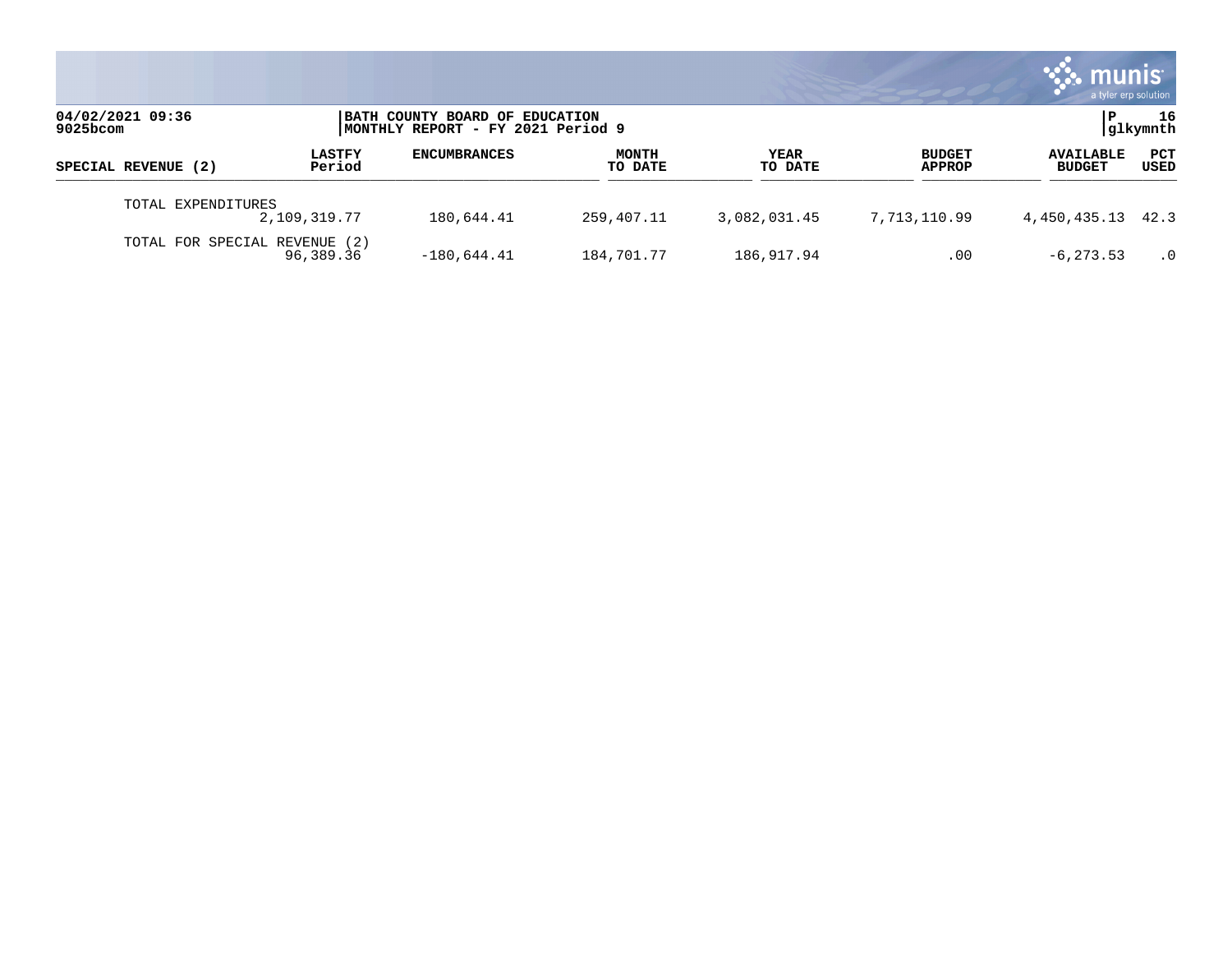|                                                |                                                                            |                     |                         |                        |                                | <u>ः munis</u><br>a tyler erp solution |                               |
|------------------------------------------------|----------------------------------------------------------------------------|---------------------|-------------------------|------------------------|--------------------------------|----------------------------------------|-------------------------------|
| 04/02/2021 09:36<br>9025bcom                   | <b>BATH COUNTY BOARD OF EDUCATION</b><br>MONTHLY REPORT - FY 2021 Period 9 |                     |                         |                        |                                | l P                                    | 17<br> glkymnth               |
| DISTRICT ACTIVITY FD (ANNUAL) Period           | <b>LASTFY</b>                                                              | <b>ENCUMBRANCES</b> | <b>MONTH</b><br>TO DATE | YEAR<br>TO DATE        | <b>BUDGET</b><br><b>APPROP</b> | <b>AVAILABLE</b><br><b>BUDGET</b>      | PCT<br><b>USED</b>            |
| <b>REVENUES</b>                                |                                                                            |                     |                         |                        |                                |                                        |                               |
| 0999 BEGINNING BALANCE                         |                                                                            |                     |                         |                        |                                |                                        |                               |
| TOTAL 0999 BEGINNING BALANCE                   | 94,621.51                                                                  | .00                 | .00                     | 96,410.11              | 96,410.11                      |                                        | .00 100.0                     |
| RECEIPTS                                       |                                                                            |                     |                         |                        |                                |                                        |                               |
| REVENUE FROM LOCAL SOURCES                     |                                                                            |                     |                         |                        |                                |                                        |                               |
| STUDENT ACTIVITIES                             |                                                                            |                     |                         |                        |                                |                                        |                               |
| 1740 FEES<br>1750 DONATIONS<br>1790 OTHER STUD | 1,435.00<br>.00<br>31,268.07                                               | .00<br>.00<br>.00   | .00<br>.00<br>.00       | .00<br>.00<br>1,751.63 | 5,721.14<br>.00<br>31,787.85   | 5,721.14<br>.00<br>30,036.22           | $\cdot$ 0<br>$\cdot$ 0<br>5.5 |
| TOTAL STUDENT ACTIVITIES                       | 32,703.07                                                                  | .00                 | .00                     | 1,751.63               | 37,508.99                      | 35,757.36                              | 4.7                           |
| OTHER REVENUE FROM LOCAL SOURCES               |                                                                            |                     |                         |                        |                                |                                        |                               |
| 1920 CONTRIBUTE<br>1990 MISC REV               | 20,548.00<br>12,695.40                                                     | .00<br>.00          | 2,500.00<br>.00         | 9,050.00<br>.00        | 19,675.00<br>15,010.00         | 10,625.00<br>15,010.00                 | 46.0<br>$\cdot$ 0             |
| TOTAL OTHER REVENUE FROM LOCAL SOURCES         | 33, 243. 40                                                                | .00                 | 2,500.00                | 9,050.00               | 34,685.00                      | 25,635.00                              | 26.1                          |
| TOTAL REVENUE FROM LOCAL SOURCES               | 65,946.47                                                                  | .00                 | 2,500.00                | 10,801.63              | 72,193.99                      | 61,392.36 15.0                         |                               |
| REVENUE FROM FEDERAL SOURCES                   |                                                                            |                     |                         |                        |                                |                                        |                               |
| FEDERAL REIMBURSEMENT                          |                                                                            |                     |                         |                        |                                |                                        |                               |
| 4810 MED REIMB                                 | .00                                                                        | .00                 | .00                     | .00                    | .00                            | .00                                    | $\cdot$ 0                     |
| TOTAL FEDERAL REIMBURSEMENT                    | .00                                                                        | .00                 | .00                     | .00                    | .00                            | .00                                    | $\cdot$ 0                     |
| TOTAL REVENUE FROM FEDERAL SOURCES             | .00                                                                        | .00                 | .00                     | .00                    | .00                            | .00                                    | $\cdot$ 0                     |
| OTHER RECEIPTS                                 |                                                                            |                     |                         |                        |                                |                                        |                               |
| INTERFUND TRANSFERS                            |                                                                            |                     |                         |                        |                                |                                        |                               |
| 5210 FND XFER                                  | .00                                                                        | .00                 | 515.00                  | 6,576.71               | .00                            | $-6,576.71$                            | . 0                           |
| TOTAL INTERFUND TRANSFERS                      | .00                                                                        | .00                 | 515.00                  | 6,576.71               | .00                            | $-6, 576.71$                           | $\cdot$ 0                     |

and the contract of the contract of the contract of the contract of the contract of the contract of the contract of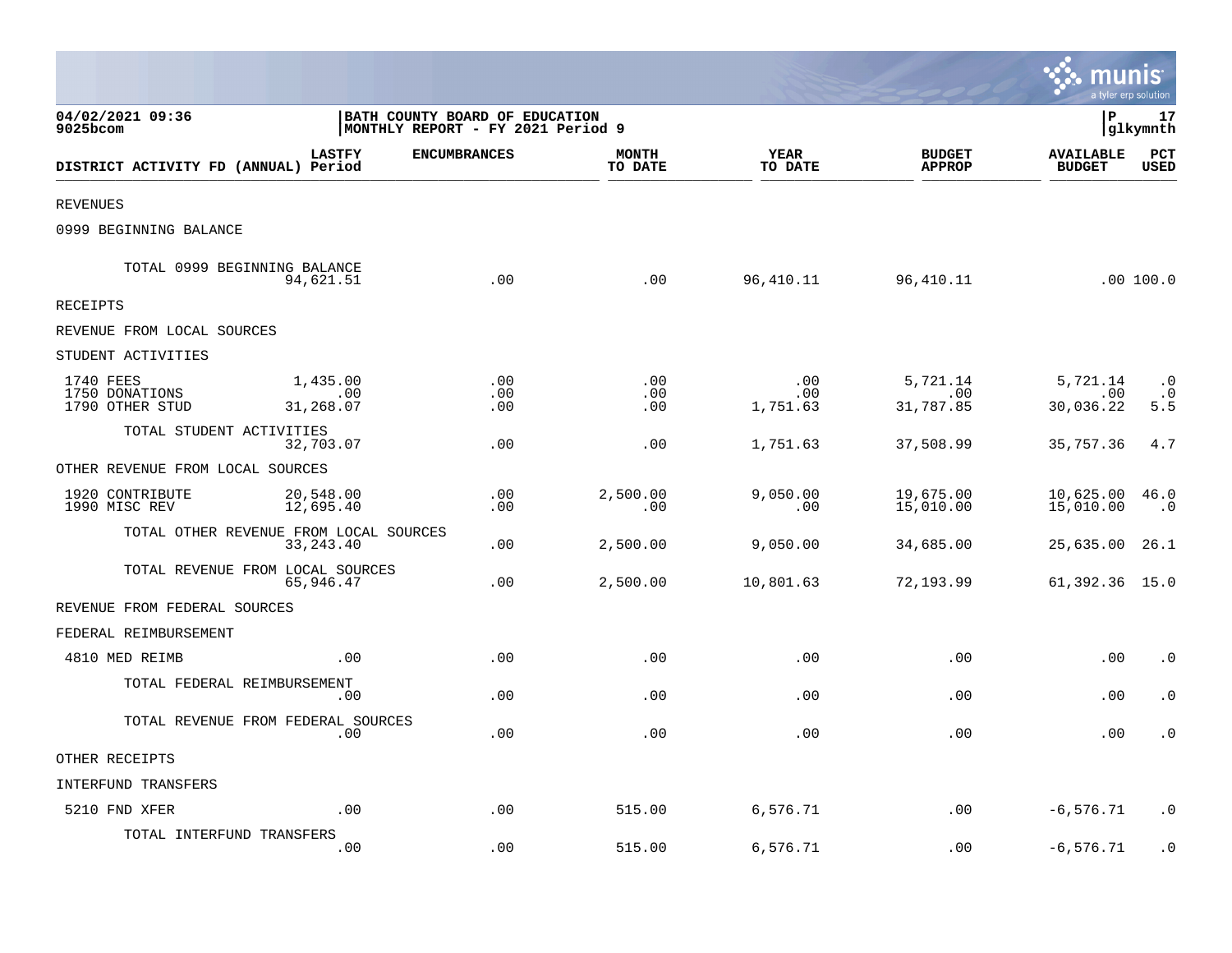

| 04/02/2021 09:36<br>$9025$ bcom      |               | BATH COUNTY BOARD OF EDUCATION<br>MONTHLY REPORT - FY 2021 Period 9 |                         |                        |                                |                                   |                    |  |
|--------------------------------------|---------------|---------------------------------------------------------------------|-------------------------|------------------------|--------------------------------|-----------------------------------|--------------------|--|
| DISTRICT ACTIVITY FD (ANNUAL) Period | <b>LASTFY</b> | <b>ENCUMBRANCES</b>                                                 | <b>MONTH</b><br>TO DATE | <b>YEAR</b><br>TO DATE | <b>BUDGET</b><br><b>APPROP</b> | <b>AVAILABLE</b><br><b>BUDGET</b> | <b>PCT</b><br>USED |  |
| TOTAL OTHER RECEIPTS                 | .00           | .00                                                                 | 515.00                  | 6,576.71               | .00                            | $-6.576.71$                       | $\cdot$ 0          |  |
| TOTAL RECEIPTS                       | 65,946.47     | .00                                                                 | 3,015.00                | 17,378.34              | 72,193.99                      | 54,815.65 24.1                    |                    |  |
| TOTAL REVENUE                        | 160,567.98    | .00                                                                 | 3,015.00                | 113,788.45             | 168,604.10                     | 54,815.65                         | 67.5               |  |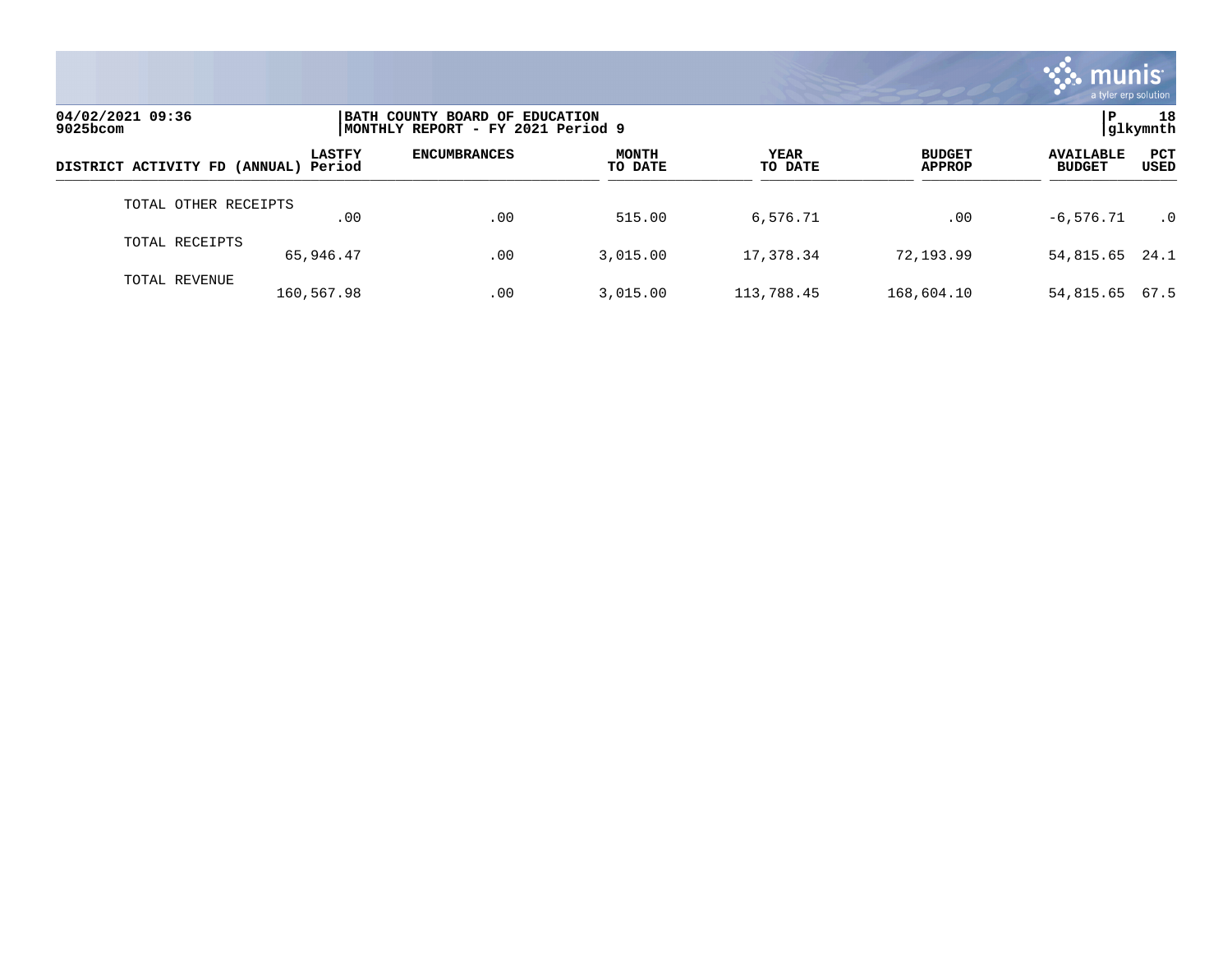

| 04/02/2021 09:36<br>$9025$ bcom                              |                                                                                           | BATH COUNTY BOARD OF EDUCATION<br>MONTHLY REPORT - FY 2021 Period 9 |                                                             |                                                                      |                                                                                            | Þ                                                                                                 | 19<br>glkymnth                                                              |
|--------------------------------------------------------------|-------------------------------------------------------------------------------------------|---------------------------------------------------------------------|-------------------------------------------------------------|----------------------------------------------------------------------|--------------------------------------------------------------------------------------------|---------------------------------------------------------------------------------------------------|-----------------------------------------------------------------------------|
|                                                              | <b>LASTFY</b><br>DISTRICT ACTIVITY FD (ANNUAL) Period                                     | <b>ENCUMBRANCES</b>                                                 | <b>MONTH</b><br>TO DATE                                     | YEAR<br>TO DATE                                                      | <b>BUDGET</b><br><b>APPROP</b>                                                             | <b>AVAILABLE</b><br><b>BUDGET</b>                                                                 | PCT<br>USED                                                                 |
| <b>EXPENDITURES</b>                                          |                                                                                           |                                                                     |                                                             |                                                                      |                                                                                            |                                                                                                   |                                                                             |
| 1000 INSTRUCTION                                             |                                                                                           |                                                                     |                                                             |                                                                      |                                                                                            |                                                                                                   |                                                                             |
| 0100<br>0200<br>0300<br>0400<br>0500<br>0600<br>0700<br>0800 | 2,169.63<br>495.25<br>2,655.00<br>480.00<br>8,174.38<br>36,091.52<br>3,720.93<br>1,864.28 | .00<br>.00<br>.00<br>.00<br>.00<br>14,698.30<br>.00<br>.00          | .00<br>.00<br>.00<br>.00<br>39.78<br>4,585.75<br>.00<br>.00 | .00<br>.00<br>1,581.55<br>600.00<br>241.02<br>9,553.77<br>.00<br>.00 | 4,643.51<br>868.00<br>980.00<br>992.07<br>4,991.81<br>125, 711. 77<br>7,611.14<br>8,069.53 | 4,643.51<br>868.00<br>$-601.55$ 161.4<br>392.07<br>4,750.79<br>101,459.70<br>7,611.14<br>8,069.53 | $\cdot$ 0<br>$\cdot$ 0<br>$60.5$<br>$4.8$<br>19.3<br>$\cdot$ 0<br>$\cdot$ 0 |
| TOTAL 1000                                                   | INSTRUCTION<br>55,650.99                                                                  | 14,698.30                                                           | 4,625.53                                                    | 11,976.34                                                            | 153,867.83                                                                                 | 127, 193. 19 17. 3                                                                                |                                                                             |
| 2100                                                         | STUDENT SUPPORT SERVICES                                                                  |                                                                     |                                                             |                                                                      |                                                                                            |                                                                                                   |                                                                             |
| 0600                                                         | 663.62                                                                                    | .00                                                                 | .00                                                         | 33.95                                                                | 1,790.85                                                                                   | 1,756.90                                                                                          | 1.9                                                                         |
| TOTAL 2100                                                   | STUDENT SUPPORT SERVICES<br>663.62                                                        | .00                                                                 | .00                                                         | 33.95                                                                | 1,790.85                                                                                   | 1,756.90                                                                                          | 1.9                                                                         |
| 2200                                                         | INSTRUCTIONAL STAFF SUPP SERV                                                             |                                                                     |                                                             |                                                                      |                                                                                            |                                                                                                   |                                                                             |
| 0600<br>0700                                                 | 5,197.02<br>.00                                                                           | 699.17<br>.00                                                       | .00<br>.00                                                  | .00<br>.00                                                           | 11,086.07<br>.00                                                                           | 10,386.90<br>.00                                                                                  | 6.3<br>$\cdot$ 0                                                            |
| TOTAL 2200                                                   | INSTRUCTIONAL STAFF SUPP SERV<br>5,197.02                                                 | 699.17                                                              | .00                                                         | .00                                                                  | 11,086.07                                                                                  | 10,386.90                                                                                         | 6.3                                                                         |
| 2600                                                         | PLANT OPERATIONS AND MAINTENANCE                                                          |                                                                     |                                                             |                                                                      |                                                                                            |                                                                                                   |                                                                             |
| 0600                                                         | .00                                                                                       | .00                                                                 | .00                                                         | 102.28                                                               | .00                                                                                        | $-102.28$                                                                                         | $\cdot$ 0                                                                   |
|                                                              | TOTAL 2600 PLANT OPERATIONS AND MAINTENANCE<br>.00                                        | .00                                                                 | .00                                                         | 102.28                                                               | .00                                                                                        | $-102.28$                                                                                         | $\cdot$ 0                                                                   |
| 2700                                                         | STUDENT TRANSPORTATION                                                                    |                                                                     |                                                             |                                                                      |                                                                                            |                                                                                                   |                                                                             |
| 0100<br>0200<br>0800                                         | .00<br>.00<br>1,279.56                                                                    | .00<br>.00<br>.00                                                   | .00<br>.00<br>.00                                           | .00<br>.00<br>.00                                                    | .00<br>.00<br>1,859.35                                                                     | .00<br>.00<br>1,859.35                                                                            | $\cdot$ 0<br>$\frac{0}{0}$                                                  |
|                                                              | TOTAL 2700 STUDENT TRANSPORTATION<br>1,279.56                                             | .00                                                                 | .00                                                         | .00                                                                  | 1,859.35                                                                                   | 1,859.35                                                                                          | $\cdot$ 0                                                                   |
|                                                              | TOTAL EXPENDITURES<br>62,791.19                                                           | 15,397.47                                                           | 4,625.53                                                    | 12,112.57                                                            | 168,604.10                                                                                 | 141,094.06 16.3                                                                                   |                                                                             |
|                                                              | TOTAL FOR DISTRICT ACTIVITY FD (ANNUAL) (21)<br>97,776.79                                 | $-15,397.47$                                                        | $-1,610.53$                                                 | 101,675.88                                                           | .00                                                                                        | $-86, 278.41$                                                                                     | $\cdot$ 0                                                                   |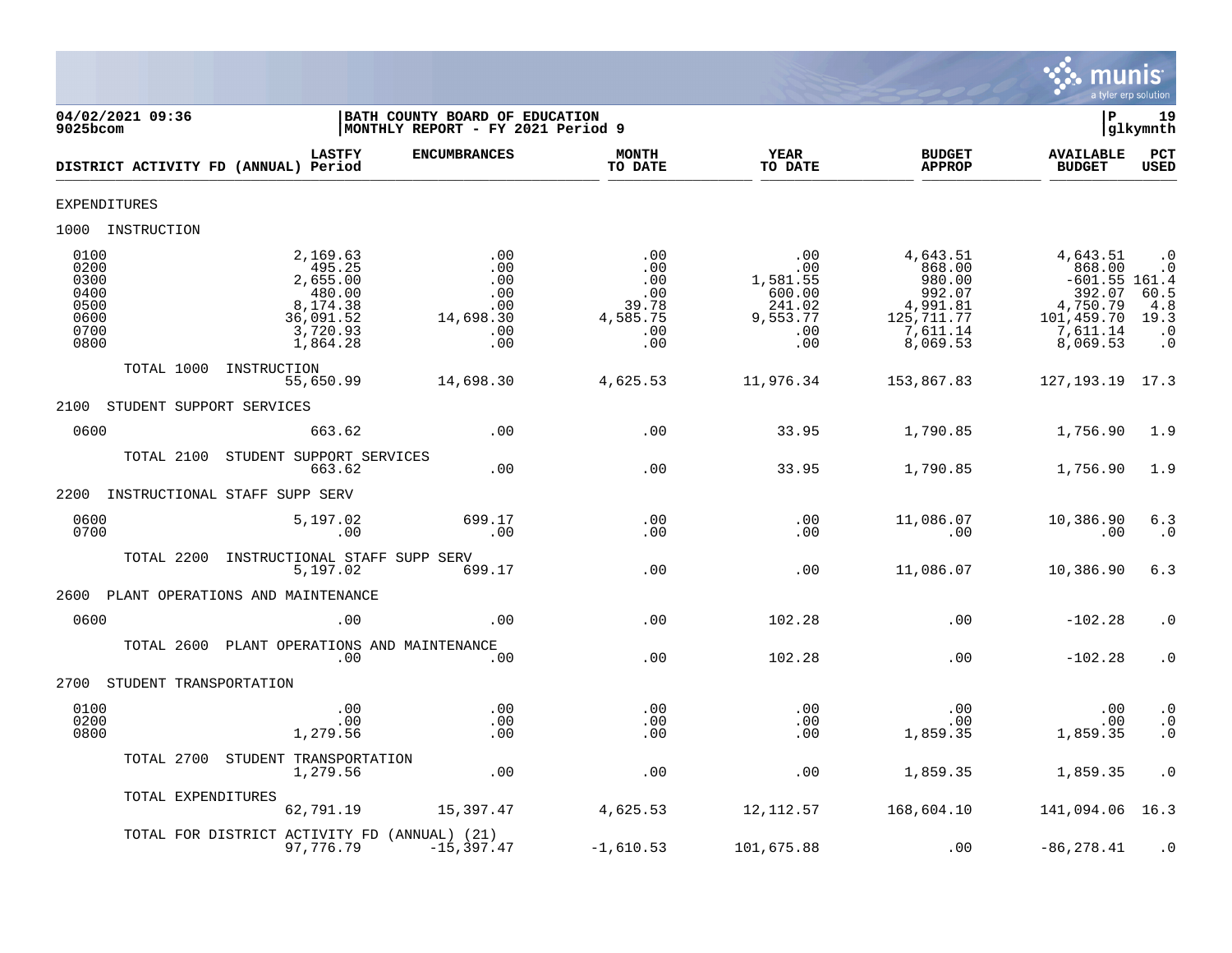|                                                              |                                                                     |                          |                          |                          |                                | munis<br>a tyler erp solution     |                                                  |
|--------------------------------------------------------------|---------------------------------------------------------------------|--------------------------|--------------------------|--------------------------|--------------------------------|-----------------------------------|--------------------------------------------------|
| 04/02/2021 09:36<br>9025bcom                                 | BATH COUNTY BOARD OF EDUCATION<br>MONTHLY REPORT - FY 2021 Period 9 |                          |                          |                          |                                | P                                 | 20<br>glkymnth                                   |
| SPEC REV - STUDENT ACTIVITY (2Period                         | <b>LASTFY</b>                                                       | <b>ENCUMBRANCES</b>      | <b>MONTH</b><br>TO DATE  | YEAR<br>TO DATE          | <b>BUDGET</b><br><b>APPROP</b> | <b>AVAILABLE</b><br><b>BUDGET</b> | PCT<br>USED                                      |
| <b>REVENUES</b>                                              |                                                                     |                          |                          |                          |                                |                                   |                                                  |
| RECEIPTS                                                     |                                                                     |                          |                          |                          |                                |                                   |                                                  |
| REVENUE FROM LOCAL SOURCES                                   |                                                                     |                          |                          |                          |                                |                                   |                                                  |
| STUDENT ACTIVITIES                                           |                                                                     |                          |                          |                          |                                |                                   |                                                  |
| 1710 ADMISSIONS<br>1730 DUES<br>1740 FEES<br>1790 OTHER STUD | .00<br>.00<br>.00<br>.00                                            | .00<br>.00<br>.00<br>.00 | .00<br>.00<br>.00<br>.00 | .00<br>.00<br>.00<br>.00 | .00<br>.00<br>.00<br>.00       | .00<br>.00<br>.00<br>.00          | $\cdot$ 0<br>$\cdot$ 0<br>$\cdot$ 0<br>$\cdot$ 0 |
| TOTAL STUDENT ACTIVITIES                                     | .00                                                                 | .00                      | .00                      | .00                      | .00                            | .00                               | $\cdot$ 0                                        |
| OTHER REVENUE FROM LOCAL SOURCES                             |                                                                     |                          |                          |                          |                                |                                   |                                                  |
| 1920 CONTRIBUTE                                              | .00                                                                 | .00                      | .00                      | .00                      | .00                            | .00                               | $\cdot$ 0                                        |
| TOTAL OTHER REVENUE FROM LOCAL SOURCES                       | .00                                                                 | .00                      | .00                      | .00                      | .00                            | .00                               | $\cdot$ 0                                        |
| TOTAL REVENUE FROM LOCAL                                     | SOURCES<br>.00                                                      | .00                      | .00                      | .00                      | .00                            | .00                               | $\cdot$ 0                                        |
| TOTAL RECEIPTS                                               | .00                                                                 | .00                      | .00                      | .00                      | .00                            | .00                               | $\cdot$ 0                                        |
| TOTAL REVENUE                                                | .00                                                                 | .00                      | .00                      | .00                      | .00                            | .00                               | $\cdot$ 0                                        |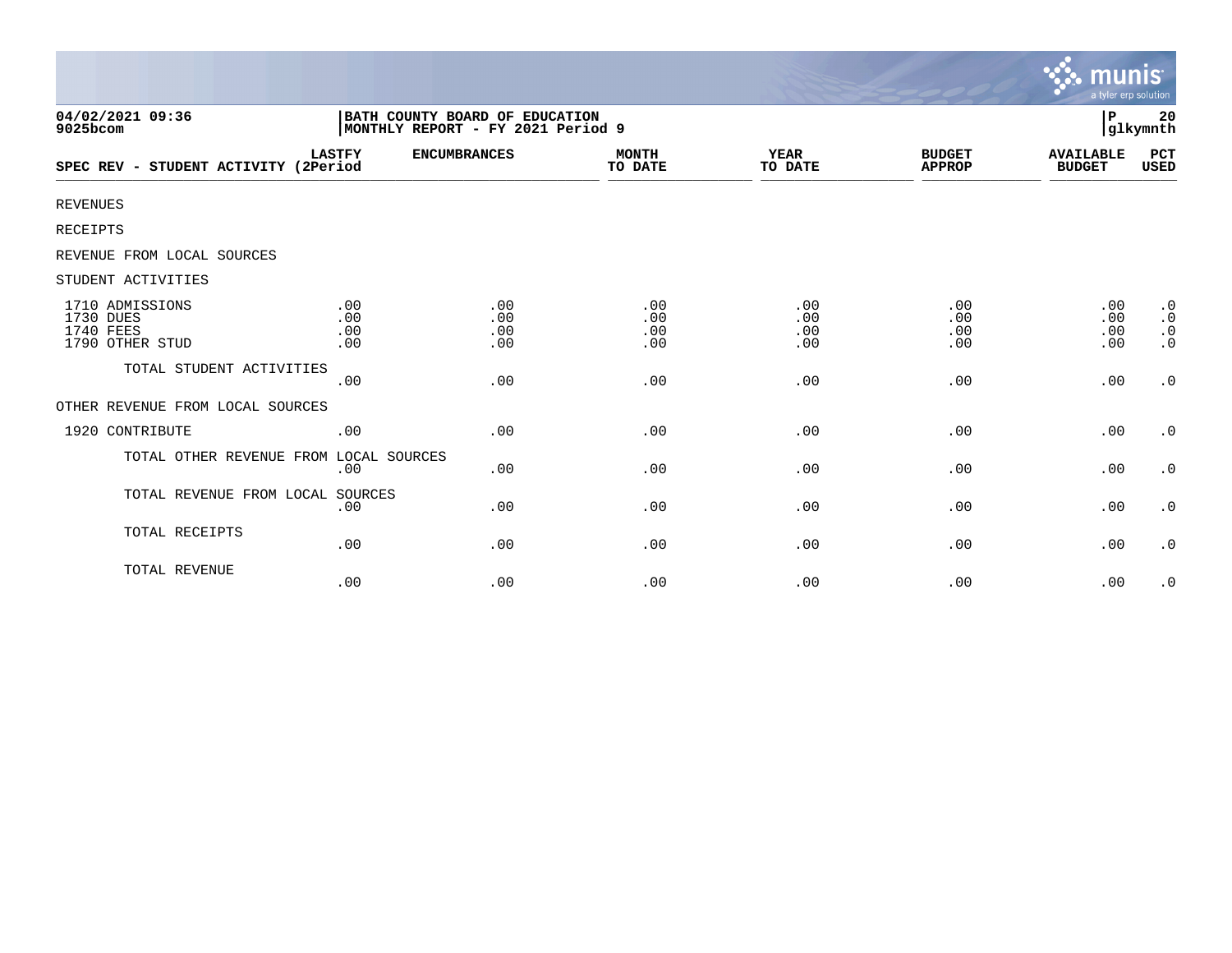

| 04/02/2021 09:36<br>$9025$ bcom                      |                                                                       | BATH COUNTY BOARD OF EDUCATION<br>MONTHLY REPORT - FY 2021 Period 9 |                                               |                                               |                                               | ${\bf P}$                                     | 21<br>glkymnth                                                                                                                                |
|------------------------------------------------------|-----------------------------------------------------------------------|---------------------------------------------------------------------|-----------------------------------------------|-----------------------------------------------|-----------------------------------------------|-----------------------------------------------|-----------------------------------------------------------------------------------------------------------------------------------------------|
| SPEC REV - STUDENT ACTIVITY (2Period                 | <b>LASTFY</b>                                                         | <b>ENCUMBRANCES</b>                                                 | <b>MONTH</b><br>TO DATE                       | <b>YEAR</b><br>TO DATE                        | <b>BUDGET</b><br><b>APPROP</b>                | <b>AVAILABLE</b><br><b>BUDGET</b>             | PCT<br><b>USED</b>                                                                                                                            |
| <b>EXPENDITURES</b>                                  |                                                                       |                                                                     |                                               |                                               |                                               |                                               |                                                                                                                                               |
| 1000<br>INSTRUCTION                                  |                                                                       |                                                                     |                                               |                                               |                                               |                                               |                                                                                                                                               |
| 0100<br>0300<br>0400<br>0500<br>0600<br>0700<br>0800 | .00<br>.00<br>.00<br>$.00$<br>.00<br>.00<br>.00                       | .00<br>.00<br>.00<br>.00<br>.00<br>.00<br>.00                       | .00<br>.00<br>.00<br>.00<br>.00<br>.00<br>.00 | .00<br>.00<br>.00<br>.00<br>.00<br>.00<br>.00 | .00<br>.00<br>.00<br>.00<br>.00<br>.00<br>.00 | .00<br>.00<br>.00<br>.00<br>.00<br>.00<br>.00 | $\cdot$ 0<br>$\boldsymbol{\cdot}$ 0<br>$\cdot$ 0<br>$\begin{smallmatrix} 0.1 \\ 0.1 \end{smallmatrix}$<br>$\boldsymbol{\cdot}$ 0<br>$\cdot$ 0 |
| TOTAL 1000                                           | INSTRUCTION<br>.00                                                    | .00                                                                 | .00                                           | .00                                           | .00                                           | .00                                           | $\cdot$ 0                                                                                                                                     |
| STUDENT SUPPORT SERVICES<br>2100                     |                                                                       |                                                                     |                                               |                                               |                                               |                                               |                                                                                                                                               |
| 0100<br>0300<br>0400<br>0500<br>0600<br>0700<br>0800 | .00<br>.00<br>.00<br>.00<br>.00<br>.00<br>.00                         | .00<br>.00<br>.00<br>.00<br>.00<br>.00<br>.00                       | .00<br>.00<br>.00<br>.00<br>.00<br>.00<br>.00 | .00<br>.00<br>.00<br>.00<br>.00<br>.00<br>.00 | .00<br>.00<br>.00<br>.00<br>.00<br>.00<br>.00 | .00<br>.00<br>.00<br>.00<br>.00<br>.00<br>.00 | $\cdot$ 0<br>$\cdot$ 0<br>$\cdot$ 0<br>$\begin{array}{c} . & 0 \\ . & 0 \\ . & 0 \end{array}$<br>$\cdot$ 0                                    |
| TOTAL 2100                                           | STUDENT SUPPORT SERVICES                                              |                                                                     |                                               |                                               |                                               |                                               |                                                                                                                                               |
| 2200<br>INSTRUCTIONAL STAFF SUPP SERV                | .00                                                                   | .00                                                                 | .00                                           | .00                                           | .00                                           | .00                                           | $\cdot$ 0                                                                                                                                     |
| 0100<br>0300<br>0400<br>0500<br>0600<br>0700<br>0800 | .00<br>.00<br>.00<br>.00<br>.00<br>.00<br>.00                         | .00<br>.00<br>.00<br>.00<br>.00<br>.00<br>.00                       | .00<br>.00<br>.00<br>.00<br>.00<br>.00<br>.00 | .00<br>.00<br>.00<br>.00<br>.00<br>.00<br>.00 | .00<br>.00<br>.00<br>.00<br>.00<br>.00<br>.00 | .00<br>.00<br>.00<br>.00<br>.00<br>.00<br>.00 | $\cdot$ 0<br>$\cdot$ 0<br>$\begin{smallmatrix} 0 \\ 0 \\ 0 \end{smallmatrix}$<br>$\ddot{0}$<br>$\boldsymbol{\cdot}$ 0<br>$\overline{0}$       |
| TOTAL 2200                                           | INSTRUCTIONAL STAFF SUPP SERV<br>.00                                  | .00                                                                 | .00                                           | .00                                           | .00                                           | .00                                           | $\cdot$ 0                                                                                                                                     |
| PLANT OPERATIONS AND MAINTENANCE<br>2600             |                                                                       |                                                                     |                                               |                                               |                                               |                                               |                                                                                                                                               |
| 0100<br>0300<br>0400<br>0500<br>0600<br>0700<br>0800 | .00<br>.00<br>.00<br>.00<br>.00<br>.00<br>$\boldsymbol{\mathsf{.00}}$ | .00<br>.00<br>.00<br>.00<br>.00<br>.00<br>.00                       | .00<br>.00<br>.00<br>.00<br>.00<br>.00<br>.00 | .00<br>.00<br>.00<br>.00<br>.00<br>.00<br>.00 | .00<br>.00<br>.00<br>.00<br>.00<br>.00<br>.00 | .00<br>.00<br>.00<br>.00<br>.00<br>.00<br>.00 | $\cdot$ 0<br>$\cdot$ 0<br>$\boldsymbol{\cdot}$ 0<br>$\ddot{0}$<br>$\boldsymbol{\cdot}$ 0<br>$\boldsymbol{\cdot}$ 0<br>$\cdot$ 0               |
| TOTAL 2600                                           | PLANT OPERATIONS AND MAINTENANCE<br>.00                               | .00                                                                 | .00                                           | .00                                           | .00                                           | .00                                           | $\cdot$ 0                                                                                                                                     |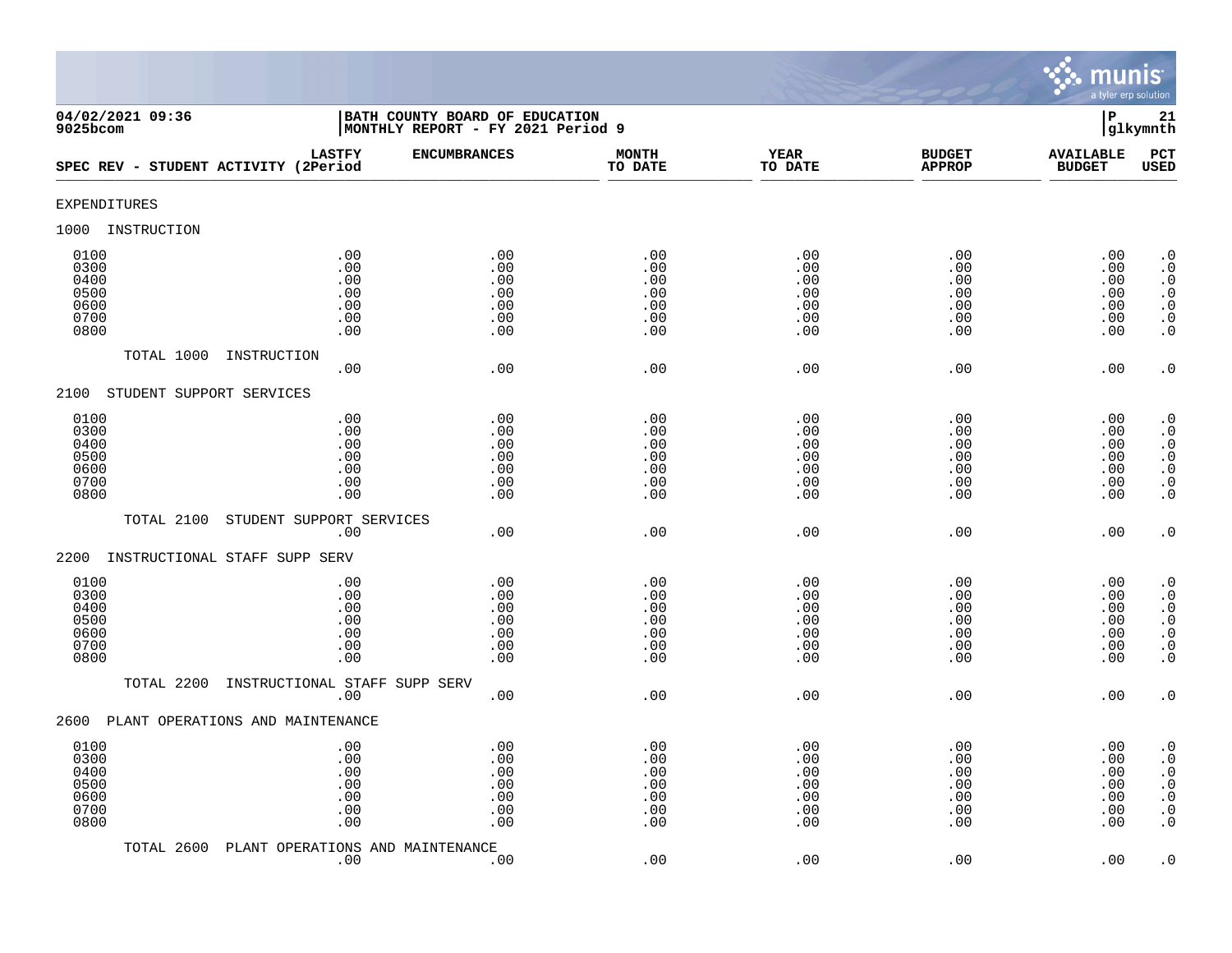

| 04/02/2021 09:36<br>BATH COUNTY BOARD OF<br>9025bcom |                                              |                                               | MONTHLY REPORT - FY 2021 Period 9             | <b>EDUCATION</b><br>Р<br>glkymnth             |                                               |                                               |                                               |                                                                                         |  |  |
|------------------------------------------------------|----------------------------------------------|-----------------------------------------------|-----------------------------------------------|-----------------------------------------------|-----------------------------------------------|-----------------------------------------------|-----------------------------------------------|-----------------------------------------------------------------------------------------|--|--|
| SPEC REV                                             | STUDENT ACTIVITY<br>$\overline{\phantom{0}}$ | <b>LASTFY</b><br>(2Period                     | <b>ENCUMBRANCES</b>                           | <b>MONTH</b><br>TO DATE                       | <b>YEAR</b><br>TO DATE                        | <b>BUDGET</b><br><b>APPROP</b>                | <b>AVAILABLE</b><br><b>BUDGET</b>             | PCT<br>USED                                                                             |  |  |
| 2700                                                 | STUDENT TRANSPORTATION                       |                                               |                                               |                                               |                                               |                                               |                                               |                                                                                         |  |  |
| 0100<br>0300<br>0400<br>0500<br>0600<br>0700<br>0800 |                                              | .00<br>.00<br>.00<br>.00<br>.00<br>.00<br>.00 | .00<br>.00<br>.00<br>.00<br>.00<br>.00<br>.00 | .00<br>.00<br>.00<br>.00<br>.00<br>.00<br>.00 | .00<br>.00<br>.00<br>.00<br>.00<br>.00<br>.00 | .00<br>.00<br>.00<br>.00<br>.00<br>.00<br>.00 | .00<br>.00<br>.00<br>.00<br>.00<br>.00<br>.00 | $\cdot$ 0<br>$\cdot$ 0<br>$\cdot$ 0<br>$\cdot$ 0<br>$\cdot$ 0<br>$\cdot$ 0<br>$\cdot$ 0 |  |  |
|                                                      | TOTAL 2700                                   | STUDENT TRANSPORTATION<br>.00                 | .00                                           | .00                                           | .00                                           | .00                                           | .00                                           | $\cdot$ 0                                                                               |  |  |
|                                                      | TOTAL EXPENDITURES                           | .00                                           | .00                                           | .00                                           | .00                                           | .00                                           | .00                                           | $\cdot$ 0                                                                               |  |  |
|                                                      | TOTAL FOR<br>SPEC REV -                      | STUDENT ACTIVITY<br>.00                       | (25)<br>.00                                   | .00                                           | .00                                           | .00                                           | .00                                           | $\cdot$ 0                                                                               |  |  |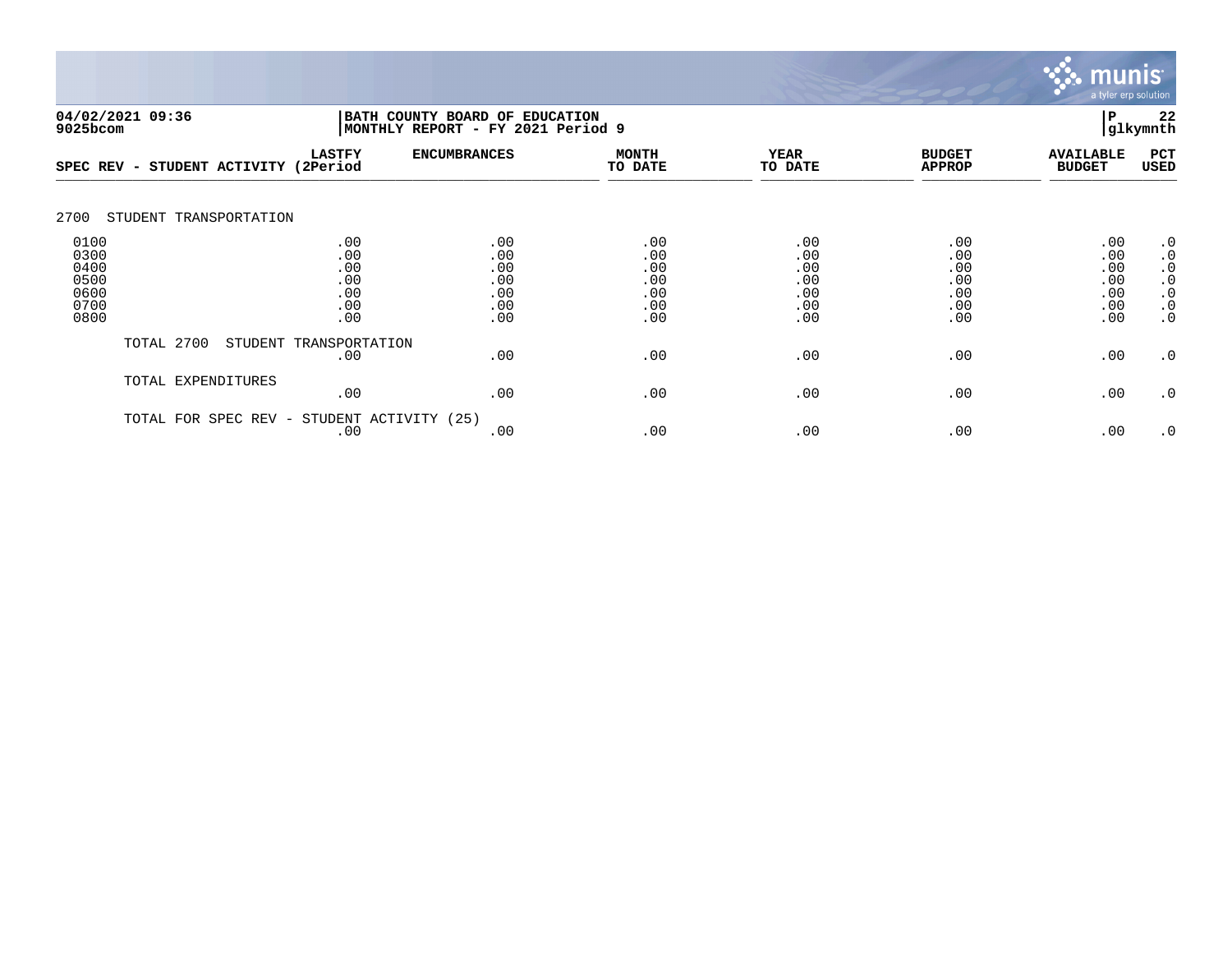|                                  |                         |                                                                     |                         |                        |                                | mu<br>a tyler erp solution        |                        |
|----------------------------------|-------------------------|---------------------------------------------------------------------|-------------------------|------------------------|--------------------------------|-----------------------------------|------------------------|
| 04/02/2021 09:36<br>9025bcom     |                         | BATH COUNTY BOARD OF EDUCATION<br>MONTHLY REPORT - FY 2021 Period 9 |                         |                        |                                | ΙP                                | 23<br>glkymnth         |
| CAPITAL OUTLAY FUND (310)        | <b>LASTFY</b><br>Period | <b>ENCUMBRANCES</b>                                                 | <b>MONTH</b><br>TO DATE | <b>YEAR</b><br>TO DATE | <b>BUDGET</b><br><b>APPROP</b> | <b>AVAILABLE</b><br><b>BUDGET</b> | PCT<br><b>USED</b>     |
| <b>REVENUES</b>                  |                         |                                                                     |                         |                        |                                |                                   |                        |
| 0999 BEGINNING BALANCE           |                         |                                                                     |                         |                        |                                |                                   |                        |
| TOTAL 0999 BEGINNING BALANCE     | .00                     | .00                                                                 | .00                     | .00                    | .00                            | .00                               | $\cdot$ 0              |
| RECEIPTS                         |                         |                                                                     |                         |                        |                                |                                   |                        |
| REVENUE FROM STATE SOURCES       |                         |                                                                     |                         |                        |                                |                                   |                        |
| RESTRICTED                       |                         |                                                                     |                         |                        |                                |                                   |                        |
| 3200 RES STATE                   | 87,000.00               | .00                                                                 | .00                     | 86,105.00              | 172,209.00                     | 86,104.00                         | 50.0                   |
| TOTAL RESTRICTED                 | 87,000.00               | .00                                                                 | .00                     | 86,105.00              | 172,209.00                     | 86,104.00                         | 50.0                   |
| TOTAL REVENUE FROM STATE SOURCES | 87,000.00               | .00                                                                 | .00                     | 86,105.00              | 172,209.00                     | 86,104.00                         | 50.0                   |
| OTHER RECEIPTS                   |                         |                                                                     |                         |                        |                                |                                   |                        |
| INTERFUND TRANSFERS              |                         |                                                                     |                         |                        |                                |                                   |                        |
| 5210 FND XFER                    | .00                     | .00                                                                 | .00                     | .00                    | .00                            | .00                               | $\cdot$ 0              |
| TOTAL INTERFUND TRANSFERS        | .00                     | .00                                                                 | .00                     | .00                    | .00                            | .00                               | $\boldsymbol{\cdot}$ 0 |
| TOTAL OTHER RECEIPTS             | .00                     | .00                                                                 | .00                     | .00                    | .00                            | .00                               | $\cdot$ 0              |
| TOTAL RECEIPTS                   | 87,000.00               | .00                                                                 | .00                     | 86,105.00              | 172,209.00                     | 86,104.00                         | 50.0                   |
| TOTAL REVENUE                    | 87,000.00               | .00                                                                 | .00                     | 86,105.00              | 172,209.00                     | 86,104.00                         | 50.0                   |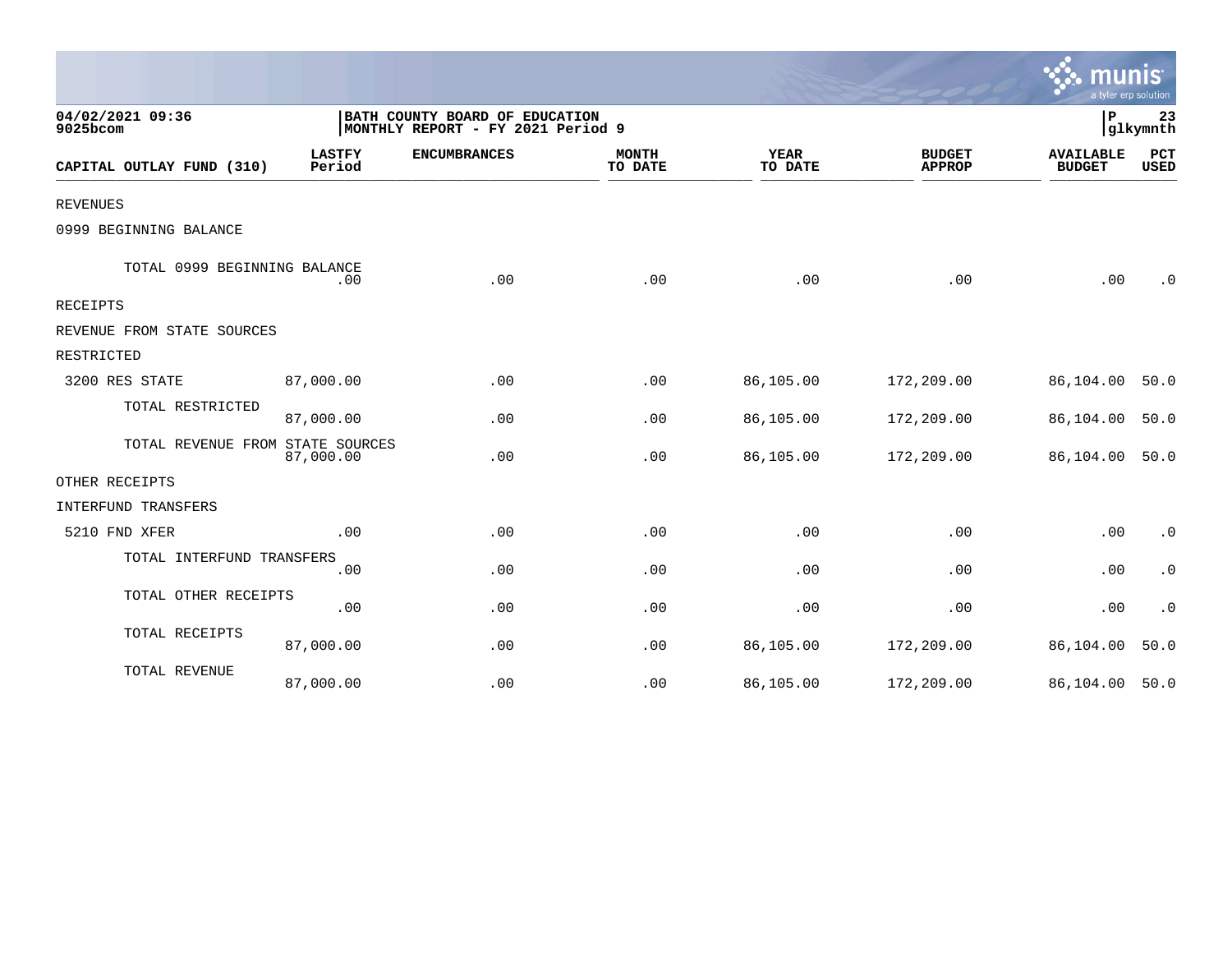

| 04/02/2021 09:36<br>9025bcom |                                  |                         | BATH COUNTY BOARD OF EDUCATION<br>MONTHLY REPORT - FY 2021 Period 9 |                         |                        |                                | P                                 | 24<br>glkymnth         |
|------------------------------|----------------------------------|-------------------------|---------------------------------------------------------------------|-------------------------|------------------------|--------------------------------|-----------------------------------|------------------------|
| CAPITAL OUTLAY FUND (310)    |                                  | <b>LASTFY</b><br>Period | <b>ENCUMBRANCES</b>                                                 | <b>MONTH</b><br>TO DATE | <b>YEAR</b><br>TO DATE | <b>BUDGET</b><br><b>APPROP</b> | <b>AVAILABLE</b><br><b>BUDGET</b> | PCT<br><b>USED</b>     |
| <b>EXPENDITURES</b>          |                                  |                         |                                                                     |                         |                        |                                |                                   |                        |
| 2600                         | PLANT OPERATIONS AND MAINTENANCE |                         |                                                                     |                         |                        |                                |                                   |                        |
| 0400<br>0500                 |                                  | .00<br>.00              | .00<br>.00                                                          | .00<br>.00              | .00<br>.00             | .00<br>.00                     | .00<br>.00                        | $\cdot$ 0<br>$\cdot$ 0 |
| TOTAL 2600                   | PLANT OPERATIONS                 | .00                     | AND MAINTENANCE<br>.00                                              | .00                     | .00                    | .00                            | .00                               | $\cdot$ 0              |
| DEBT SERVICE<br>5100         |                                  |                         |                                                                     |                         |                        |                                |                                   |                        |
| 0800<br>0840                 |                                  | .00<br>.00              | .00<br>.00                                                          | .00<br>.00              | .00<br>.00             | .00<br>172,209.00              | .00<br>172,209.00                 | $\cdot$ 0<br>$\cdot$ 0 |
| TOTAL 5100                   | DEBT SERVICE                     | .00                     | .00                                                                 | .00                     | .00                    | 172,209.00                     | 172,209.00                        | $\cdot$ 0              |
| 5200<br>FUND TRANSFERS       |                                  |                         |                                                                     |                         |                        |                                |                                   |                        |
| 0900                         |                                  | 26,010.00               | .00                                                                 | 111,592.00              | 111,592.00             | .00                            | $-111,592.00$                     | $\cdot$ 0              |
| TOTAL 5200                   | <b>FUND</b><br>TRANSFERS         | 26,010.00               | .00                                                                 | 111,592.00              | 111,592.00             | .00                            | $-111,592.00$                     | $\cdot$ 0              |
| TOTAL EXPENDITURES           |                                  | 26,010.00               | .00                                                                 | 111,592.00              | 111,592.00             | 172,209.00                     | 60,617.00                         | 64.8                   |
|                              | TOTAL FOR CAPITAL OUTLAY FUND    | 60,990.00               | (310)<br>.00                                                        | $-111,592.00$           | $-25,487.00$           | .00                            | 25,487.00                         | $\cdot$ 0              |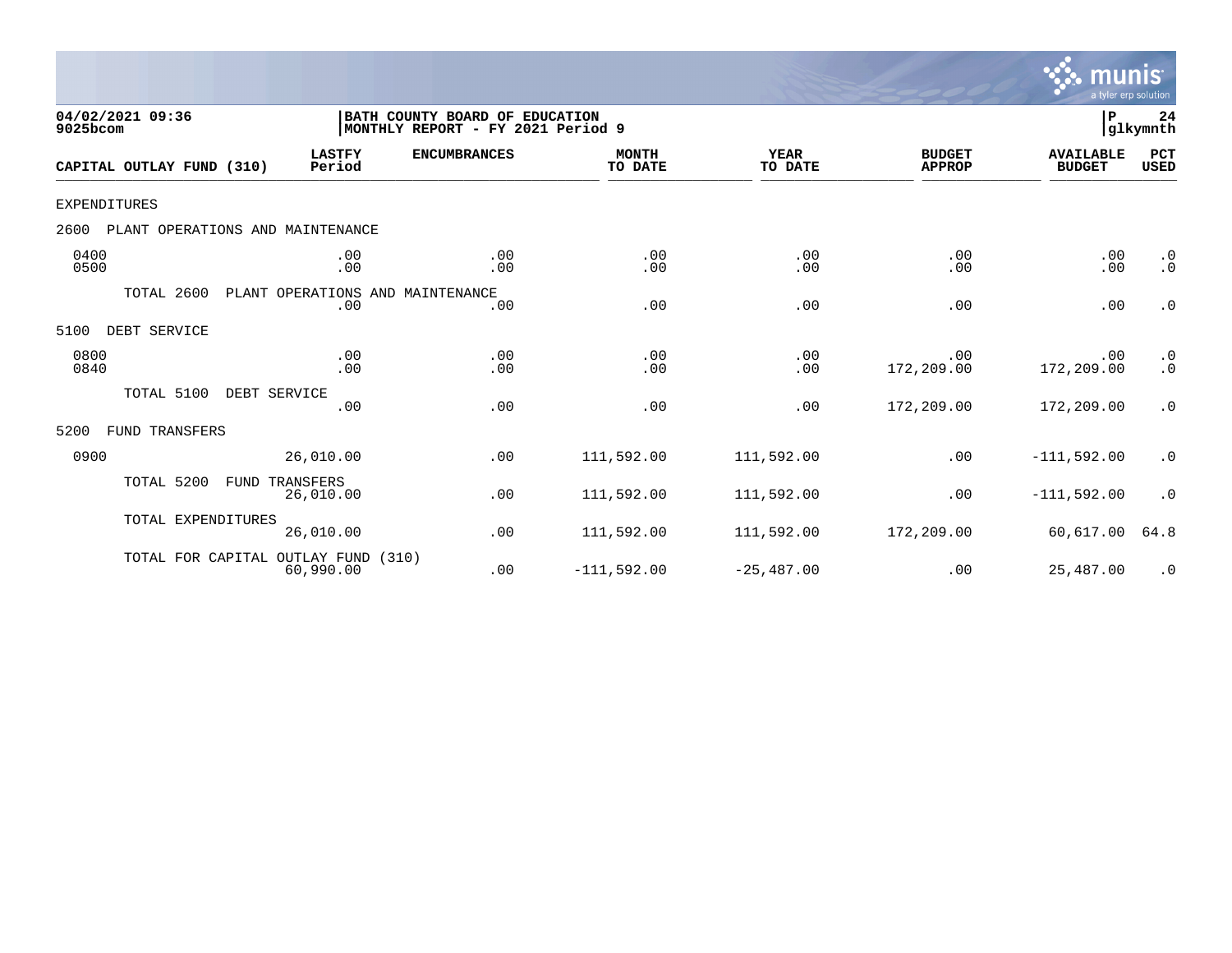|                                                                                                   |                                               |                                                                     |                                        |                                               |                                               | munis                                                      | a tyler erp solution                                          |
|---------------------------------------------------------------------------------------------------|-----------------------------------------------|---------------------------------------------------------------------|----------------------------------------|-----------------------------------------------|-----------------------------------------------|------------------------------------------------------------|---------------------------------------------------------------|
| 04/02/2021 09:36<br>9025bcom                                                                      |                                               | BATH COUNTY BOARD OF EDUCATION<br>MONTHLY REPORT - FY 2021 Period 9 |                                        |                                               |                                               | l P                                                        | 25<br> glkymnth                                               |
| BUILDING FUND (5 CENT LEVY) (3Period                                                              | <b>LASTFY</b>                                 | <b>ENCUMBRANCES</b>                                                 | MONTH<br>TO DATE                       | YEAR<br>TO DATE                               | <b>BUDGET</b><br><b>APPROP</b>                | <b>AVAILABLE</b><br><b>BUDGET</b>                          | <b>PCT</b><br><b>USED</b>                                     |
| <b>REVENUES</b>                                                                                   |                                               |                                                                     |                                        |                                               |                                               |                                                            |                                                               |
| 0999 BEGINNING BALANCE                                                                            |                                               |                                                                     |                                        |                                               |                                               |                                                            |                                                               |
| TOTAL 0999 BEGINNING BALANCE                                                                      | .00                                           | .00                                                                 | .00                                    | .00                                           | .00                                           | .00                                                        | $\cdot$ 0                                                     |
| <b>RECEIPTS</b>                                                                                   |                                               |                                                                     |                                        |                                               |                                               |                                                            |                                                               |
| REVENUE FROM LOCAL SOURCES                                                                        |                                               |                                                                     |                                        |                                               |                                               |                                                            |                                                               |
| AD VALOREM TAXES                                                                                  |                                               |                                                                     |                                        |                                               |                                               |                                                            |                                                               |
| 1111 GRP TAX<br>1113 PSCRP TAX<br>1115 DLQ TAX<br>1116 DISTL TAX<br>1117 MV TAX<br>1118 UNMND TAX | 554,564.00<br>.00<br>.00<br>.00<br>.00<br>.00 | .00<br>.00<br>.00<br>.00<br>.00<br>.00                              | .00<br>.00<br>.00<br>.00<br>.00<br>.00 | 621,784.00<br>.00<br>.00<br>.00<br>.00<br>.00 | 565,000.00<br>.00<br>.00<br>.00<br>.00<br>.00 | $-56,784.00$ 110.1<br>$.00 \,$<br>.00<br>.00<br>.00<br>.00 | $\cdot$ 0<br>$\cdot$ 0<br>$\cdot$ 0<br>$\cdot$ 0<br>$\cdot$ 0 |
| TOTAL AD VALOREM TAXES                                                                            | 554,564.00                                    | .00                                                                 | .00                                    | 621,784.00                                    | 565,000.00                                    | $-56, 784.00$ 110.1                                        |                                                               |
| PENALTIES & INTEREST ON TAXES                                                                     |                                               |                                                                     |                                        |                                               |                                               |                                                            |                                                               |
| 1140 PEN & INT                                                                                    | .00                                           | .00                                                                 | .00                                    | .00                                           | .00                                           | .00                                                        | $\cdot$ 0                                                     |
| TOTAL PENALTIES & INTEREST ON TAXES                                                               | .00                                           | .00                                                                 | .00                                    | .00                                           | .00                                           | .00                                                        | $\cdot$ 0                                                     |
| OTHER TAXES                                                                                       |                                               |                                                                     |                                        |                                               |                                               |                                                            |                                                               |
| 1191 OMIT TAX<br>1192 EXCISE TAX                                                                  | .00<br>.00                                    | .00<br>.00                                                          | .00<br>.00                             | .00<br>.00                                    | .00<br>.00                                    | .00<br>.00                                                 | $\cdot$ 0<br>$\cdot$ 0                                        |
| TOTAL OTHER TAXES                                                                                 | .00                                           | .00                                                                 | .00                                    | .00                                           | .00                                           | .00                                                        | $\cdot$ 0                                                     |
| EARNINGS ON INVESTMENTS                                                                           |                                               |                                                                     |                                        |                                               |                                               |                                                            |                                                               |
| 1510 INT ON INV                                                                                   | .00                                           | .00                                                                 | .00                                    | .00                                           | .00                                           | .00                                                        | $\cdot$ 0                                                     |
| TOTAL EARNINGS ON INVESTMENTS                                                                     | .00                                           | .00                                                                 | .00                                    | .00                                           | .00                                           | .00                                                        | $\cdot$ 0                                                     |
| TOTAL REVENUE FROM LOCAL SOURCES                                                                  | 554,564.00                                    | .00                                                                 | .00                                    | 621,784.00                                    | 565,000.00                                    | $-56,784.00$ 110.1                                         |                                                               |
| REVENUE FROM STATE SOURCES                                                                        |                                               |                                                                     |                                        |                                               |                                               |                                                            |                                                               |

 $\bullet$ 

RESTRICTED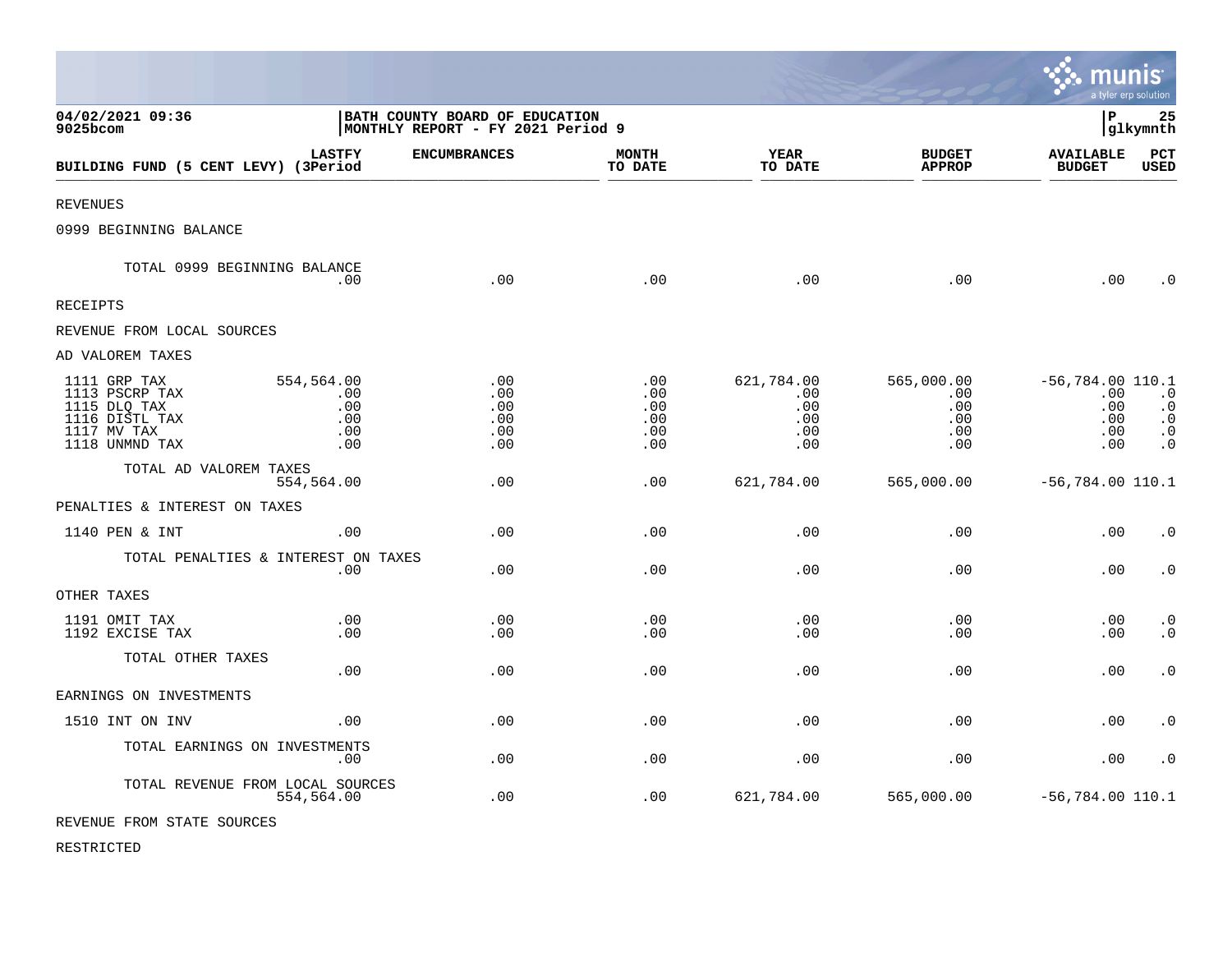

| 04/02/2021 09:36<br>9025bcom                                                                                  |                                                | BATH COUNTY BOARD OF EDUCATION<br>MONTHLY REPORT - FY 2021 Period 9 |                                        |                                        |                                        | ∣₽                                     | 26<br>glkymnth                                                             |
|---------------------------------------------------------------------------------------------------------------|------------------------------------------------|---------------------------------------------------------------------|----------------------------------------|----------------------------------------|----------------------------------------|----------------------------------------|----------------------------------------------------------------------------|
| BUILDING FUND (5 CENT LEVY) (3Period                                                                          | <b>LASTFY</b>                                  | <b>ENCUMBRANCES</b>                                                 | <b>MONTH</b><br>TO DATE                | <b>YEAR</b><br>TO DATE                 | <b>BUDGET</b><br><b>APPROP</b>         | <b>AVAILABLE</b><br><b>BUDGET</b>      | PCT<br><b>USED</b>                                                         |
| 3200 RES STATE                                                                                                | 453,080.00                                     | .00                                                                 | .00                                    | 506,216.00                             | 1,012,432.00                           | 506,216.00                             | 50.0                                                                       |
| TOTAL RESTRICTED                                                                                              | 453,080.00                                     | .00                                                                 | .00                                    | 506,216.00                             | 1,012,432.00                           | 506,216.00                             | 50.0                                                                       |
|                                                                                                               | TOTAL REVENUE FROM STATE SOURCES<br>453,080.00 | .00                                                                 | .00                                    | 506,216.00                             | 1,012,432.00                           | 506,216.00                             | 50.0                                                                       |
| OTHER RECEIPTS                                                                                                |                                                |                                                                     |                                        |                                        |                                        |                                        |                                                                            |
| INTERFUND TRANSFERS                                                                                           |                                                |                                                                     |                                        |                                        |                                        |                                        |                                                                            |
| 5210 FND XFER                                                                                                 | .00                                            | .00                                                                 | .00                                    | .00                                    | .00                                    | .00                                    | $\cdot$ 0                                                                  |
| TOTAL INTERFUND TRANSFERS                                                                                     | .00                                            | .00                                                                 | .00                                    | .00                                    | .00                                    | .00                                    | $\cdot$ 0                                                                  |
| SALE OR COMP FOR LOSS OF ASSETS                                                                               |                                                |                                                                     |                                        |                                        |                                        |                                        |                                                                            |
| 5311 SALE LAND<br>5312 LOSS LAND<br>5331 SALE BLDG<br>5332 LOSS BLDG<br>SALE EQUIP<br>5341<br>5342 LOSS EQUIP | .00<br>.00<br>.00<br>.00<br>.00<br>.00         | .00<br>.00<br>.00<br>.00<br>.00<br>.00                              | .00<br>.00<br>.00<br>.00<br>.00<br>.00 | .00<br>.00<br>.00<br>.00<br>.00<br>.00 | .00<br>.00<br>.00<br>.00<br>.00<br>.00 | .00<br>.00<br>.00<br>.00<br>.00<br>.00 | $\cdot$ 0<br>$\cdot$ 0<br>$\cdot$ 0<br>$\cdot$ 0<br>$\cdot$ 0<br>$\cdot$ 0 |
|                                                                                                               | TOTAL SALE OR COMP FOR LOSS OF ASSETS          |                                                                     |                                        |                                        |                                        |                                        |                                                                            |
|                                                                                                               | .00                                            | .00                                                                 | .00                                    | .00                                    | .00                                    | .00                                    | $\cdot$ 0                                                                  |
| TOTAL OTHER RECEIPTS                                                                                          | .00                                            | .00                                                                 | .00                                    | .00                                    | .00                                    | .00                                    | $\cdot$ 0                                                                  |
| TOTAL RECEIPTS                                                                                                | 1,007,644.00                                   | .00                                                                 | .00                                    | 1,128,000.00                           | 1,577,432.00                           | 449,432.00                             | 71.5                                                                       |
| TOTAL REVENUE                                                                                                 | 1,007,644.00                                   | .00                                                                 | .00                                    | 1,128,000.00                           | 1,577,432.00                           | 449, 432.00 71.5                       |                                                                            |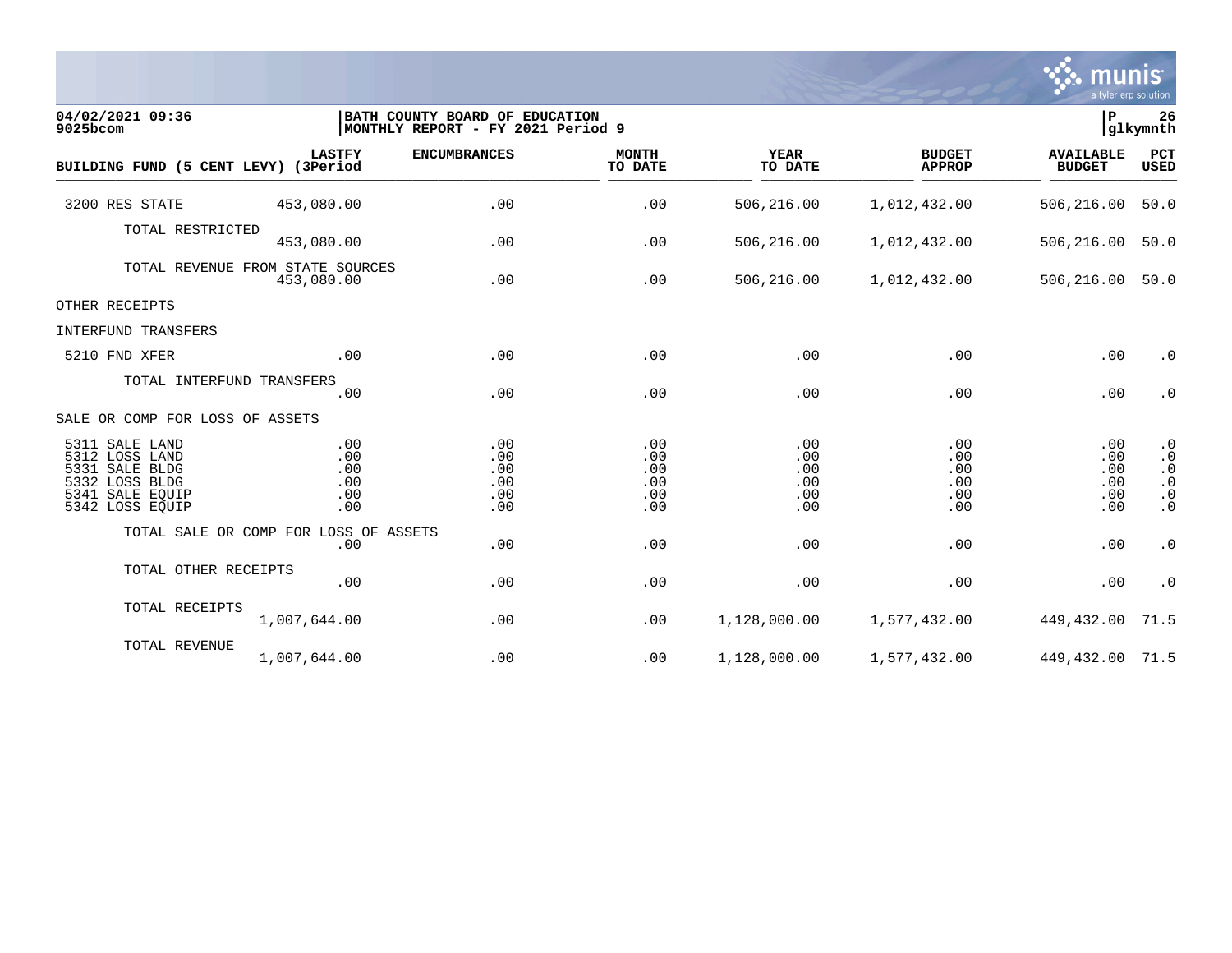

| 04/02/2021 09:36<br>9025bcom  |                                                               | BATH COUNTY BOARD OF EDUCATION<br> MONTHLY REPORT - FY 2021 Period 9 |                         |                        |                                | ${\bf P}$                         | 27<br>glkymnth         |
|-------------------------------|---------------------------------------------------------------|----------------------------------------------------------------------|-------------------------|------------------------|--------------------------------|-----------------------------------|------------------------|
| BUILDING FUND (5 CENT LEVY)   | <b>LASTFY</b><br>(3Period                                     | <b>ENCUMBRANCES</b>                                                  | <b>MONTH</b><br>TO DATE | <b>YEAR</b><br>TO DATE | <b>BUDGET</b><br><b>APPROP</b> | <b>AVAILABLE</b><br><b>BUDGET</b> | PCT<br><b>USED</b>     |
| <b>EXPENDITURES</b>           |                                                               |                                                                      |                         |                        |                                |                                   |                        |
| BUILDING IMPROVEMENTS<br>4700 |                                                               |                                                                      |                         |                        |                                |                                   |                        |
| 0400<br>0840                  | .00<br>.00                                                    | .00<br>.00                                                           | .00<br>.00              | .00<br>.00             | .00<br>231,524.63              | $.00 \,$<br>231,524.63            | $\cdot$ 0<br>$\cdot$ 0 |
| TOTAL 4700                    | BUILDING IMPROVEMENTS<br>.00                                  | .00                                                                  | .00                     | .00                    | 231,524.63                     | 231,524.63                        | $\cdot$ 0              |
| 5100<br>DEBT SERVICE          |                                                               |                                                                      |                         |                        |                                |                                   |                        |
| 0300<br>0800                  | .00<br>.00                                                    | .00<br>.00                                                           | .00<br>.00              | .00<br>.00             | .00<br>.00                     | .00<br>.00                        | $\cdot$ 0<br>$\cdot$ 0 |
| TOTAL 5100                    | DEBT SERVICE<br>.00                                           | .00                                                                  | .00                     | .00                    | .00                            | .00                               | $\cdot$ 0              |
| FUND TRANSFERS<br>5200        |                                                               |                                                                      |                         |                        |                                |                                   |                        |
| 0900                          | 1,347,783.90                                                  | .00                                                                  | 273,976.16              | 1,457,572.45           | 1,345,907.37                   | $-111,665.08$ 108.3               |                        |
| TOTAL 5200                    | FUND TRANSFERS<br>1,347,783.90                                | .00                                                                  | 273,976.16              | 1,457,572.45           | 1,345,907.37                   | $-111,665.08$ 108.3               |                        |
| TOTAL EXPENDITURES            | 1,347,783.90                                                  | .00                                                                  | 273,976.16              | 1,457,572.45           | 1,577,432.00                   | 119,859.55                        | 92.4                   |
|                               | TOTAL FOR BUILDING FUND (5 CENT LEVY) (320)<br>$-340, 139.90$ | .00                                                                  | $-273,976.16$           | $-329,572.45$          | .00                            | 329,572.45                        | $\cdot$ 0              |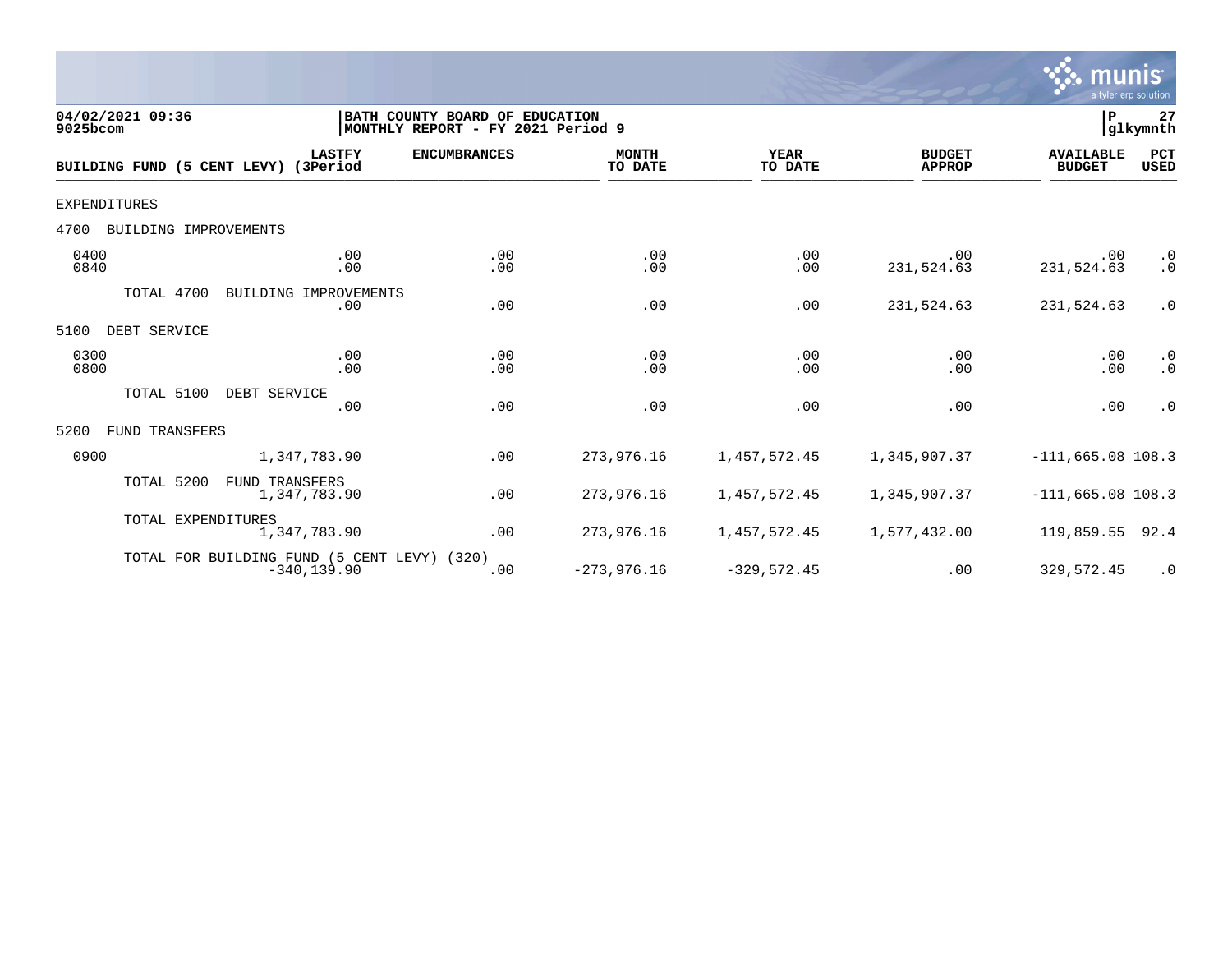|                                  |                         |                                                                     |                         |                        |                                | a tyler erp solution              |                        |
|----------------------------------|-------------------------|---------------------------------------------------------------------|-------------------------|------------------------|--------------------------------|-----------------------------------|------------------------|
| 04/02/2021 09:36<br>9025bcom     |                         | BATH COUNTY BOARD OF EDUCATION<br>MONTHLY REPORT - FY 2021 Period 9 |                         |                        |                                | P                                 | 28<br>glkymnth         |
| CONSTRUCTION FUND (360)          | <b>LASTFY</b><br>Period | <b>ENCUMBRANCES</b>                                                 | <b>MONTH</b><br>TO DATE | <b>YEAR</b><br>TO DATE | <b>BUDGET</b><br><b>APPROP</b> | <b>AVAILABLE</b><br><b>BUDGET</b> | PCT<br><b>USED</b>     |
| <b>REVENUES</b>                  |                         |                                                                     |                         |                        |                                |                                   |                        |
| RECEIPTS                         |                         |                                                                     |                         |                        |                                |                                   |                        |
| REVENUE FROM LOCAL SOURCES       |                         |                                                                     |                         |                        |                                |                                   |                        |
| EARNINGS ON INVESTMENTS          |                         |                                                                     |                         |                        |                                |                                   |                        |
| 1510 INT ON INV                  | .00                     | .00                                                                 | .00                     | .00                    | .00                            | .00                               | $\cdot$ 0              |
| TOTAL EARNINGS ON INVESTMENTS    | .00                     | .00                                                                 | .00                     | .00                    | .00                            | .00                               | $\cdot$ 0              |
| TOTAL REVENUE FROM LOCAL SOURCES | .00                     | .00                                                                 | .00                     | .00                    | .00                            | .00                               | $\cdot$ 0              |
| OTHER RECEIPTS                   |                         |                                                                     |                         |                        |                                |                                   |                        |
| <b>BOND ISSUANCE</b>             |                         |                                                                     |                         |                        |                                |                                   |                        |
| 5110 BOND PRIN                   | .00                     | .00                                                                 | .00                     | .00                    | .00                            | .00                               | $\cdot$ 0              |
| TOTAL BOND ISSUANCE              | .00                     | .00                                                                 | .00                     | .00                    | .00                            | .00                               | $\cdot$ 0              |
| INTERFUND TRANSFERS              |                         |                                                                     |                         |                        |                                |                                   |                        |
| 5210 FND XFER                    | 26,010.00               | .00                                                                 | .00                     | .00                    | .00                            | .00                               | $\boldsymbol{\cdot}$ 0 |
| TOTAL INTERFUND TRANSFERS        | 26,010.00               | .00                                                                 | .00                     | .00                    | .00                            | .00                               | $\boldsymbol{\cdot}$ 0 |
| TOTAL OTHER RECEIPTS             | 26,010.00               | .00                                                                 | .00                     | .00                    | .00                            | .00                               | $\boldsymbol{\cdot}$ 0 |
| TOTAL RECEIPTS                   | 26,010.00               | .00                                                                 | .00                     | .00                    | .00                            | .00                               | $\cdot$ 0              |
| TOTAL REVENUE                    | 26,010.00               | .00                                                                 | .00                     | .00                    | .00                            | .00                               | $\cdot$ 0              |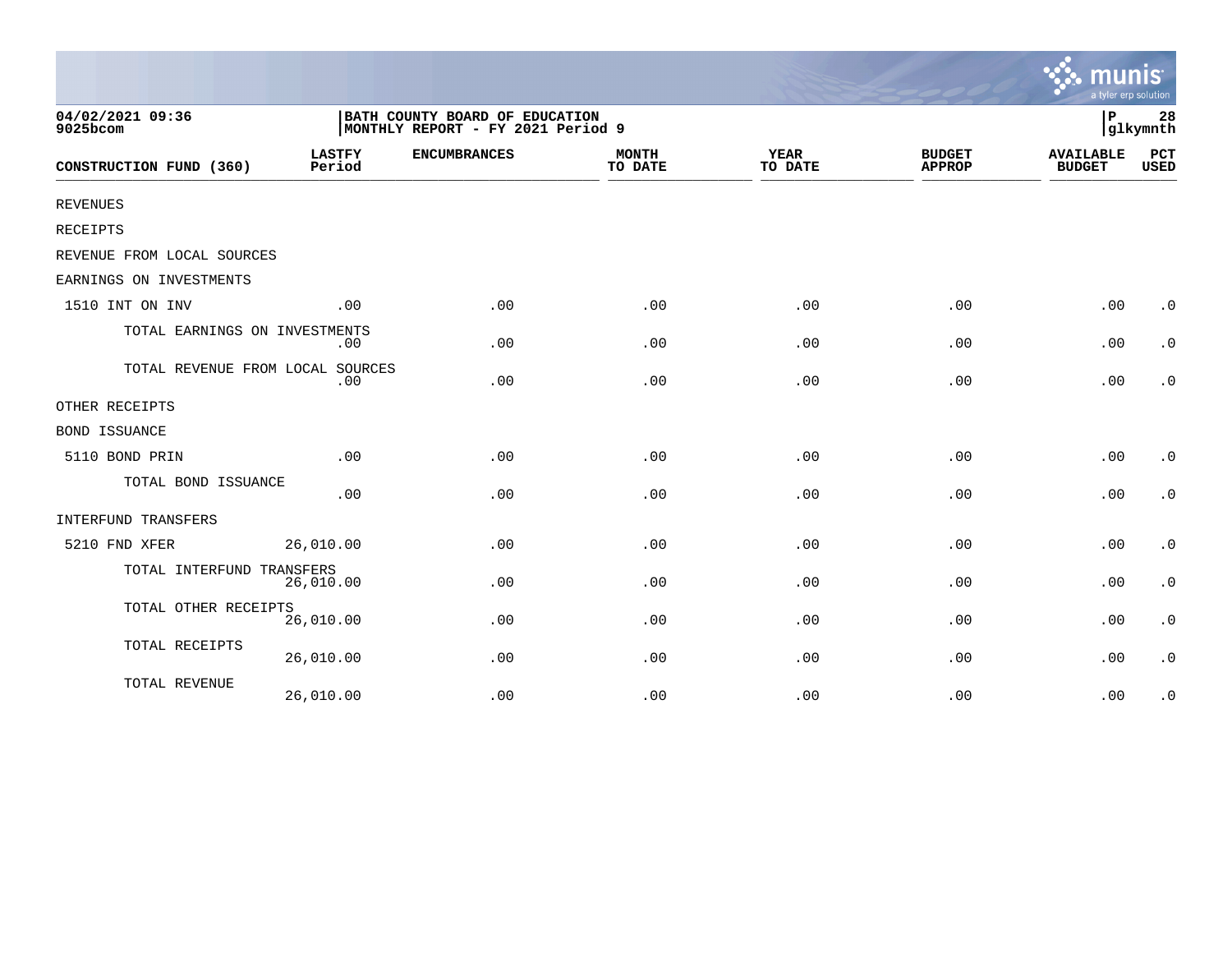|                                                              |                                                                               |                                                                     |                                                         |                                                                               |                                                                                    | m<br>a tyler erp solution                                                         |                                                                                                                   |
|--------------------------------------------------------------|-------------------------------------------------------------------------------|---------------------------------------------------------------------|---------------------------------------------------------|-------------------------------------------------------------------------------|------------------------------------------------------------------------------------|-----------------------------------------------------------------------------------|-------------------------------------------------------------------------------------------------------------------|
| 04/02/2021 09:36<br>9025bcom                                 |                                                                               | BATH COUNTY BOARD OF EDUCATION<br>MONTHLY REPORT - FY 2021 Period 9 |                                                         |                                                                               |                                                                                    | l P                                                                               | 29<br> glkymnth                                                                                                   |
| CONSTRUCTION FUND (360)                                      | <b>LASTFY</b><br>Period                                                       | <b>ENCUMBRANCES</b>                                                 | <b>MONTH</b><br>TO DATE                                 | <b>YEAR</b><br>TO DATE                                                        | <b>BUDGET</b><br><b>APPROP</b>                                                     | <b>AVAILABLE</b><br><b>BUDGET</b>                                                 | PCT<br><b>USED</b>                                                                                                |
| <b>EXPENDITURES</b>                                          |                                                                               |                                                                     |                                                         |                                                                               |                                                                                    |                                                                                   |                                                                                                                   |
| 0000 RESTRICT TO REV & BAL SHT ONLY                          |                                                                               |                                                                     |                                                         |                                                                               |                                                                                    |                                                                                   |                                                                                                                   |
| 0900                                                         | .00                                                                           | .00                                                                 | .00                                                     | .00                                                                           | .00                                                                                | .00                                                                               | . 0                                                                                                               |
|                                                              | TOTAL 0000 RESTRICT TO REV & BAL SHT ONLY<br>.00                              | .00                                                                 | .00                                                     | .00                                                                           | .00                                                                                | .00                                                                               | . 0                                                                                                               |
| 4300 ARCHITECTURAL/ENGIN                                     |                                                                               |                                                                     |                                                         |                                                                               |                                                                                    |                                                                                   |                                                                                                                   |
| 0300                                                         | .00                                                                           | .00                                                                 | .00                                                     | .00                                                                           | .00                                                                                | .00                                                                               | . 0                                                                                                               |
|                                                              | TOTAL 4300 ARCHITECTURAL/ENGIN<br>.00                                         | .00                                                                 | .00                                                     | .00                                                                           | .00                                                                                | .00                                                                               | . 0                                                                                                               |
| 4500 BUILDING ACQUISTIONS & CONSTRUCTION                     |                                                                               |                                                                     |                                                         |                                                                               |                                                                                    |                                                                                   |                                                                                                                   |
| 0300<br>0400<br>0600<br>0700<br>0800<br>0840                 | .00<br>.00<br>.00<br>.00<br>.00<br>.00                                        | .00<br>.00<br>.00<br>.00<br>.00<br>.00                              | .00<br>.00<br>.00<br>.00<br>.00<br>.00                  | .00<br>.00<br>.00<br>.00<br>.00<br>.00                                        | $.00 \,$<br>.00<br>.00<br>.00<br>$.00 \,$<br>.00                                   | .00<br>.00<br>.00<br>.00<br>.00<br>.00                                            | $\cdot$ 0<br>$\cdot$ 0<br>$\cdot$ 0<br>$\cdot$ 0<br>$\cdot$ 0<br>$\cdot$ 0                                        |
|                                                              | TOTAL 4500 BUILDING ACQUISTIONS & CONSTRUCTION<br>.00                         | .00                                                                 | .00                                                     | .00                                                                           | .00                                                                                | .00                                                                               | $\cdot$ 0                                                                                                         |
| 4700<br>BUILDING IMPROVEMENTS                                |                                                                               |                                                                     |                                                         |                                                                               |                                                                                    |                                                                                   |                                                                                                                   |
| 0300<br>0400<br>0500<br>0600<br>0700<br>0800<br>0840<br>0900 | 450,070.03<br>2,394,539.20<br>.00<br>.00<br>$-72,568.37$<br>.00<br>.00<br>.00 | .00<br>.00<br>.00<br>21, 238.47<br>2,000.00<br>.00<br>.00<br>.00    | .00<br>.00<br>.00<br>.00<br>655.93<br>.00<br>.00<br>.00 | .00<br>33,915.91<br>.00<br>$.00 \ \,$<br>8,749.93<br>$.00 \ \,$<br>.00<br>.00 | $.00 \,$<br>$.00 \,$<br>$.00 \,$<br>$.00 \,$<br>.00<br>$.00 \,$<br>$.00 \,$<br>.00 | .00<br>$-33,915.91$<br>.00<br>$-21, 238.47$<br>$-10, 749.93$<br>.00<br>.00<br>.00 | $\cdot$ 0<br>$\cdot$ 0<br>$\cdot$ 0<br>$\cdot$ 0<br>$\boldsymbol{\cdot}$ 0<br>$\cdot$ 0<br>$\cdot$ 0<br>$\cdot$ 0 |
| TOTAL 4700                                                   | BUILDING IMPROVEMENTS                                                         |                                                                     |                                                         |                                                                               |                                                                                    |                                                                                   |                                                                                                                   |
|                                                              | 2,772,040.86                                                                  | 23, 238.47                                                          | 655.93                                                  | 42,665.84                                                                     | $.00 \,$                                                                           | $-65,904.31$                                                                      | $\cdot$ 0                                                                                                         |
| 5200 FUND TRANSFERS                                          |                                                                               |                                                                     |                                                         |                                                                               |                                                                                    |                                                                                   |                                                                                                                   |
| 0900                                                         | .00                                                                           | .00                                                                 | .00                                                     | .00                                                                           | .00                                                                                | .00                                                                               | . $\boldsymbol{0}$                                                                                                |
|                                                              | TOTAL 5200 FUND TRANSFERS<br>.00                                              | .00                                                                 | .00                                                     | .00                                                                           | .00                                                                                | .00                                                                               | $\cdot$ 0                                                                                                         |
| TOTAL EXPENDITURES                                           | 2,772,040.86                                                                  | 23, 238.47                                                          | 655.93                                                  | 42,665.84                                                                     | .00                                                                                | $-65,904.31$                                                                      | $\cdot$ 0                                                                                                         |
|                                                              | TOTAL FOR CONSTRUCTION FUND (360)                                             |                                                                     |                                                         |                                                                               |                                                                                    |                                                                                   |                                                                                                                   |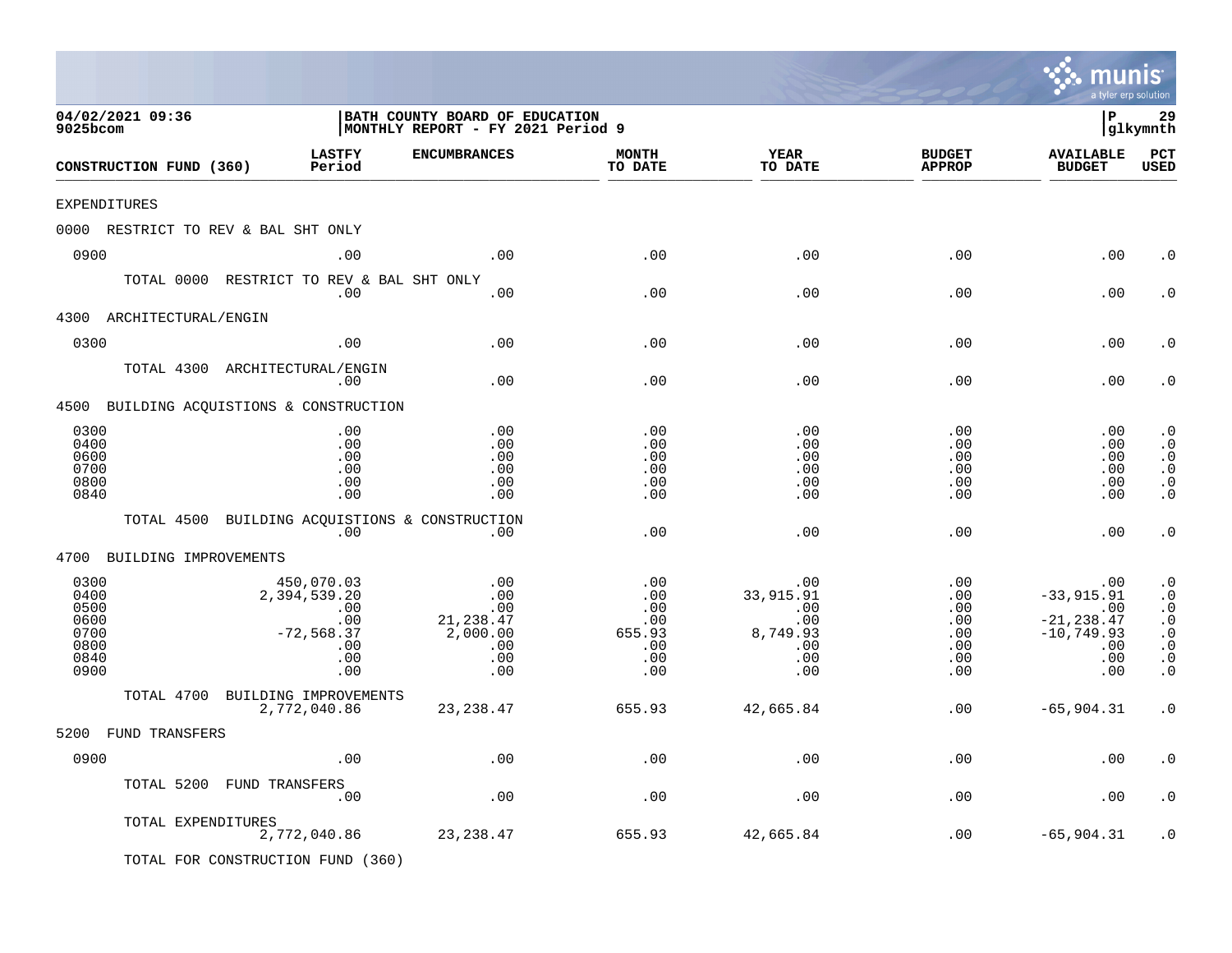|                              |                         |                                                                     |                         |                        |                         | mu<br>a tyler erp solution        |                 |
|------------------------------|-------------------------|---------------------------------------------------------------------|-------------------------|------------------------|-------------------------|-----------------------------------|-----------------|
| 04/02/2021 09:36<br>9025bcom |                         | BATH COUNTY BOARD OF EDUCATION<br>MONTHLY REPORT - FY 2021 Period 9 |                         |                        |                         |                                   | 30<br> glkymnth |
| CONSTRUCTION FUND<br>(360)   | <b>LASTFY</b><br>Period | <b>ENCUMBRANCES</b>                                                 | <b>MONTH</b><br>TO DATE | <b>YEAR</b><br>TO DATE | <b>BUDGET</b><br>APPROP | <b>AVAILABLE</b><br><b>BUDGET</b> | PCT<br>USED     |
|                              | $-2,746,030.86$         | $-23, 238.47$                                                       | $-655.93$               | $-42,665.84$           | .00                     | 65,904.31                         | $\cdot$ 0       |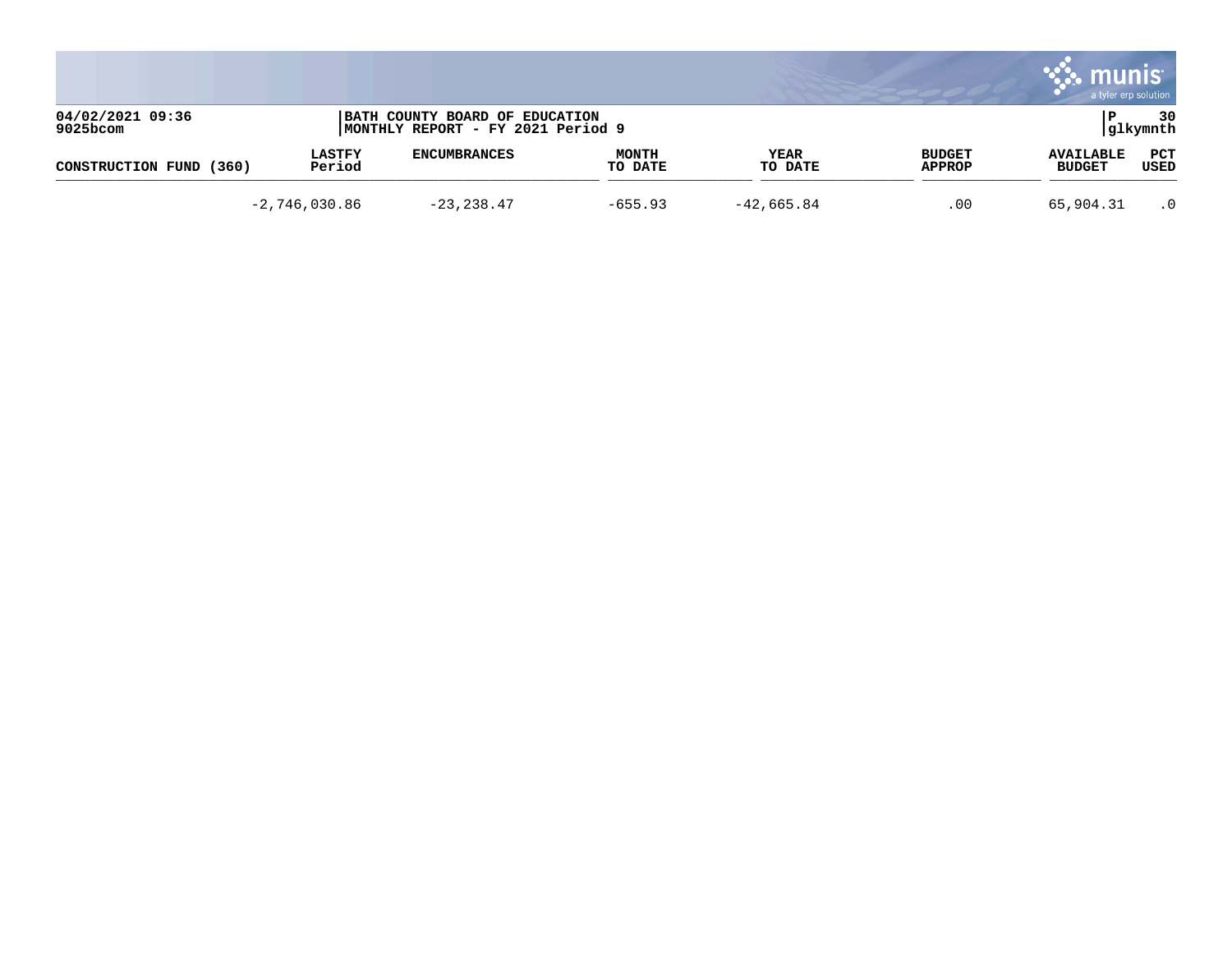|                                  |                         |                                                                     |                         |                        |                                |                                   | a tyler erp solution        |
|----------------------------------|-------------------------|---------------------------------------------------------------------|-------------------------|------------------------|--------------------------------|-----------------------------------|-----------------------------|
| 04/02/2021 09:36<br>9025bcom     |                         | BATH COUNTY BOARD OF EDUCATION<br>MONTHLY REPORT - FY 2021 Period 9 |                         |                        |                                | ΙP                                | 31<br> glkymnth             |
| DEBT SERVICE FUND (400)          | <b>LASTFY</b><br>Period | <b>ENCUMBRANCES</b>                                                 | <b>MONTH</b><br>TO DATE | <b>YEAR</b><br>TO DATE | <b>BUDGET</b><br><b>APPROP</b> | <b>AVAILABLE</b><br><b>BUDGET</b> | $_{\rm PCT}$<br><b>USED</b> |
| <b>REVENUES</b>                  |                         |                                                                     |                         |                        |                                |                                   |                             |
| <b>RECEIPTS</b>                  |                         |                                                                     |                         |                        |                                |                                   |                             |
| REVENUE FROM LOCAL SOURCES       |                         |                                                                     |                         |                        |                                |                                   |                             |
| EARNINGS ON INVESTMENTS          |                         |                                                                     |                         |                        |                                |                                   |                             |
| 1510 INT ON INV                  | .00                     | .00                                                                 | .00                     | .00                    | .00                            | .00                               | $\cdot$ 0                   |
| TOTAL EARNINGS ON INVESTMENTS    | .00                     | .00                                                                 | .00                     | .00                    | .00                            | .00                               | $\cdot$ 0                   |
| TOTAL REVENUE FROM LOCAL SOURCES | .00                     | .00                                                                 | .00                     | .00                    | .00                            | .00                               | $\cdot$ 0                   |
| REVENUE FROM STATE SOURCES       |                         |                                                                     |                         |                        |                                |                                   |                             |
| REVENUE ON BEHALF PAYMENTS       |                         |                                                                     |                         |                        |                                |                                   |                             |
| 3900 ON-BEHALF                   | .00                     | .00                                                                 | .00                     | .00                    | .00                            | .00                               | $\cdot$ 0                   |
| TOTAL REVENUE ON BEHALF          | PAYMENTS<br>.00         | .00                                                                 | .00                     | .00                    | .00                            | .00                               | $\cdot$ 0                   |
| TOTAL REVENUE FROM STATE SOURCES | .00                     | .00                                                                 | .00                     | .00                    | .00                            | .00                               | $\cdot$ 0                   |
| OTHER RECEIPTS                   |                         |                                                                     |                         |                        |                                |                                   |                             |
| <b>BOND ISSUANCE</b>             |                         |                                                                     |                         |                        |                                |                                   |                             |
| 5110 BOND PRIN                   | .00                     | .00                                                                 | .00                     | .00                    | .00                            | .00                               | $\cdot$ 0                   |
| TOTAL BOND ISSUANCE              | .00                     | .00                                                                 | .00                     | .00                    | .00                            | .00                               | $\cdot$ 0                   |
| INTERFUND TRANSFERS              |                         |                                                                     |                         |                        |                                |                                   |                             |
| 5210 FND XFER                    | 1,347,783.90            | .00                                                                 | 162, 311.16             | 1,345,907.45           | 1,345,907.37                   |                                   | $-.08$ 100.0                |
| TOTAL INTERFUND TRANSFERS        | 1,347,783.90            | .00                                                                 | 162, 311.16             | 1,345,907.45           | 1,345,907.37                   |                                   | $-.08100.0$                 |
| TOTAL OTHER RECEIPTS             | 1,347,783.90            | .00                                                                 | 162, 311.16             | 1,345,907.45           | 1,345,907.37                   |                                   | $-.08$ 100.0                |
| TOTAL RECEIPTS                   | 1,347,783.90            | .00                                                                 | 162, 311.16             | 1,345,907.45           | 1,345,907.37                   |                                   | $-.08$ 100.0                |
| <b>TOTAL REVENUE</b>             | 1,347,783.90            | .00                                                                 | 162, 311.16             | 1,345,907.45           | 1,345,907.37                   |                                   | $-.08$ 100.0                |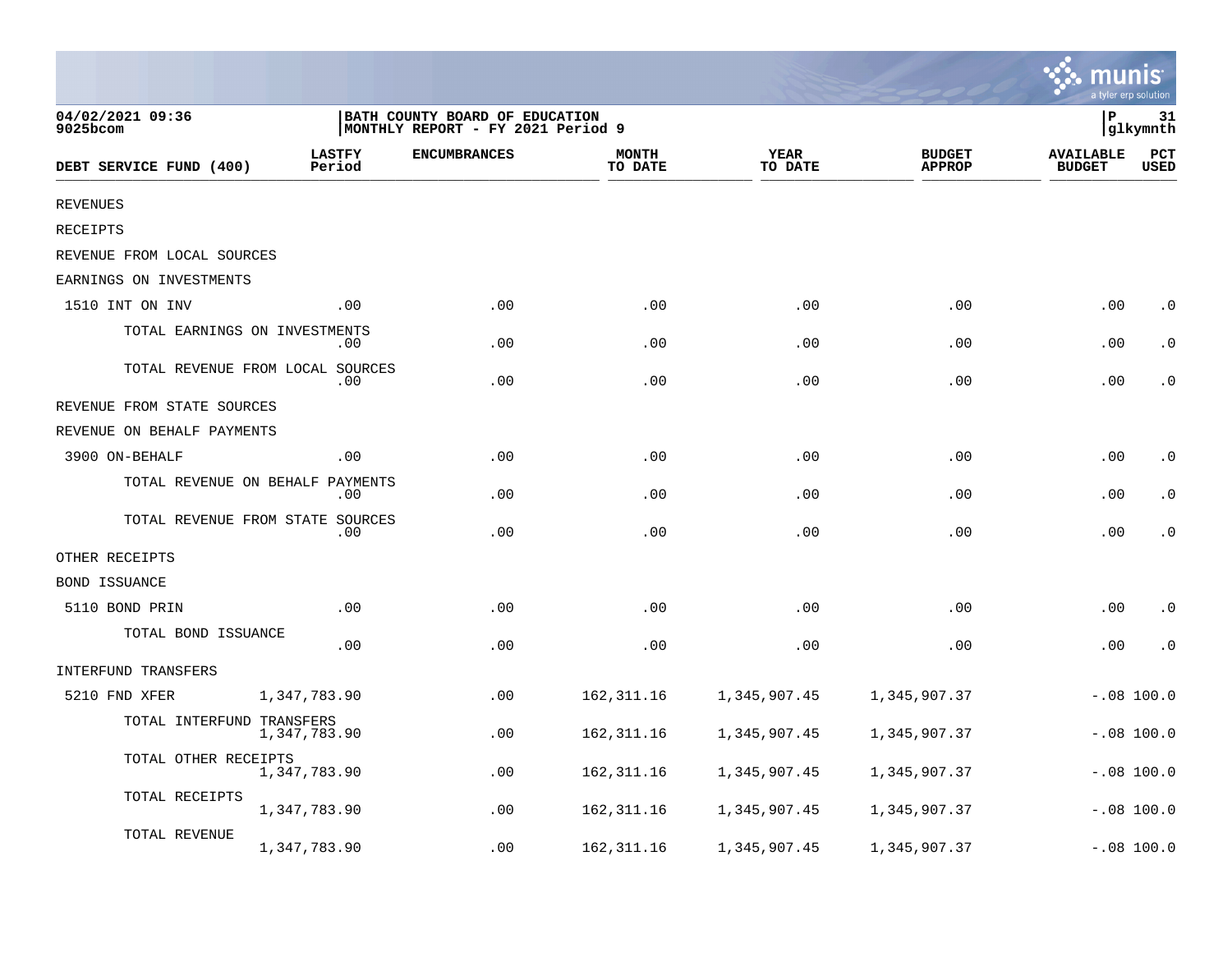

| 04/02/2021 09:36<br>9025bcom |                                   |                         | BATH COUNTY BOARD OF EDUCATION<br>MONTHLY REPORT - FY 2021 Period 9 |                         |                        |                                | P                                 | 32<br> glkymnth           |
|------------------------------|-----------------------------------|-------------------------|---------------------------------------------------------------------|-------------------------|------------------------|--------------------------------|-----------------------------------|---------------------------|
| DEBT SERVICE FUND (400)      |                                   | <b>LASTFY</b><br>Period | <b>ENCUMBRANCES</b>                                                 | <b>MONTH</b><br>TO DATE | <b>YEAR</b><br>TO DATE | <b>BUDGET</b><br><b>APPROP</b> | <b>AVAILABLE</b><br><b>BUDGET</b> | PCT<br>USED               |
| <b>EXPENDITURES</b>          |                                   |                         |                                                                     |                         |                        |                                |                                   |                           |
| 5100                         | DEBT SERVICE                      |                         |                                                                     |                         |                        |                                |                                   |                           |
| 0800<br>0900                 |                                   | 1,347,783.90<br>.00     | .00<br>.00                                                          | 162, 311.16<br>.00      | 1,345,907.45<br>.00    | 1,345,907.37<br>.00            | $.00 \,$                          | $-.08$ 100.0<br>$\cdot$ 0 |
|                              | TOTAL 5100<br>DEBT SERVICE        | 1,347,783.90            | .00                                                                 | 162, 311.16             | 1,345,907.45           | 1,345,907.37                   |                                   | $-.08 100.0$              |
| 5200                         | FUND TRANSFERS                    |                         |                                                                     |                         |                        |                                |                                   |                           |
| 0900                         |                                   | .00                     | .00                                                                 | .00                     | .00                    | .00                            | .00                               | .0                        |
|                              | TOTAL 5200                        | FUND TRANSFERS<br>.00   | .00                                                                 | .00                     | .00                    | .00                            | .00                               | $\cdot$ 0                 |
|                              | TOTAL EXPENDITURES                | 1,347,783.90            | .00                                                                 | 162, 311.16             | 1,345,907.45           | 1,345,907.37                   |                                   | $-.08$ 100.0              |
|                              | TOTAL FOR DEBT SERVICE FUND (400) | .00                     | .00                                                                 | .00                     | .00                    | .00                            | .00                               | $\cdot$ 0                 |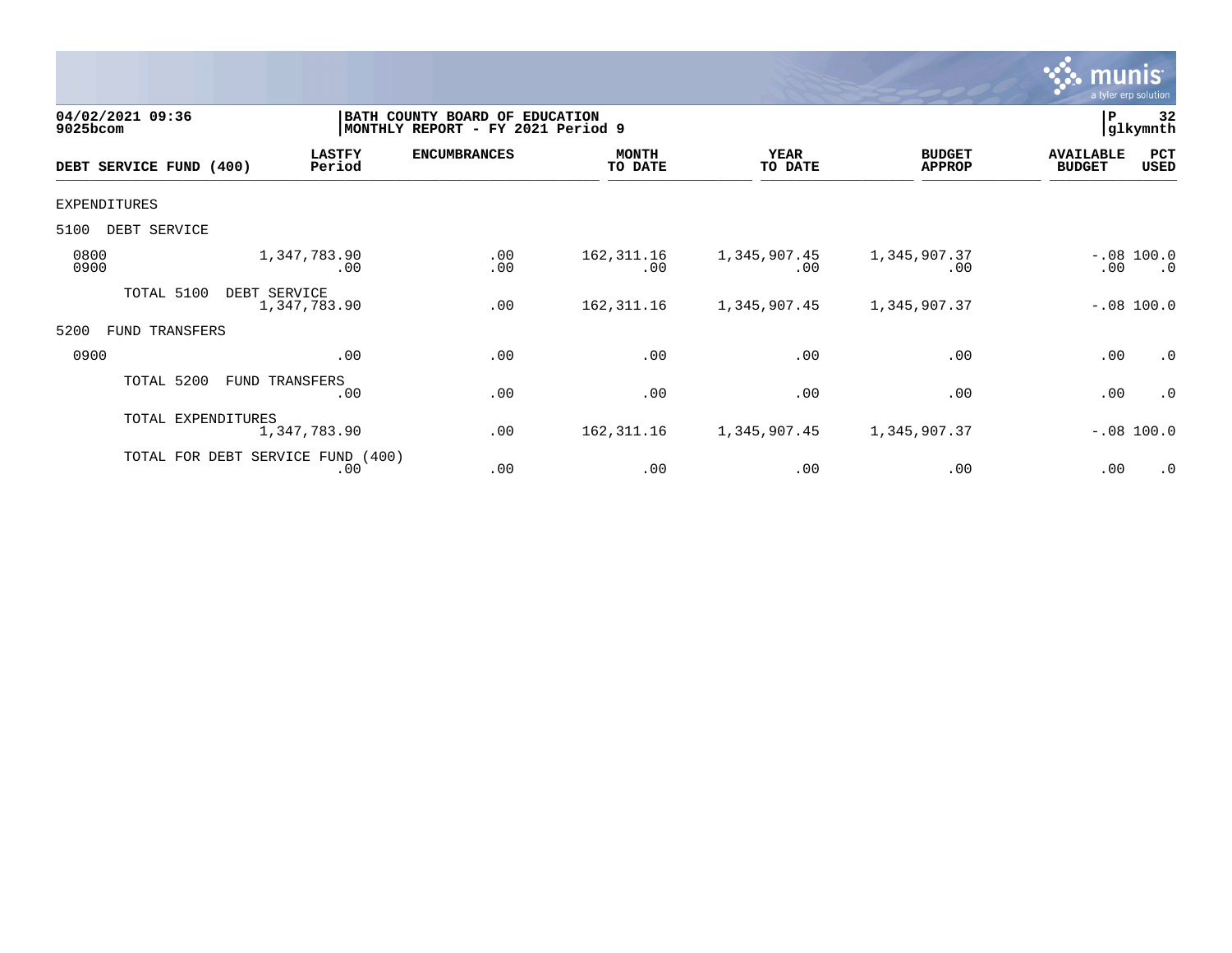|                                                                                                                                                                                                                                               |                                                                                               |                                                                                         |                                                                                              |                                                                                              |                                                                                                                     | munis                                                                                                  | a tyler erp solution                                                                                                                                                                      |
|-----------------------------------------------------------------------------------------------------------------------------------------------------------------------------------------------------------------------------------------------|-----------------------------------------------------------------------------------------------|-----------------------------------------------------------------------------------------|----------------------------------------------------------------------------------------------|----------------------------------------------------------------------------------------------|---------------------------------------------------------------------------------------------------------------------|--------------------------------------------------------------------------------------------------------|-------------------------------------------------------------------------------------------------------------------------------------------------------------------------------------------|
| 04/02/2021 09:36<br>$9025$ bcom                                                                                                                                                                                                               |                                                                                               | BATH COUNTY BOARD OF EDUCATION<br>MONTHLY REPORT - FY 2021 Period 9                     |                                                                                              |                                                                                              |                                                                                                                     | l P                                                                                                    | 33<br> glkymnth                                                                                                                                                                           |
| FOOD SERVICE FUND (51)                                                                                                                                                                                                                        | <b>LASTFY</b><br>Period                                                                       | <b>ENCUMBRANCES</b>                                                                     | <b>MONTH</b><br>TO DATE                                                                      | <b>YEAR</b><br>TO DATE                                                                       | <b>BUDGET</b><br><b>APPROP</b>                                                                                      | <b>AVAILABLE</b><br><b>BUDGET</b>                                                                      | PCT<br><b>USED</b>                                                                                                                                                                        |
| <b>REVENUES</b>                                                                                                                                                                                                                               |                                                                                               |                                                                                         |                                                                                              |                                                                                              |                                                                                                                     |                                                                                                        |                                                                                                                                                                                           |
| 0999 BEGINNING BALANCE                                                                                                                                                                                                                        |                                                                                               |                                                                                         |                                                                                              |                                                                                              |                                                                                                                     |                                                                                                        |                                                                                                                                                                                           |
| TOTAL 0999 BEGINNING BALANCE                                                                                                                                                                                                                  | 1,544,935.42                                                                                  | $\overline{00}$                                                                         | .00                                                                                          |                                                                                              | 2,096,569.51 2,199,245.42                                                                                           | 102,675.91 95.3                                                                                        |                                                                                                                                                                                           |
| <b>RECEIPTS</b>                                                                                                                                                                                                                               |                                                                                               |                                                                                         |                                                                                              |                                                                                              |                                                                                                                     |                                                                                                        |                                                                                                                                                                                           |
| REVENUE FROM LOCAL SOURCES                                                                                                                                                                                                                    |                                                                                               |                                                                                         |                                                                                              |                                                                                              |                                                                                                                     |                                                                                                        |                                                                                                                                                                                           |
| EARNINGS ON INVESTMENTS                                                                                                                                                                                                                       |                                                                                               |                                                                                         |                                                                                              |                                                                                              |                                                                                                                     |                                                                                                        |                                                                                                                                                                                           |
| 1510 INT ON INV                                                                                                                                                                                                                               | 14,116.97                                                                                     | .00                                                                                     | 768.92                                                                                       | 7,250.66                                                                                     | 3,000.00                                                                                                            | $-4, 250.66$ 241.7                                                                                     |                                                                                                                                                                                           |
| TOTAL EARNINGS ON INVESTMENTS                                                                                                                                                                                                                 | 14,116.97                                                                                     | .00                                                                                     | 768.92                                                                                       | 7,250.66                                                                                     | 3,000.00                                                                                                            | $-4, 250.66$ 241.7                                                                                     |                                                                                                                                                                                           |
| FOOD SERVICE                                                                                                                                                                                                                                  |                                                                                               |                                                                                         |                                                                                              |                                                                                              |                                                                                                                     |                                                                                                        |                                                                                                                                                                                           |
| 1611 REIMB LNCH<br>1612 REIMB BRKF<br>1613 REIMB MILK<br>1621 NO-RMB LNH<br>1622 NO-RMB BKF<br>1623 NO-RMB MLK<br>1624 NO-RMB ALA<br>1627 NO-RM VEND<br>1628 NO-RM VEND<br>1629 NO-RM OTHR<br>1630 SPEC FUNC<br>1631 CATERING<br>1637 VENDING | 56,486.19<br>.00<br>.00<br>.00<br>.00<br>.00<br>.00<br>.00<br>.00<br>.00<br>.00<br>.00<br>.00 | .00<br>.00<br>.00<br>.00<br>.00<br>.00<br>.00<br>.00<br>.00<br>.00<br>.00<br>.00<br>.00 | 1,312.25<br>.00<br>.00<br>.00<br>.00<br>.00<br>.00<br>.00<br>.00<br>.00<br>.00<br>.00<br>.00 | 2,547.45<br>.00<br>.00<br>.00<br>.00<br>.00<br>.00<br>.00<br>.00<br>.00<br>.00<br>.00<br>.00 | 67,000.00<br>600.00<br>.00<br>$.00 \,$<br>.00<br>$.00 \ \rm$<br>.00<br>.00<br>.00<br>.00<br>400.00<br>500.00<br>.00 | 64,452.55<br>600.00<br>.00<br>.00<br>.00<br>.00<br>.00<br>.00<br>.00<br>.00<br>400.00<br>500.00<br>.00 | 3.8<br>$\cdot$ 0<br>$\cdot$ 0<br>$\cdot$ 0<br>$\cdot$ 0<br>$\boldsymbol{\cdot}$ 0<br>$\cdot$ 0<br>$\cdot$ 0<br>$\cdot$ 0<br>$\cdot$ 0<br>$\boldsymbol{\cdot}$ 0<br>$\cdot$ 0<br>$\cdot$ 0 |
| TOTAL FOOD SERVICE                                                                                                                                                                                                                            | 56,486.19                                                                                     | .00                                                                                     | 1,312.25                                                                                     | 2,547.45                                                                                     | 68,500.00                                                                                                           | 65,952.55                                                                                              | 3.7                                                                                                                                                                                       |
| OTHER REVENUE FROM LOCAL SOURCES                                                                                                                                                                                                              |                                                                                               |                                                                                         |                                                                                              |                                                                                              |                                                                                                                     |                                                                                                        |                                                                                                                                                                                           |
| 1920 CONTRIBUTE<br>1980 PRYR REFND<br>1990 MISC REV<br>1993 OTH REBATE<br>1994 RET INSUFF                                                                                                                                                     | .00<br>.00<br>.00<br>.00<br>.00                                                               | .00<br>.00<br>.00<br>.00<br>.00                                                         | .00<br>.00<br>.00<br>.00<br>.00                                                              | .00<br>$.00 \ \,$<br>.00<br>.00<br>.00                                                       | .00<br>$.00 \,$<br>2,000.00<br>$.00 \,$<br>.00                                                                      | .00<br>.00<br>2,000.00<br>.00<br>.00                                                                   | $\cdot$ 0<br>$\ddot{0}$<br>$\cdot$ 0<br>$\cdot$ 0<br>$\cdot$ 0                                                                                                                            |
|                                                                                                                                                                                                                                               | TOTAL OTHER REVENUE FROM LOCAL SOURCES<br>$.00 \,$                                            | .00                                                                                     | .00                                                                                          | .00                                                                                          | 2,000.00                                                                                                            | 2,000.00                                                                                               | $\cdot$ 0                                                                                                                                                                                 |
| TOTAL REVENUE FROM LOCAL SOURCES                                                                                                                                                                                                              | 70,603.16                                                                                     | .00                                                                                     | 2,081.17                                                                                     | 9,798.11                                                                                     | 73,500.00                                                                                                           | 63,701.89 13.3                                                                                         |                                                                                                                                                                                           |

 $\bullet$ 

REVENUE FROM STATE SOURCES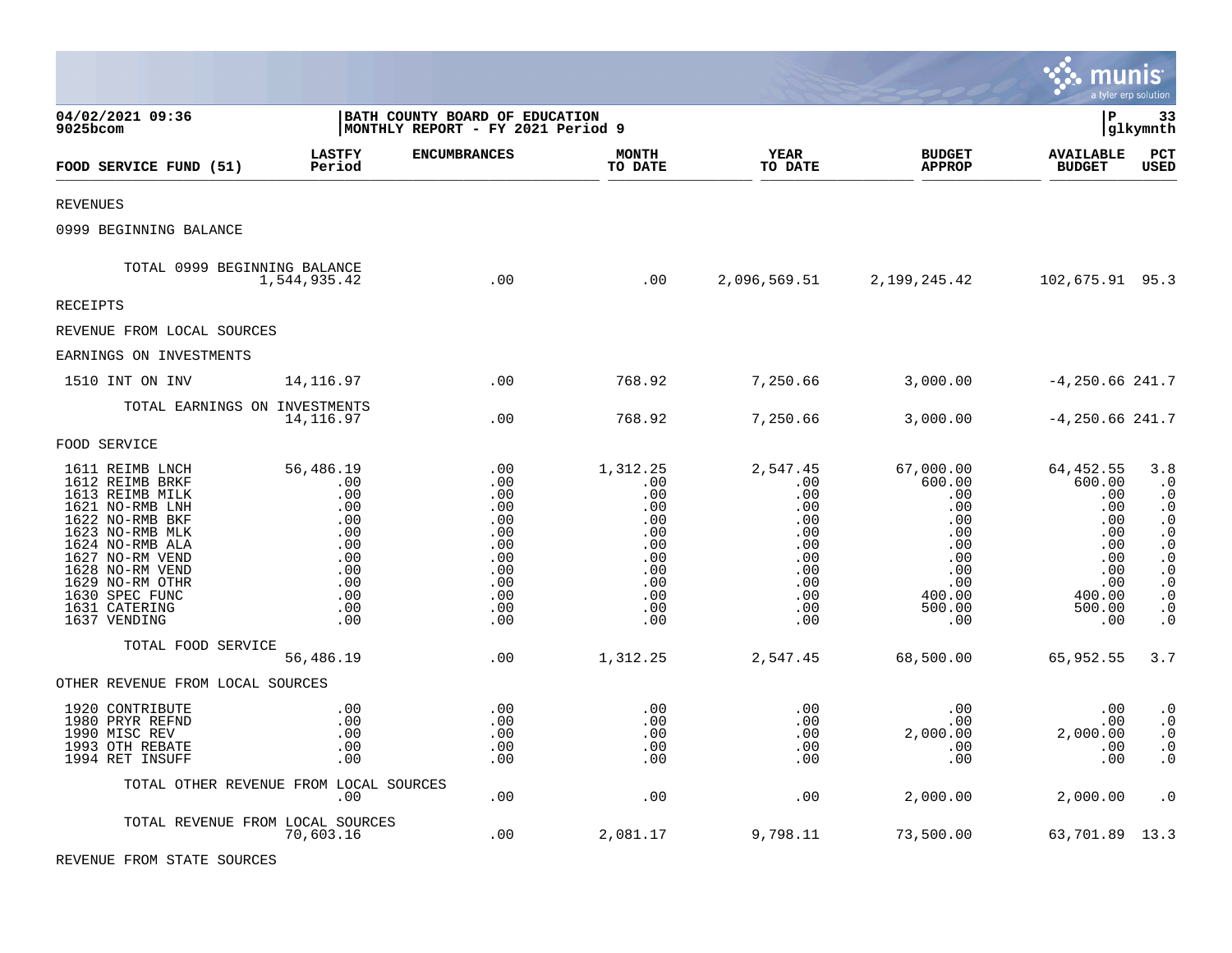

| 04/02/2021 09:36<br>9025bcom                   |                         | BATH COUNTY BOARD OF EDUCATION<br> MONTHLY REPORT - FY 2021 Period 9 |                         |                        |                                | lР                                | 34<br> glkymnth        |
|------------------------------------------------|-------------------------|----------------------------------------------------------------------|-------------------------|------------------------|--------------------------------|-----------------------------------|------------------------|
| FOOD SERVICE FUND (51)                         | <b>LASTFY</b><br>Period | <b>ENCUMBRANCES</b>                                                  | <b>MONTH</b><br>TO DATE | <b>YEAR</b><br>TO DATE | <b>BUDGET</b><br><b>APPROP</b> | <b>AVAILABLE</b><br><b>BUDGET</b> | PCT<br><b>USED</b>     |
|                                                |                         |                                                                      |                         |                        |                                |                                   |                        |
| RESTRICTED                                     |                         |                                                                      |                         |                        |                                |                                   |                        |
| 3200 RES STATE                                 | 17,485.88               | .00                                                                  | .00                     | .00                    | 33,000.00                      | 33,000.00                         | $\cdot$ 0              |
| TOTAL RESTRICTED                               | 17,485.88               | .00                                                                  | .00                     | .00                    | 33,000.00                      | 33,000.00                         | $\cdot$ 0              |
| REVENUE ON BEHALF PAYMENTS                     |                         |                                                                      |                         |                        |                                |                                   |                        |
| 3900 ON-BEHALF                                 | .00                     | .00                                                                  | .00                     | .00                    | .00                            | .00                               | $\cdot$ 0              |
| TOTAL REVENUE ON BEHALF PAYMENTS               | $.00 \,$                | .00                                                                  | .00                     | .00                    | .00                            | .00                               | $\cdot$ 0              |
| TOTAL REVENUE FROM STATE SOURCES               | 17,485.88               | .00                                                                  | .00                     | .00                    | 33,000.00                      | 33,000.00                         | $\cdot$ 0              |
| REVENUE FROM FEDERAL SOURCES                   |                         |                                                                      |                         |                        |                                |                                   |                        |
| RESTRICTED THROUGH THE STATE                   |                         |                                                                      |                         |                        |                                |                                   |                        |
| 4500 RES FED/ST                                | 1,185,228.34            | .00                                                                  | 52,604.71               | 701,788.03             | 1,194,000.00                   | 492,211.97                        | 58.8                   |
| TOTAL RESTRICTED THROUGH THE STATE             | 1,185,228.34            | .00                                                                  | 52,604.71               | 701,788.03             | 1,194,000.00                   | 492, 211.97 58.8                  |                        |
| CHILD NUTRITION PROGRAM DONATED COMMODIT       |                         |                                                                      |                         |                        |                                |                                   |                        |
| 4950 CHD NT DC                                 | .00                     | .00                                                                  | .00                     | .00                    | .00                            | .00                               | $\cdot$ 0              |
| TOTAL CHILD NUTRITION PROGRAM DONATED COMMODIT | .00                     | .00                                                                  | .00                     | .00                    | .00                            | .00                               | $\cdot$ 0              |
| TOTAL REVENUE FROM FEDERAL SOURCES             | 1,185,228.34            | .00                                                                  | 52,604.71               | 701,788.03             | 1,194,000.00                   | 492,211.97                        | 58.8                   |
| OTHER RECEIPTS                                 |                         |                                                                      |                         |                        |                                |                                   |                        |
| <b>INTERFUND TRANSFERS</b>                     |                         |                                                                      |                         |                        |                                |                                   |                        |
| 5210 FND XFER                                  | .00                     | .00                                                                  | .00                     | .00                    | .00                            | .00                               | $\cdot$ 0              |
| TOTAL INTERFUND TRANSFERS                      | .00                     | .00                                                                  | .00                     | .00                    | .00                            | .00                               | $\cdot$ 0              |
| SALE OR COMP FOR LOSS OF ASSETS                |                         |                                                                      |                         |                        |                                |                                   |                        |
| 5341 SALE EQUIP<br>5342 LOSS EQUIP             | .00<br>.00              | .00<br>.00                                                           | .00<br>.00              | .00<br>.00             | .00<br>.00                     | .00<br>.00                        | $\cdot$ 0<br>$\cdot$ 0 |
| TOTAL SALE OR COMP FOR LOSS OF ASSETS          | $.00 \,$                | .00                                                                  | .00                     | .00                    | .00                            | .00                               | $\cdot$ 0              |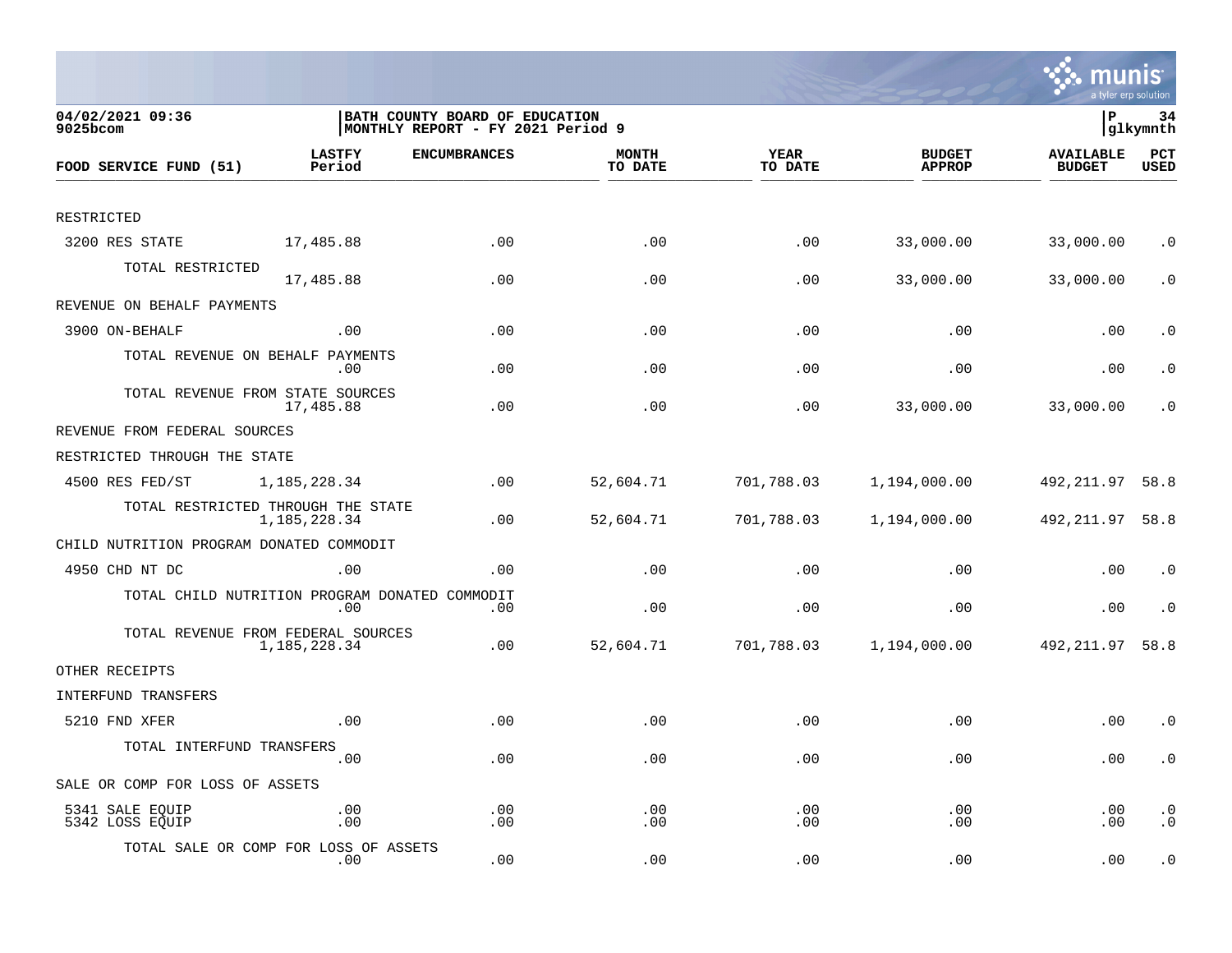|                              |                         |                                                                     |                         |                 |                                | mu<br>a tyler erp solution        |                    |
|------------------------------|-------------------------|---------------------------------------------------------------------|-------------------------|-----------------|--------------------------------|-----------------------------------|--------------------|
| 04/02/2021 09:36<br>9025bcom |                         | BATH COUNTY BOARD OF EDUCATION<br>MONTHLY REPORT - FY 2021 Period 9 |                         |                 |                                | P                                 | 35<br>glkymnth     |
| FOOD SERVICE FUND (51)       | <b>LASTFY</b><br>Period | <b>ENCUMBRANCES</b>                                                 | <b>MONTH</b><br>TO DATE | YEAR<br>TO DATE | <b>BUDGET</b><br><b>APPROP</b> | <b>AVAILABLE</b><br><b>BUDGET</b> | <b>PCT</b><br>USED |
| TOTAL OTHER RECEIPTS         | .00                     | .00                                                                 | $.00 \,$                | .00             | .00                            | .00                               | $\cdot$ 0          |
| TOTAL RECEIPTS               | 1, 273, 317.38          | .00                                                                 | 54,685.88               | 711,586.14      | 1,300,500.00                   | 588,913.86                        | 54.7               |
| TOTAL REVENUE                | 2,818,252.80            | .00                                                                 | 54,685.88               | 2,808,155.65    | 3,499,745.42                   | 691,589.77                        | 80.2               |

**The State**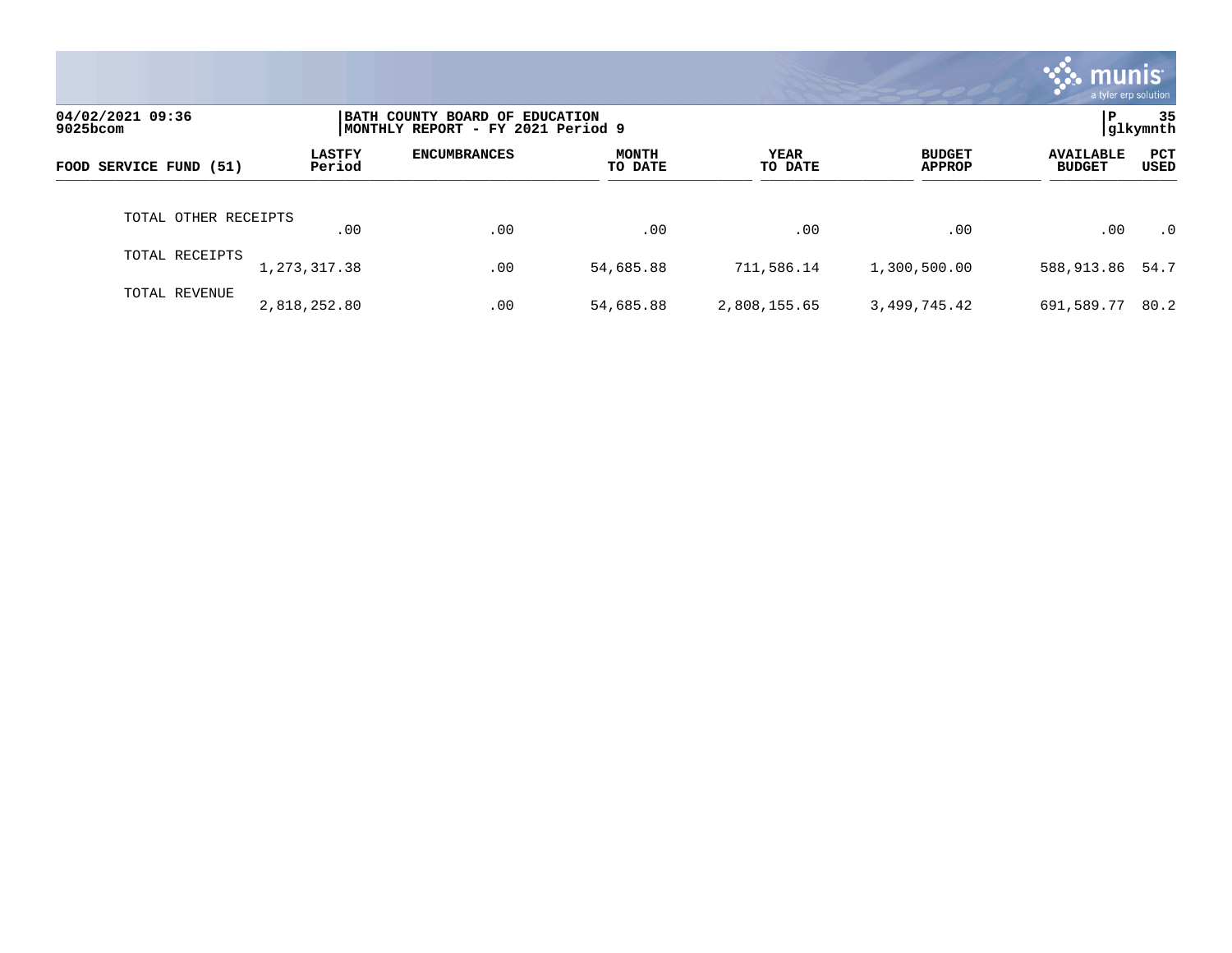|                                                                      |                                                                                                   |                                                                                    |                                                                                              |                                                                                                      |                                                                                                                          | mu                                                                                                                      | a tyler erp solution                                                       |
|----------------------------------------------------------------------|---------------------------------------------------------------------------------------------------|------------------------------------------------------------------------------------|----------------------------------------------------------------------------------------------|------------------------------------------------------------------------------------------------------|--------------------------------------------------------------------------------------------------------------------------|-------------------------------------------------------------------------------------------------------------------------|----------------------------------------------------------------------------|
| 04/02/2021 09:36<br>9025bcom                                         |                                                                                                   | BATH COUNTY BOARD OF EDUCATION<br>MONTHLY REPORT - FY 2021 Period 9                |                                                                                              |                                                                                                      |                                                                                                                          | l P                                                                                                                     | 36<br> glkymnth                                                            |
| FOOD SERVICE FUND (51)                                               | <b>LASTFY</b><br>Period                                                                           | <b>ENCUMBRANCES</b>                                                                | <b>MONTH</b><br>TO DATE                                                                      | YEAR<br>TO DATE                                                                                      | <b>BUDGET</b><br><b>APPROP</b>                                                                                           | <b>AVAILABLE</b><br><b>BUDGET</b>                                                                                       | PCT<br><b>USED</b>                                                         |
| <b>EXPENDITURES</b>                                                  |                                                                                                   |                                                                                    |                                                                                              |                                                                                                      |                                                                                                                          |                                                                                                                         |                                                                            |
|                                                                      | 0000 RESTRICT TO REV & BAL SHT ONLY                                                               |                                                                                    |                                                                                              |                                                                                                      |                                                                                                                          |                                                                                                                         |                                                                            |
| 0300                                                                 | .00                                                                                               | .00                                                                                | .00                                                                                          | .00                                                                                                  | .00                                                                                                                      | .00                                                                                                                     | $\cdot$ 0                                                                  |
|                                                                      | TOTAL 0000 RESTRICT TO REV & BAL SHT ONLY<br>.00                                                  | .00                                                                                | .00                                                                                          | .00                                                                                                  | .00                                                                                                                      | .00                                                                                                                     | $\cdot$ 0                                                                  |
| 2700 STUDENT TRANSPORTATION                                          |                                                                                                   |                                                                                    |                                                                                              |                                                                                                      |                                                                                                                          |                                                                                                                         |                                                                            |
| 0100<br>0200                                                         | .00<br>.00                                                                                        | .00<br>.00                                                                         | .00<br>.00                                                                                   | .00<br>.00                                                                                           | 151.00<br>47.00                                                                                                          | 151.00<br>47.00                                                                                                         | $\cdot$ 0<br>$\cdot$ 0                                                     |
|                                                                      | TOTAL 2700 STUDENT TRANSPORTATION<br>.00                                                          | .00                                                                                | .00                                                                                          | .00                                                                                                  | 198.00                                                                                                                   | 198.00                                                                                                                  | $\cdot$ 0                                                                  |
| 3100 FOOD SERVICE OPERATION                                          |                                                                                                   |                                                                                    |                                                                                              |                                                                                                      |                                                                                                                          |                                                                                                                         |                                                                            |
| 0100<br>0200<br>0280<br>0300<br>0400<br>0500<br>0600<br>0700<br>0800 | 292,643.24<br>90,930.40<br>.00<br>2,439.50<br>2,115.65<br>276.26<br>593,909.69<br>1,939.92<br>.00 | $\,$ .00 $\,$<br>.00<br>.00<br>.00<br>.00<br>.00<br>229,328.16<br>18,500.00<br>.00 | 33,886.44<br>10,521.44<br>.00<br>.00<br>149.50<br>.00<br>23,824.04<br>$\overline{00}$<br>.00 | 276,957.41<br>86,004.39<br>.00<br>800.00<br>1,071.35<br>241.50<br>357,716.41<br>111,737.26<br>290.50 | 506,358.00<br>194,000.00<br>$\overline{00}$<br>19,050.00<br>231,799.00<br>5,723.00<br>2,240,503.00<br>262, 114.42<br>.00 | 229,400.59<br>107,995.61<br>$\sim 00$<br>18,250.00<br>230,727.65<br>5,481.50<br>1,653,458.43<br>131,877.16<br>$-290.50$ | 54.7<br>44.3<br>$\cdot$ 0<br>4.2<br>.5<br>4.2<br>26.2<br>49.7<br>$\cdot$ 0 |
|                                                                      | TOTAL 3100 FOOD SERVICE OPERATION<br>984, 254.66                                                  | 247,828.16                                                                         | 68,381.42                                                                                    | 834,818.82                                                                                           | 3,459,547.42                                                                                                             | 2,376,900.44 31.3                                                                                                       |                                                                            |
| 5200 FUND TRANSFERS                                                  |                                                                                                   |                                                                                    |                                                                                              |                                                                                                      |                                                                                                                          |                                                                                                                         |                                                                            |
| 0900                                                                 | 44,983.50                                                                                         | .00                                                                                | 10,738.81                                                                                    | 47,118.35                                                                                            | 40,000.00                                                                                                                | $-7,118.35$ 117.8                                                                                                       |                                                                            |
|                                                                      | TOTAL 5200 FUND TRANSFERS<br>44,983.50                                                            | .00                                                                                | 10,738.81                                                                                    | 47,118.35                                                                                            | 40,000.00                                                                                                                | $-7, 118.35$ 117.8                                                                                                      |                                                                            |
|                                                                      | TOTAL EXPENDITURES<br>1,029,238.16                                                                | 247,828.16                                                                         | 79,120.23                                                                                    | 881,937.17                                                                                           | 3,499,745.42                                                                                                             | 2,369,980.09 32.3                                                                                                       |                                                                            |
|                                                                      | TOTAL FOR FOOD SERVICE FUND (51)<br>1,789,014.64                                                  | $-247,828.16$                                                                      | $-24, 434.35$                                                                                | 1,926,218.48                                                                                         | .00                                                                                                                      | $-1,678,390.32$                                                                                                         | $\cdot$ 0                                                                  |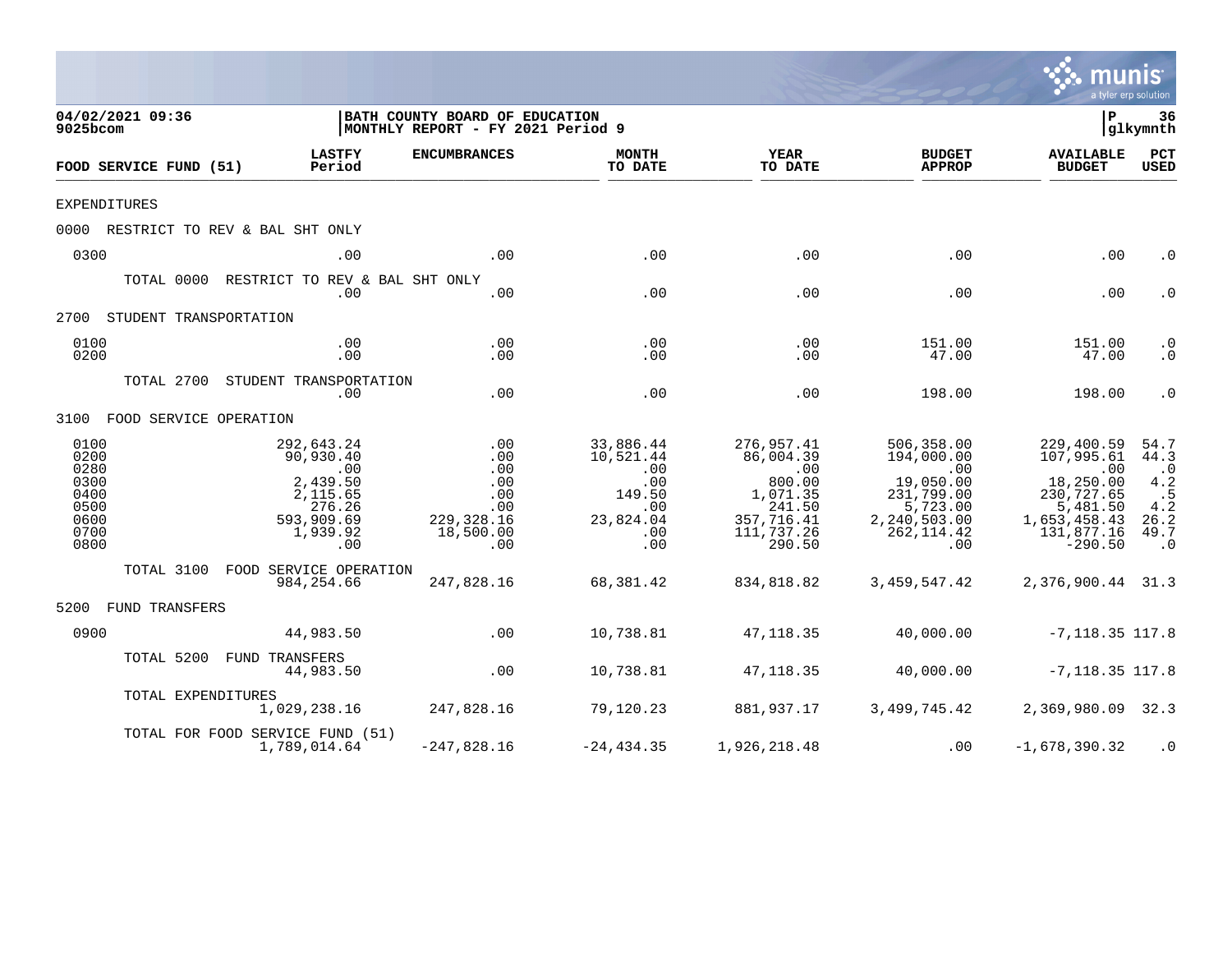|                                        |                         |                                                                     |                         |                 |                                | munis                             | a tyler erp solution   |
|----------------------------------------|-------------------------|---------------------------------------------------------------------|-------------------------|-----------------|--------------------------------|-----------------------------------|------------------------|
| 04/02/2021 09:36<br>9025bcom           |                         | BATH COUNTY BOARD OF EDUCATION<br>MONTHLY REPORT - FY 2021 Period 9 |                         |                 |                                | l P<br>37<br> glkymnth            |                        |
| CHILD CARE (52)                        | <b>LASTFY</b><br>Period | <b>ENCUMBRANCES</b>                                                 | <b>MONTH</b><br>TO DATE | YEAR<br>TO DATE | <b>BUDGET</b><br><b>APPROP</b> | <b>AVAILABLE</b><br><b>BUDGET</b> | PCT<br><b>USED</b>     |
| REVENUES                               |                         |                                                                     |                         |                 |                                |                                   |                        |
| 0999 BEGINNING BALANCE                 |                         |                                                                     |                         |                 |                                |                                   |                        |
| TOTAL 0999 BEGINNING BALANCE           | 6,251.90                | .00                                                                 | .00                     | 20,633.54       | 6,251.90                       | $-14,381.64$ 330.0                |                        |
| RECEIPTS                               |                         |                                                                     |                         |                 |                                |                                   |                        |
| REVENUE FROM LOCAL SOURCES             |                         |                                                                     |                         |                 |                                |                                   |                        |
| TUITION                                |                         |                                                                     |                         |                 |                                |                                   |                        |
| 1310 TUIT IND                          | 62,545.50               | .00                                                                 | 2,989.00                | 13,344.00       | 99,051.43                      | 85,707.43 13.5                    |                        |
| TOTAL TUITION                          | 62,545.50               | .00.                                                                | 2,989.00                | 13,344.00       | 99,051.43                      | 85,707.43 13.5                    |                        |
| OTHER REVENUE FROM LOCAL SOURCES       |                         |                                                                     |                         |                 |                                |                                   |                        |
| 1920 CONTRIBUTE<br>1990 MISC REV       | .00<br>.00              | .00<br>.00.                                                         | .00<br>.00              | .00<br>.00      | .00<br>.00                     | .00<br>.00                        | $\cdot$ 0<br>$\cdot$ 0 |
| TOTAL OTHER REVENUE FROM LOCAL SOURCES | .00                     | .00                                                                 | .00                     | .00             | .00                            | .00                               | $\cdot$ 0              |
| TOTAL REVENUE FROM LOCAL SOURCES       | 62,545.50               | .00                                                                 | 2,989.00                | 13,344.00       | 99,051.43                      | 85,707.43                         | 13.5                   |
| REVENUE FROM STATE SOURCES             |                         |                                                                     |                         |                 |                                |                                   |                        |
| EXPENDITURE REIMBURSEMENTS             |                         |                                                                     |                         |                 |                                |                                   |                        |
| 3131 MISC REIMB                        | 30,451.00               | .00                                                                 | 2,621.00                | 34,011.19       | 40,000.00                      | 5,988.81 85.0                     |                        |
| TOTAL EXPENDITURE REIMBURSEMENTS       | 30,451.00               | .00                                                                 | 2,621.00                | 34,011.19       | 40,000.00                      | 5,988.81 85.0                     |                        |
| REVENUE ON BEHALF PAYMENTS             |                         |                                                                     |                         |                 |                                |                                   |                        |
| 3900 ON-BEHALF                         | .00                     | .00                                                                 | .00                     | .00             | .00                            | .00                               | $\cdot$ 0              |
| TOTAL REVENUE ON BEHALF PAYMENTS       | .00                     | .00                                                                 | .00                     | .00             | .00                            | .00                               | $\cdot$ 0              |
| TOTAL REVENUE FROM STATE SOURCES       | 30,451.00               | .00                                                                 | 2,621.00                | 34,011.19       | 40,000.00                      | 5,988.81 85.0                     |                        |
| REVENUE FROM FEDERAL SOURCES           |                         |                                                                     |                         |                 |                                |                                   |                        |
| RESTRICTED THROUGH THE STATE           |                         |                                                                     |                         |                 |                                |                                   |                        |

 $\mathcal{L}$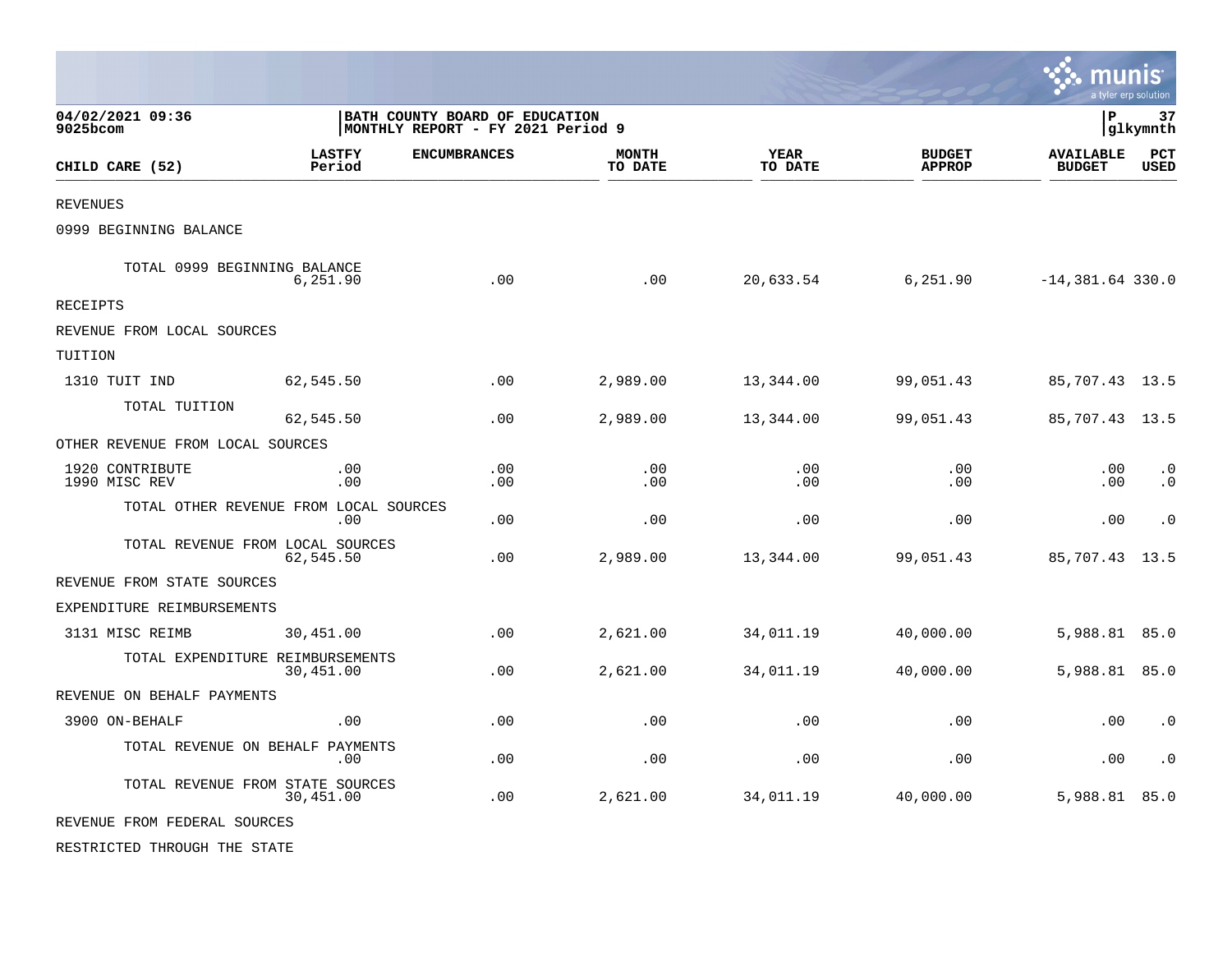

| 9025bcom | 04/02/2021 09:36                   |                         | BATH COUNTY BOARD OF EDUCATION<br>MONTHLY REPORT - FY 2021 Period 9 |                         |                        |                                | lР                                | 38<br>glkymnth     |
|----------|------------------------------------|-------------------------|---------------------------------------------------------------------|-------------------------|------------------------|--------------------------------|-----------------------------------|--------------------|
|          | CHILD CARE (52)                    | <b>LASTFY</b><br>Period | <b>ENCUMBRANCES</b>                                                 | <b>MONTH</b><br>TO DATE | <b>YEAR</b><br>TO DATE | <b>BUDGET</b><br><b>APPROP</b> | <b>AVAILABLE</b><br><b>BUDGET</b> | PCT<br><b>USED</b> |
|          | 4500 RES FED/ST                    | 4,924.35                | .00                                                                 | 46, 241. 14             | 70,009.80              | 59,300.00                      | $-10,709.80$ 118.1                |                    |
|          | TOTAL RESTRICTED THROUGH THE STATE | 4,924.35                | .00                                                                 | 46, 241. 14             | 70,009.80              | 59,300.00                      | $-10,709.80$ 118.1                |                    |
|          | TOTAL REVENUE FROM FEDERAL SOURCES | 4,924.35                | .00                                                                 | 46, 241. 14             | 70,009.80              | 59,300.00                      | $-10,709.80$ 118.1                |                    |
|          | OTHER RECEIPTS                     |                         |                                                                     |                         |                        |                                |                                   |                    |
|          | <b>INTERFUND TRANSFERS</b>         |                         |                                                                     |                         |                        |                                |                                   |                    |
|          | 5210 FND XFER                      | .00                     | .00                                                                 | .00                     | .00                    | .00                            | .00                               | $\cdot$ 0          |
|          | TOTAL INTERFUND TRANSFERS          | .00                     | .00                                                                 | .00                     | .00                    | .00                            | .00                               | $\cdot$ 0          |
|          | TOTAL OTHER RECEIPTS               | .00                     | .00                                                                 | .00                     | .00                    | .00                            | .00                               | $\cdot$ 0          |
|          | TOTAL RECEIPTS                     | 97,920.85               | .00                                                                 | 51,851.14               | 117,364.99             | 198,351.43                     | 80,986.44                         | 59.2               |
|          | TOTAL REVENUE                      | 104, 172. 75            | .00                                                                 | 51,851.14               | 137,998.53             | 204,603.33                     | 66,604.80                         | 67.5               |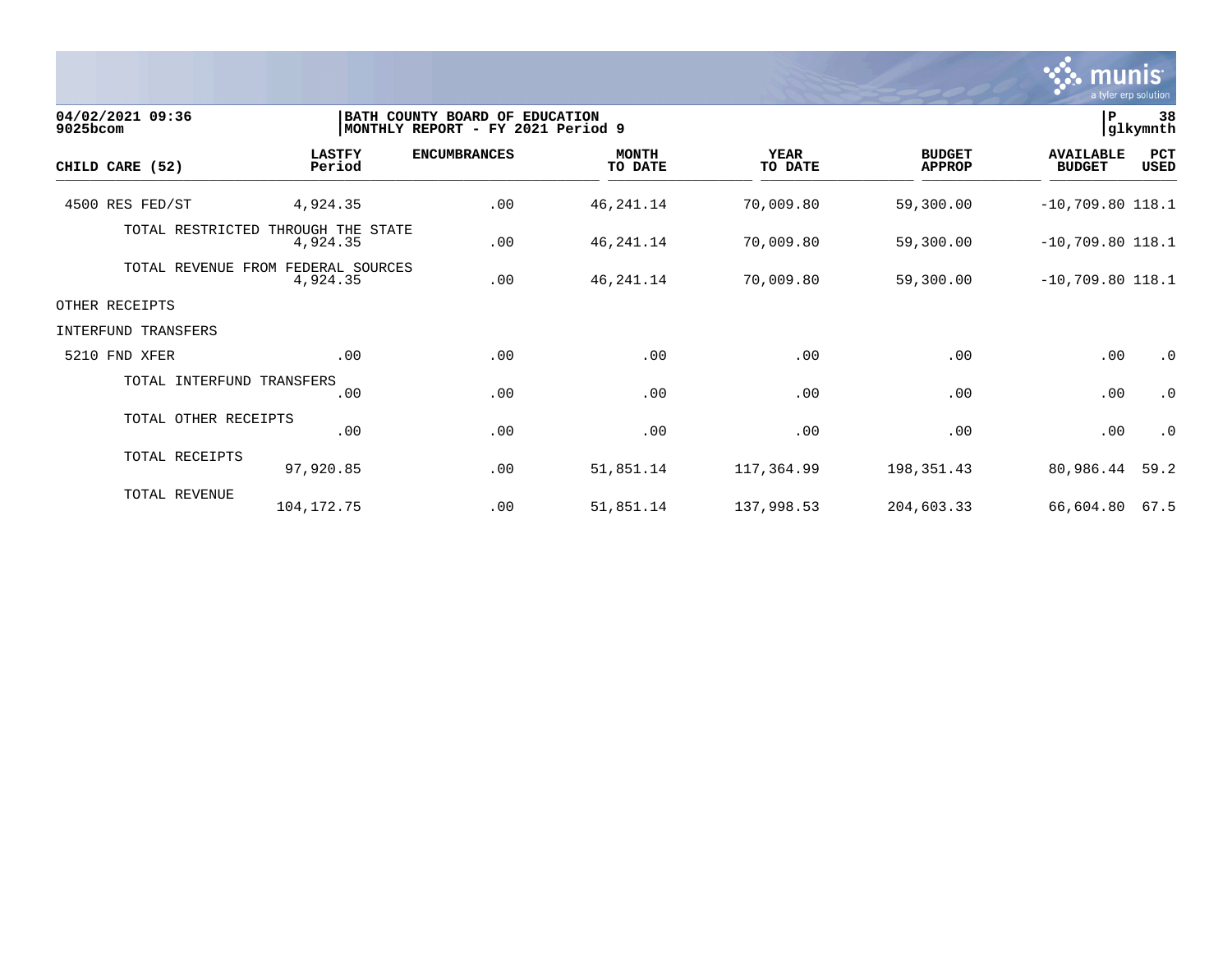

| 9025bcom                                                             | 04/02/2021 09:36    |                                                                                      | BATH COUNTY BOARD OF EDUCATION<br>MONTHLY REPORT - FY 2021 Period 9 |                                                                          |                                                                                |                                                                                          | ΙP                                                                                        | 39<br> glkymnth                                                                                           |
|----------------------------------------------------------------------|---------------------|--------------------------------------------------------------------------------------|---------------------------------------------------------------------|--------------------------------------------------------------------------|--------------------------------------------------------------------------------|------------------------------------------------------------------------------------------|-------------------------------------------------------------------------------------------|-----------------------------------------------------------------------------------------------------------|
|                                                                      | CHILD CARE (52)     | <b>LASTFY</b><br>Period                                                              | <b>ENCUMBRANCES</b>                                                 | <b>MONTH</b><br>TO DATE                                                  | <b>YEAR</b><br>TO DATE                                                         | <b>BUDGET</b><br><b>APPROP</b>                                                           | <b>AVAILABLE</b><br><b>BUDGET</b>                                                         | <b>PCT</b><br>USED                                                                                        |
| <b>EXPENDITURES</b>                                                  |                     |                                                                                      |                                                                     |                                                                          |                                                                                |                                                                                          |                                                                                           |                                                                                                           |
| 2600                                                                 |                     | PLANT OPERATIONS AND MAINTENANCE                                                     |                                                                     |                                                                          |                                                                                |                                                                                          |                                                                                           |                                                                                                           |
| 0100<br>0200                                                         |                     | .00<br>.00                                                                           | .00<br>.00                                                          | .00<br>.00                                                               | .00<br>.00                                                                     | .00<br>.00                                                                               | .00<br>.00                                                                                | $\cdot$ 0<br>$\cdot$ 0                                                                                    |
|                                                                      | TOTAL 2600          | PLANT OPERATIONS AND MAINTENANCE<br>.00                                              | .00                                                                 | .00                                                                      | .00                                                                            | .00                                                                                      | .00                                                                                       | $\cdot$ 0                                                                                                 |
| 3200                                                                 | DAY CARE OPERATIONS |                                                                                      |                                                                     |                                                                          |                                                                                |                                                                                          |                                                                                           |                                                                                                           |
| 0100<br>0200<br>0280<br>0300<br>0400<br>0500<br>0600<br>0700         |                     | 15,359.26<br>4,866.69<br>.00<br>25.00<br>.00<br>.00<br>228.80<br>.00                 | .00<br>.00<br>.00<br>.00<br>.00<br>.00<br>.00<br>.00                | 1,381.02<br>437.92<br>.00<br>.00<br>.00<br>.00<br>.00<br>.00             | 10,357.65<br>3,284.40<br>.00<br>.00<br>.00<br>.00<br>.00<br>.00                | 28,098.00<br>8,641.00<br>.00<br>500.00<br>1,500.00<br>500.00<br>11,094.11<br>.00         | 17,740.35<br>5,356.60<br>.00<br>500.00<br>1,500.00<br>500.00<br>11,094.11<br>.00          | 36.9<br>38.0<br>$\cdot$ 0<br>$\cdot$ 0<br>$\cdot$ 0<br>$\cdot$ 0<br>$\cdot$ 0<br>$\cdot$ 0                |
|                                                                      | TOTAL 3200          | DAY CARE OPERATIONS<br>20,479.75                                                     | .00                                                                 | 1,818.94                                                                 | 13,642.05                                                                      | 50, 333. 11                                                                              | 36,691.06                                                                                 | 27.1                                                                                                      |
| 3300                                                                 | COMMUNITY SERVICES  |                                                                                      |                                                                     |                                                                          |                                                                                |                                                                                          |                                                                                           |                                                                                                           |
| 0100<br>0200<br>0280<br>0300<br>0400<br>0500<br>0600<br>0700<br>0800 |                     | 61,915.76<br>19,269.67<br>.00<br>1,143.25<br>.00<br>.00<br>5,141.40<br>.00<br>377.78 | .00<br>.00<br>.00<br>.00<br>.00<br>.00<br>1,672.67<br>.00<br>.00    | 5,719.30<br>1,775.10<br>.00<br>.00<br>.00<br>.00<br>251.98<br>.00<br>.00 | 55,507.39<br>17,037.74<br>.00<br>.00<br>.00<br>11.31<br>3,869.67<br>.00<br>.00 | 94,633.00<br>32,208.00<br>.00<br>500.00<br>1,500.00<br>500.00<br>24,929.22<br>.00<br>.00 | 39, 125.61<br>15,170.26<br>.00<br>500.00<br>1,500.00<br>488.69<br>19,386.88<br>.00<br>.00 | 58.7<br>52.9<br>$\cdot$ 0<br>$\cdot$ 0<br>$\cdot$ 0<br>2.3<br>22.2<br>$\boldsymbol{\cdot}$ 0<br>$\cdot$ 0 |
|                                                                      | TOTAL 3300          | COMMUNITY SERVICES<br>87,847.86                                                      | 1,672.67                                                            | 7,746.38                                                                 | 76,426.11                                                                      | 154,270.22                                                                               | 76,171.44                                                                                 | 50.6                                                                                                      |
|                                                                      | TOTAL EXPENDITURES  | 108,327.61                                                                           | 1,672.67                                                            | 9,565.32                                                                 | 90,068.16                                                                      | 204,603.33                                                                               | 112,862.50                                                                                | 44.8                                                                                                      |
|                                                                      |                     | TOTAL FOR CHILD CARE (52)<br>$-4, 154.86$                                            | $-1,672.67$                                                         | 42,285.82                                                                | 47,930.37                                                                      | .00                                                                                      | $-46, 257.70$                                                                             | $\cdot$ 0                                                                                                 |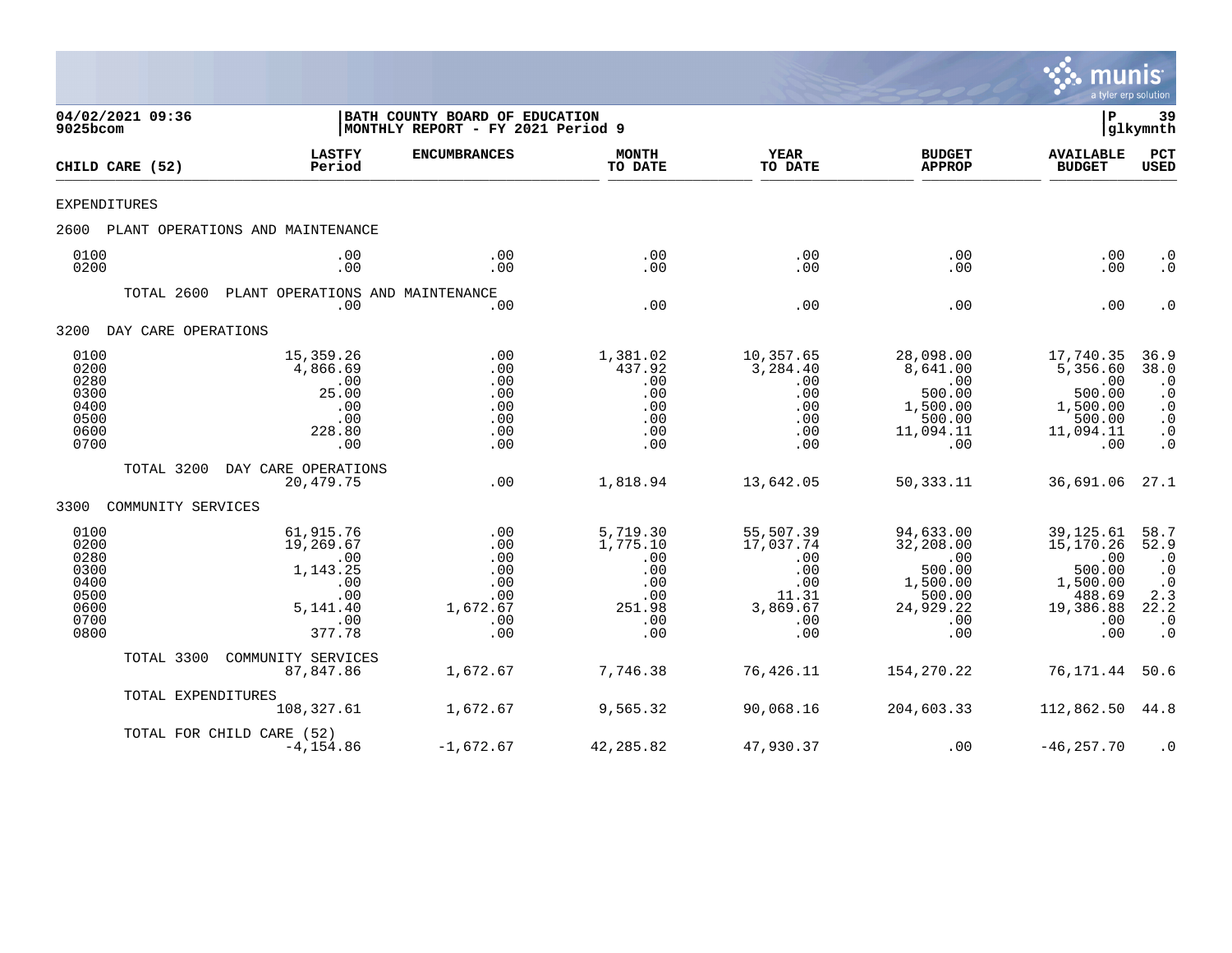|                                  |                         |                                                                     |                         |                        |                                | a tyler erp solution              |                    |
|----------------------------------|-------------------------|---------------------------------------------------------------------|-------------------------|------------------------|--------------------------------|-----------------------------------|--------------------|
| 04/02/2021 09:36<br>9025bcom     |                         | BATH COUNTY BOARD OF EDUCATION<br>MONTHLY REPORT - FY 2021 Period 9 |                         |                        | P                              | 40<br>glkymnth                    |                    |
| PRESCHOOL (53)                   | <b>LASTFY</b><br>Period | <b>ENCUMBRANCES</b>                                                 | <b>MONTH</b><br>TO DATE | <b>YEAR</b><br>TO DATE | <b>BUDGET</b><br><b>APPROP</b> | <b>AVAILABLE</b><br><b>BUDGET</b> | PCT<br><b>USED</b> |
| <b>REVENUES</b>                  |                         |                                                                     |                         |                        |                                |                                   |                    |
| 0999 BEGINNING BALANCE           |                         |                                                                     |                         |                        |                                |                                   |                    |
| TOTAL 0999 BEGINNING BALANCE     | 1,901.91                | .00                                                                 | .00                     | 493.51                 | 1,901.91                       | 1,408.40 26.0                     |                    |
| <b>RECEIPTS</b>                  |                         |                                                                     |                         |                        |                                |                                   |                    |
| REVENUE FROM LOCAL SOURCES       |                         |                                                                     |                         |                        |                                |                                   |                    |
| TUITION                          |                         |                                                                     |                         |                        |                                |                                   |                    |
| 1310 TUIT IND                    | 3,090.00                | .00                                                                 | .00                     | .00                    | 13, 157. 23                    | 13, 157. 23                       | $\cdot$ 0          |
| TOTAL TUITION                    | 3,090.00                | .00                                                                 | .00                     | .00                    | 13, 157. 23                    | 13, 157. 23                       | $\cdot$ 0          |
| TOTAL REVENUE FROM LOCAL SOURCES | 3,090.00                | .00                                                                 | .00                     | .00                    | 13, 157. 23                    | 13, 157. 23                       | $\cdot$ 0          |
| REVENUE FROM STATE SOURCES       |                         |                                                                     |                         |                        |                                |                                   |                    |
| REVENUE ON BEHALF PAYMENTS       |                         |                                                                     |                         |                        |                                |                                   |                    |
| 3900 ON-BEHALF                   | .00                     | .00                                                                 | .00                     | .00                    | .00                            | .00                               | $\cdot$ 0          |
| TOTAL REVENUE ON BEHALF PAYMENTS | .00                     | .00                                                                 | .00                     | .00                    | .00                            | .00                               | $\cdot$ 0          |
| TOTAL REVENUE FROM STATE SOURCES | .00                     | .00                                                                 | .00                     | .00                    | .00                            | .00                               | $\cdot$ 0          |
| TOTAL RECEIPTS                   | 3,090.00                | .00                                                                 | .00                     | .00                    | 13, 157. 23                    | 13, 157. 23                       | $\cdot$ 0          |
| TOTAL REVENUE                    | 4,991.91                | .00                                                                 | .00                     | 493.51                 | 15,059.14                      | 14,565.63                         | 3.3                |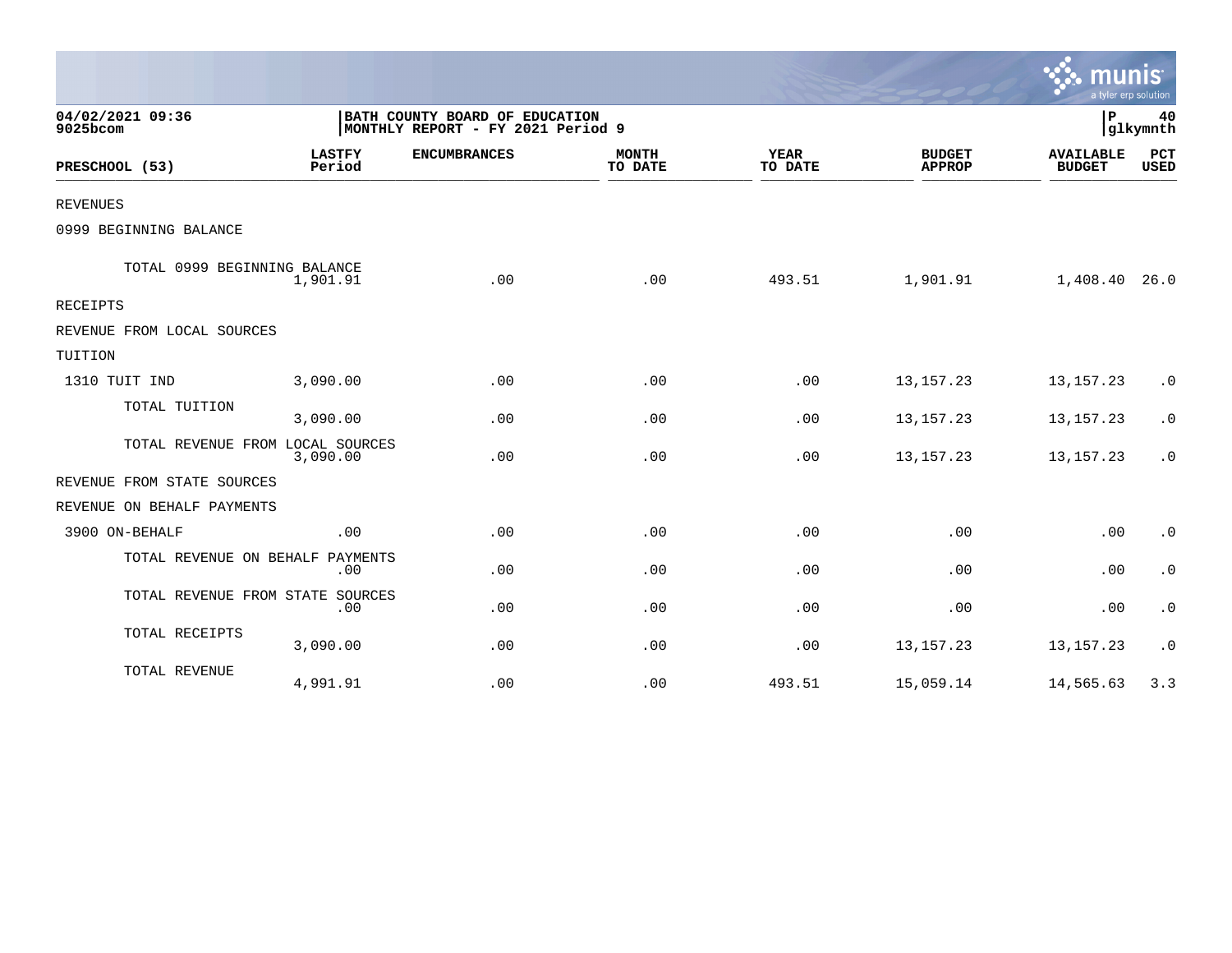|                                                                      |                                                                        |                                                                      |                                                                 |                                                                   |                                                                                             | munis                                                                                       | a tyler erp solution                                                                                                 |
|----------------------------------------------------------------------|------------------------------------------------------------------------|----------------------------------------------------------------------|-----------------------------------------------------------------|-------------------------------------------------------------------|---------------------------------------------------------------------------------------------|---------------------------------------------------------------------------------------------|----------------------------------------------------------------------------------------------------------------------|
| 04/02/2021 09:36<br>9025bcom                                         |                                                                        | BATH COUNTY BOARD OF EDUCATION<br> MONTHLY REPORT - FY 2021 Period 9 |                                                                 |                                                                   |                                                                                             | P                                                                                           | 41<br> glkymnth                                                                                                      |
| PRESCHOOL (53)                                                       | <b>LASTFY</b><br>Period                                                | <b>ENCUMBRANCES</b>                                                  | <b>MONTH</b><br>TO DATE                                         | <b>YEAR</b><br>TO DATE                                            | <b>BUDGET</b><br><b>APPROP</b>                                                              | <b>AVAILABLE</b><br><b>BUDGET</b>                                                           | PCT<br><b>USED</b>                                                                                                   |
| <b>EXPENDITURES</b>                                                  |                                                                        |                                                                      |                                                                 |                                                                   |                                                                                             |                                                                                             |                                                                                                                      |
| 0000                                                                 | RESTRICT TO REV & BAL SHT ONLY                                         |                                                                      |                                                                 |                                                                   |                                                                                             |                                                                                             |                                                                                                                      |
| 0280                                                                 | .00                                                                    | .00                                                                  | .00                                                             | .00                                                               | .00                                                                                         | .00                                                                                         | $\cdot$ 0                                                                                                            |
| TOTAL 0000                                                           | RESTRICT TO REV & BAL SHT ONLY<br>.00                                  | .00                                                                  | .00                                                             | .00                                                               | .00                                                                                         | .00                                                                                         | $\cdot$ 0                                                                                                            |
| 1000<br>INSTRUCTION                                                  |                                                                        |                                                                      |                                                                 |                                                                   |                                                                                             |                                                                                             |                                                                                                                      |
| 0100<br>0200<br>0280<br>0300<br>0400<br>0500<br>0600<br>0700<br>0800 | .00<br>.00<br>.00<br>.00<br>670.56<br>224.72<br>3,059.90<br>.00<br>.00 | .00<br>.00<br>.00<br>.00<br>.00<br>.00<br>527.57<br>.00<br>.00       | .00<br>.00<br>.00<br>.00<br>83.82<br>.00<br>66.77<br>.00<br>.00 | .00<br>.00<br>.00<br>.00<br>670.56<br>.00<br>841.53<br>.00<br>.00 | 2,200.00<br>2,000.00<br>.00<br>.00<br>2,422.72<br>1,063.52<br>5,200.00<br>2,122.90<br>50.00 | 2,200.00<br>2,000.00<br>.00<br>.00<br>1,752.16<br>1,063.52<br>3,830.90<br>2,122.90<br>50.00 | $\cdot$ 0<br>$\cdot$ 0<br>$\cdot$ 0<br>$\boldsymbol{\cdot}$ 0<br>27.7<br>$\cdot$ 0<br>26.3<br>$\cdot$ 0<br>$\cdot$ 0 |
| TOTAL 1000                                                           | INSTRUCTION<br>3,955.18                                                | 527.57                                                               | 150.59                                                          | 1,512.09                                                          | 15,059.14                                                                                   | 13,019.48                                                                                   | 13.5                                                                                                                 |
| 2700<br>STUDENT TRANSPORTATION                                       |                                                                        |                                                                      |                                                                 |                                                                   |                                                                                             |                                                                                             |                                                                                                                      |
| 0100<br>0200                                                         | .00<br>.00                                                             | .00<br>.00                                                           | .00<br>.00                                                      | .00<br>.00                                                        | .00<br>.00                                                                                  | .00<br>.00                                                                                  | $\cdot$ 0<br>$\cdot$ 0                                                                                               |
| TOTAL 2700                                                           | STUDENT TRANSPORTATION<br>.00                                          | .00                                                                  | .00                                                             | .00                                                               | .00                                                                                         | .00                                                                                         | $\cdot$ 0                                                                                                            |
| TOTAL EXPENDITURES                                                   | 3,955.18                                                               | 527.57                                                               | 150.59                                                          | 1,512.09                                                          | 15,059.14                                                                                   | 13,019.48                                                                                   | 13.5                                                                                                                 |
|                                                                      | TOTAL FOR PRESCHOOL (53)<br>1,036.73                                   | $-527.57$                                                            | $-150.59$                                                       | $-1,018.58$                                                       | .00                                                                                         | 1,546.15                                                                                    | $\cdot$ 0                                                                                                            |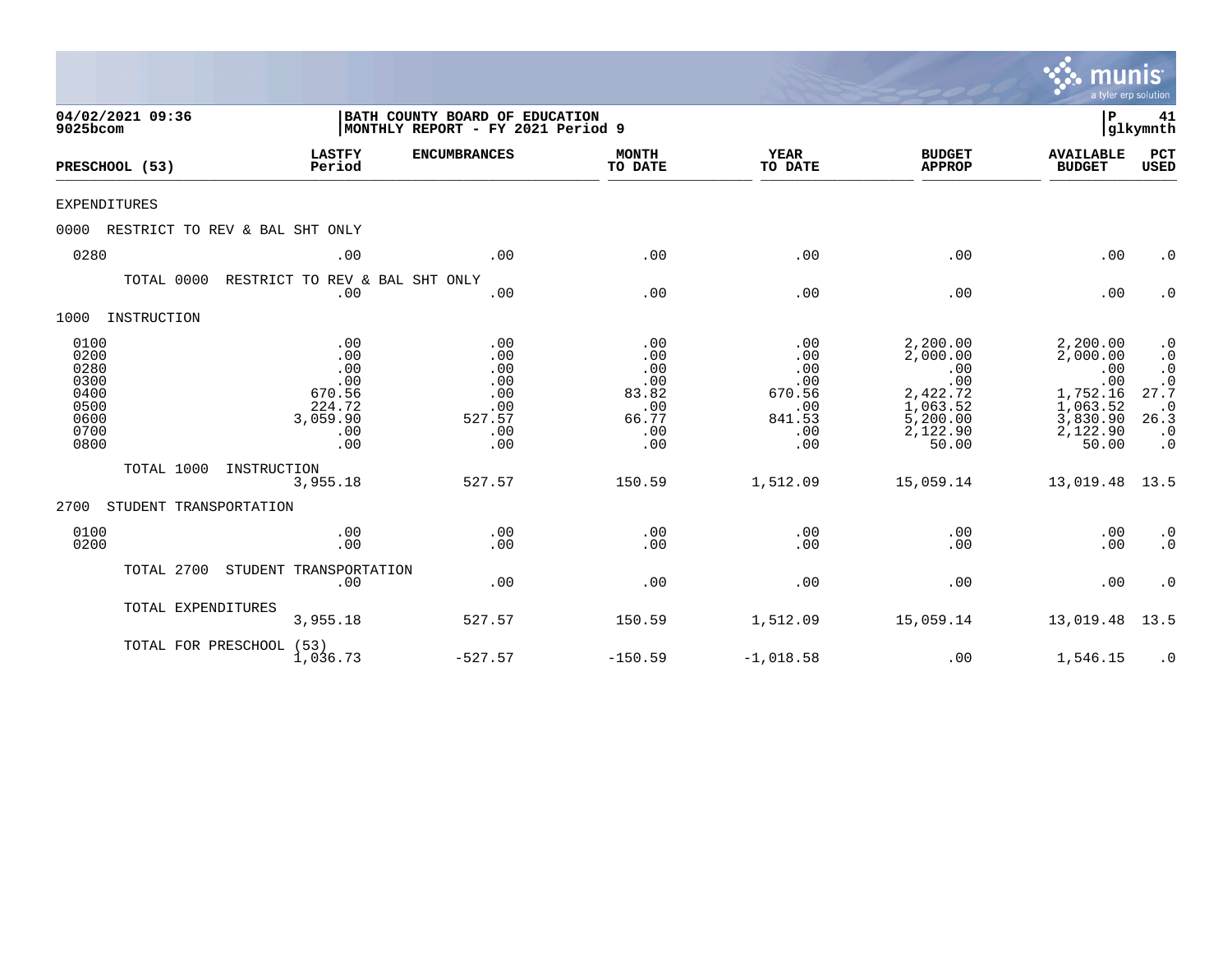|                                    |                         |                                                                     |                         |                 |                                | <b>MANIS</b><br>a tyler erp solution |                    |
|------------------------------------|-------------------------|---------------------------------------------------------------------|-------------------------|-----------------|--------------------------------|--------------------------------------|--------------------|
| 04/02/2021 09:36<br>9025bcom       |                         | BATH COUNTY BOARD OF EDUCATION<br>MONTHLY REPORT - FY 2021 Period 9 |                         |                 |                                | P                                    | 42<br>glkymnth     |
| CHILD CARE (61)                    | <b>LASTFY</b><br>Period | <b>ENCUMBRANCES</b>                                                 | <b>MONTH</b><br>TO DATE | YEAR<br>TO DATE | <b>BUDGET</b><br><b>APPROP</b> | <b>AVAILABLE</b><br><b>BUDGET</b>    | PCT<br><b>USED</b> |
| <b>REVENUES</b>                    |                         |                                                                     |                         |                 |                                |                                      |                    |
| <b>RECEIPTS</b>                    |                         |                                                                     |                         |                 |                                |                                      |                    |
| REVENUE FROM LOCAL SOURCES         |                         |                                                                     |                         |                 |                                |                                      |                    |
| COMMUNITY SERVICE ACTIVITIES       |                         |                                                                     |                         |                 |                                |                                      |                    |
| 1810 CHILD CARE                    | .00                     | .00                                                                 | .00                     | .00             | .00                            | .00                                  | $\cdot$ 0          |
| TOTAL COMMUNITY SERVICE ACTIVITIES | .00                     | .00                                                                 | .00                     | .00             | .00                            | .00                                  | $\cdot$ 0          |
| TOTAL REVENUE FROM LOCAL SOURCES   | .00                     | .00                                                                 | .00                     | .00             | .00                            | .00                                  | $\cdot$ 0          |
| REVENUE FROM STATE SOURCES         |                         |                                                                     |                         |                 |                                |                                      |                    |
| EXPENDITURE REIMBURSEMENTS         |                         |                                                                     |                         |                 |                                |                                      |                    |
| 3131 MISC REIMB                    | .00                     | .00                                                                 | .00                     | .00             | .00                            | .00                                  | $\cdot$ 0          |
| TOTAL EXPENDITURE REIMBURSEMENTS   | .00                     | .00                                                                 | .00                     | .00             | .00                            | .00                                  | . $\boldsymbol{0}$ |
| RESTRICTED                         |                         |                                                                     |                         |                 |                                |                                      |                    |
| 3200 RES STATE                     | .00                     | .00                                                                 | .00                     | .00             | .00                            | .00                                  | $\cdot$ 0          |
| TOTAL RESTRICTED                   | .00                     | .00                                                                 | .00                     | .00             | .00                            | .00                                  | $\cdot$ 0          |
| TOTAL REVENUE FROM STATE SOURCES   | .00                     | .00                                                                 | .00                     | .00             | .00                            | .00                                  | $\cdot$ 0          |
| OTHER RECEIPTS                     |                         |                                                                     |                         |                 |                                |                                      |                    |
| INTERFUND TRANSFERS                |                         |                                                                     |                         |                 |                                |                                      |                    |
| 5210 FND XFER                      | .00                     | .00                                                                 | .00                     | .00             | .00                            | .00                                  | $\cdot$ 0          |
| TOTAL INTERFUND TRANSFERS          | .00                     | .00                                                                 | .00                     | .00             | .00                            | .00                                  | $\cdot$ 0          |
| TOTAL OTHER RECEIPTS               | .00                     | .00                                                                 | .00                     | .00             | .00                            | .00                                  | $\cdot$ 0          |
| TOTAL RECEIPTS                     | .00                     | .00                                                                 | .00                     | .00             | .00                            | .00                                  | $\cdot$ 0          |
| TOTAL REVENUE                      | .00                     | .00                                                                 | .00                     | .00             | .00                            | .00                                  | $\cdot$ 0          |

 $\sim$   $\sim$   $\sim$   $\sim$   $\sim$   $\sim$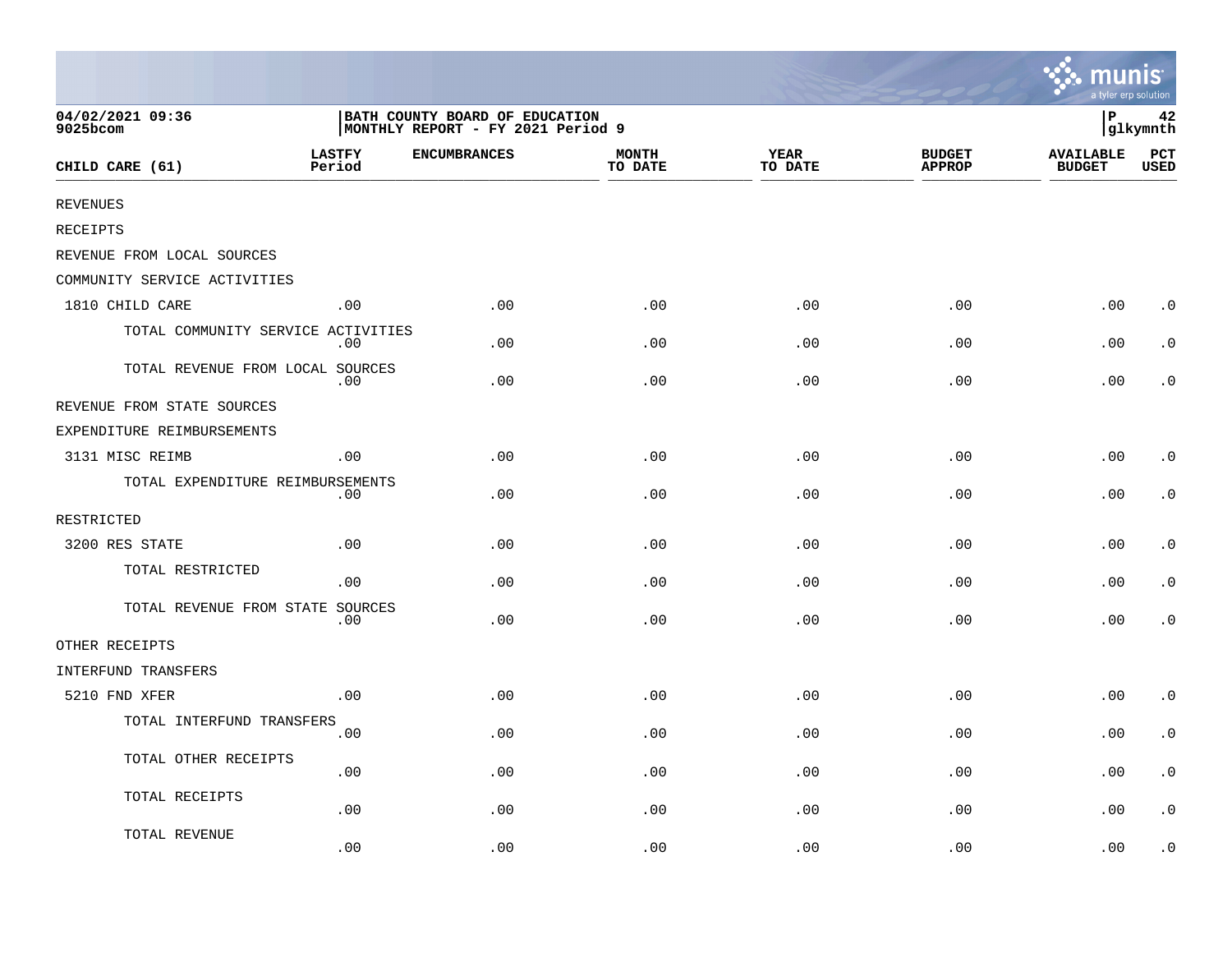

| $9025$ bcom                                  | 04/02/2021 09:36     | BATH COUNTY BOARD OF EDUCATION<br>MONTHLY REPORT - FY 2021 Period 9 |                                        |                                        |                                        |                                        |                                        | 43<br>glkymnth                                                                   |
|----------------------------------------------|----------------------|---------------------------------------------------------------------|----------------------------------------|----------------------------------------|----------------------------------------|----------------------------------------|----------------------------------------|----------------------------------------------------------------------------------|
|                                              | CHILD CARE (61)      | <b>LASTFY</b><br>Period                                             | <b>ENCUMBRANCES</b>                    | <b>MONTH</b><br>TO DATE                | <b>YEAR</b><br>TO DATE                 | <b>BUDGET</b><br><b>APPROP</b>         | <b>AVAILABLE</b><br><b>BUDGET</b>      | PCT<br>USED                                                                      |
| EXPENDITURES                                 |                      |                                                                     |                                        |                                        |                                        |                                        |                                        |                                                                                  |
| 3300                                         | COMMUNITY SERVICES   |                                                                     |                                        |                                        |                                        |                                        |                                        |                                                                                  |
| 0100<br>0200<br>0300<br>0500<br>0600<br>0700 |                      | .00<br>.00<br>.00<br>.00<br>.00<br>.00                              | .00<br>.00<br>.00<br>.00<br>.00<br>.00 | .00<br>.00<br>.00<br>.00<br>.00<br>.00 | .00<br>.00<br>.00<br>.00<br>.00<br>.00 | .00<br>.00<br>.00<br>.00<br>.00<br>.00 | .00<br>.00<br>.00<br>.00<br>.00<br>.00 | .0<br>$\boldsymbol{\cdot}$ 0<br>$\cdot$ 0<br>$\cdot$ 0<br>$\cdot$ 0<br>$\cdot$ 0 |
|                                              | TOTAL 3300           | COMMUNITY SERVICES<br>.00                                           | .00                                    | .00                                    | .00                                    | .00                                    | .00                                    | $\cdot$ 0                                                                        |
|                                              | TOTAL EXPENDITURES   | .00                                                                 | .00                                    | .00                                    | .00                                    | .00                                    | .00                                    | $\cdot$ 0                                                                        |
|                                              | TOTAL FOR CHILD CARE | (61)<br>.00                                                         | .00                                    | .00                                    | .00                                    | .00                                    | .00                                    | .0                                                                               |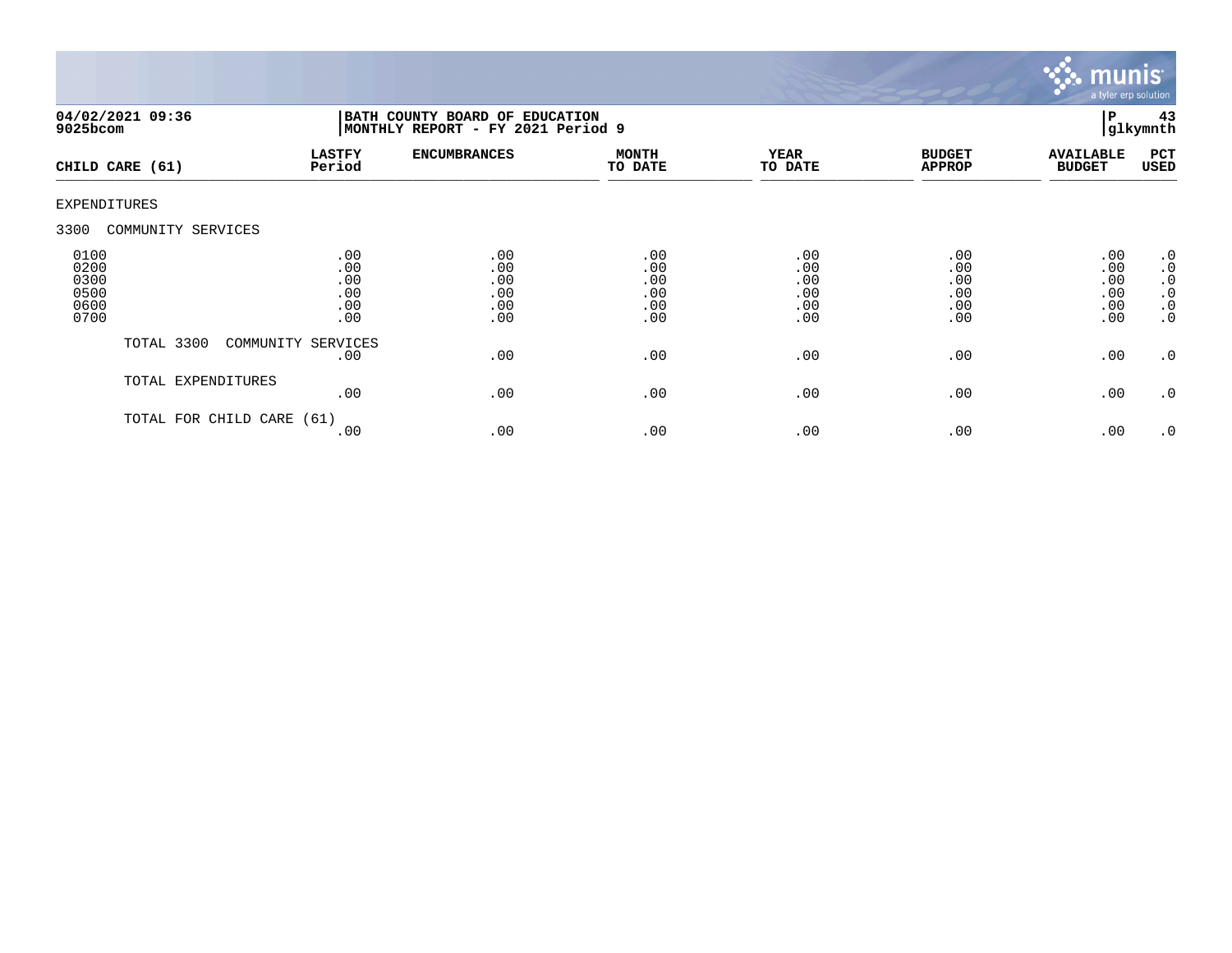|                              |                         |                                                                     |                         |                        |                                | munis <sup>.</sup><br>a tyler erp solution |                |
|------------------------------|-------------------------|---------------------------------------------------------------------|-------------------------|------------------------|--------------------------------|--------------------------------------------|----------------|
| 04/02/2021 09:36<br>9025bcom |                         | BATH COUNTY BOARD OF EDUCATION<br>MONTHLY REPORT - FY 2021 Period 9 |                         |                        |                                | P                                          | 44<br>glkymnth |
| PRESCHOOL (62)               | <b>LASTFY</b><br>Period | <b>ENCUMBRANCES</b>                                                 | <b>MONTH</b><br>TO DATE | <b>YEAR</b><br>TO DATE | <b>BUDGET</b><br><b>APPROP</b> | <b>AVAILABLE</b><br><b>BUDGET</b>          | PCT<br>USED    |
| <b>REVENUES</b>              |                         |                                                                     |                         |                        |                                |                                            |                |
| 0999 BEGINNING BALANCE       |                         |                                                                     |                         |                        |                                |                                            |                |
| TOTAL 0999 BEGINNING BALANCE | .00                     | .00                                                                 | .00                     | .00                    | .00                            | .00                                        | .0             |
| <b>RECEIPTS</b>              |                         |                                                                     |                         |                        |                                |                                            |                |
| REVENUE FROM LOCAL SOURCES   |                         |                                                                     |                         |                        |                                |                                            |                |
| TUITION                      |                         |                                                                     |                         |                        |                                |                                            |                |
| 1310 TUIT IND                | .00                     | .00                                                                 | .00                     | .00                    | .00                            | .00                                        | $\cdot$ 0      |
| TOTAL TUITION                | .00                     | .00                                                                 | .00                     | .00                    | .00                            | .00                                        | $\cdot$ 0      |
| TOTAL REVENUE FROM LOCAL     | SOURCES<br>.00          | .00                                                                 | .00                     | .00                    | .00                            | .00                                        | $\cdot$ 0      |
| TOTAL RECEIPTS               | .00                     | .00                                                                 | .00                     | .00                    | .00                            | .00                                        | $\cdot$ 0      |
| TOTAL REVENUE                | .00                     | .00                                                                 | .00                     | .00                    | .00                            | .00                                        | $\cdot$ 0      |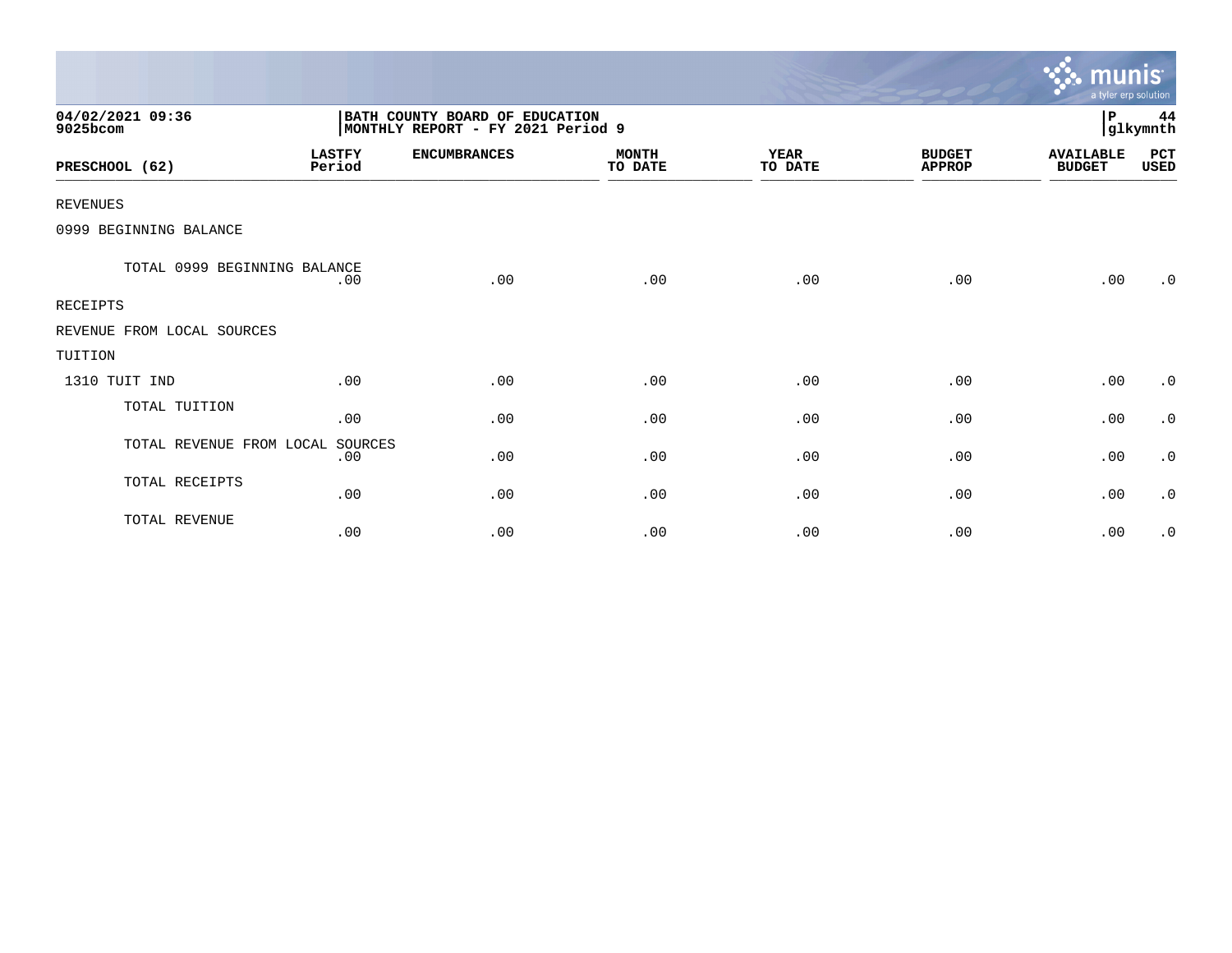

| 04/02/2021 09:36<br>9025bcom |                         | ΙP<br>BATH COUNTY BOARD OF EDUCATION<br>glkymnth<br>MONTHLY REPORT - FY 2021 Period 9 |                         |                 |                                |                                   |                    |  |  |
|------------------------------|-------------------------|---------------------------------------------------------------------------------------|-------------------------|-----------------|--------------------------------|-----------------------------------|--------------------|--|--|
| PRESCHOOL (62)               | <b>LASTFY</b><br>Period | <b>ENCUMBRANCES</b>                                                                   | <b>MONTH</b><br>TO DATE | YEAR<br>TO DATE | <b>BUDGET</b><br><b>APPROP</b> | <b>AVAILABLE</b><br><b>BUDGET</b> | PCT<br><b>USED</b> |  |  |
| EXPENDITURES                 |                         |                                                                                       |                         |                 |                                |                                   |                    |  |  |
| INSTRUCTION<br>1000          |                         |                                                                                       |                         |                 |                                |                                   |                    |  |  |
| 0600                         | .00                     | .00                                                                                   | .00                     | .00             | .00                            | .00                               | $\cdot$ 0          |  |  |
| TOTAL 1000<br>INSTRUCTION    | .00                     | .00                                                                                   | .00                     | .00             | .00                            | .00                               | .0                 |  |  |
| TOTAL EXPENDITURES           | .00                     | .00                                                                                   | .00                     | .00             | .00                            | .00                               | .0                 |  |  |
| TOTAL FOR PRESCHOOL (62)     | .00                     | .00                                                                                   | .00                     | .00             | .00                            | .00                               | $\cdot$ 0          |  |  |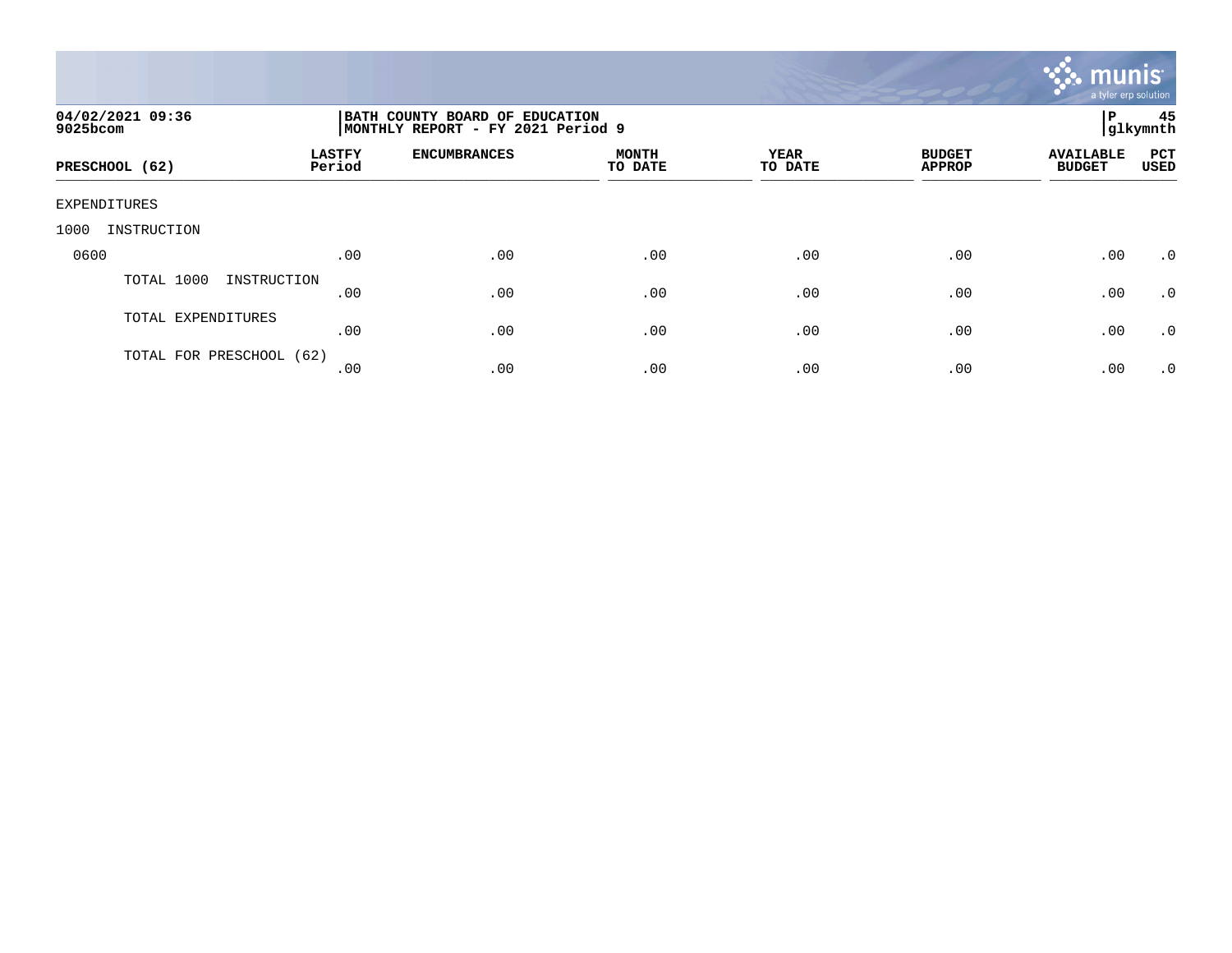|                                        |                         |                                                                     |                         |                        |                                |                                   | a tyler erp solution |
|----------------------------------------|-------------------------|---------------------------------------------------------------------|-------------------------|------------------------|--------------------------------|-----------------------------------|----------------------|
| 04/02/2021 09:36<br>9025bcom           |                         | BATH COUNTY BOARD OF EDUCATION<br>MONTHLY REPORT - FY 2021 Period 9 |                         |                        |                                | ΙP                                | 46<br>glkymnth       |
| TRUST/AGENCY FUNDS (7000)              | <b>LASTFY</b><br>Period | <b>ENCUMBRANCES</b>                                                 | <b>MONTH</b><br>TO DATE | <b>YEAR</b><br>TO DATE | <b>BUDGET</b><br><b>APPROP</b> | <b>AVAILABLE</b><br><b>BUDGET</b> | PCT<br>USED          |
| <b>REVENUES</b>                        |                         |                                                                     |                         |                        |                                |                                   |                      |
| 0999 BEGINNING BALANCE                 |                         |                                                                     |                         |                        |                                |                                   |                      |
| TOTAL 0999 BEGINNING BALANCE           | .00                     | .00                                                                 | .00                     | .00                    | .00                            | .00                               | $\cdot$ 0            |
| <b>RECEIPTS</b>                        |                         |                                                                     |                         |                        |                                |                                   |                      |
| REVENUE FROM LOCAL SOURCES             |                         |                                                                     |                         |                        |                                |                                   |                      |
| OTHER REVENUE FROM LOCAL SOURCES       |                         |                                                                     |                         |                        |                                |                                   |                      |
| 1920 CONTRIBUTE                        | 190.31                  | .00                                                                 | 6,433.84                | 28,062.97              | 21,000.00                      | $-7,062.97$ 133.6                 |                      |
| TOTAL OTHER REVENUE FROM LOCAL SOURCES | 190.31                  | .00                                                                 | 6,433.84                | 28,062.97              | 21,000.00                      | $-7,062.97$ 133.6                 |                      |
| TOTAL REVENUE FROM LOCAL SOURCES       | 190.31                  | .00                                                                 | 6,433.84                | 28,062.97              | 21,000.00                      | $-7,062.97$ 133.6                 |                      |
| OTHER RECEIPTS                         |                         |                                                                     |                         |                        |                                |                                   |                      |
| INTERFUND TRANSFERS                    |                         |                                                                     |                         |                        |                                |                                   |                      |
| 5210 FND XFER                          | .00                     | .00                                                                 | .00                     | .00                    | .00                            | .00                               | $\cdot$ 0            |
| TOTAL INTERFUND TRANSFERS              | .00                     | .00                                                                 | .00                     | .00                    | .00                            | .00                               | $\cdot$ 0            |
| TOTAL OTHER RECEIPTS                   | .00                     | .00                                                                 | .00                     | .00                    | .00                            | .00                               | $\cdot$ 0            |
| TOTAL RECEIPTS                         | 190.31                  | .00                                                                 | 6,433.84                | 28,062.97              | 21,000.00                      | $-7,062.97$ 133.6                 |                      |
| TOTAL REVENUE                          | 190.31                  | .00                                                                 | 6,433.84                | 28,062.97              | 21,000.00                      | $-7,062.97$ 133.6                 |                      |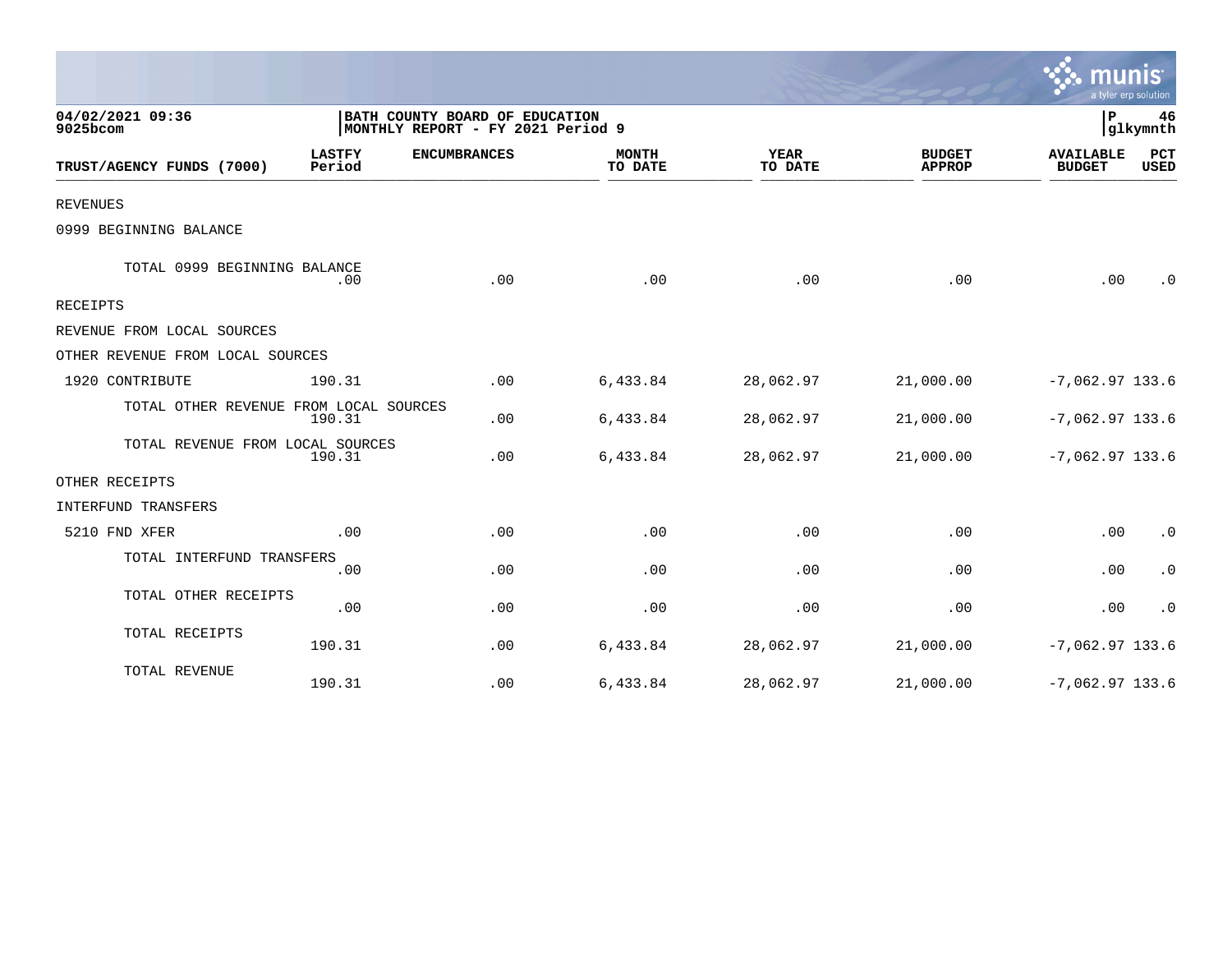

| 04/02/2021 09:36<br>9025bcom |                                | P<br>BATH COUNTY BOARD OF EDUCATION<br>glkymnth<br> MONTHLY REPORT - FY 2021 Period 9 |                         |                        |                                |                                   |             |  |  |
|------------------------------|--------------------------------|---------------------------------------------------------------------------------------|-------------------------|------------------------|--------------------------------|-----------------------------------|-------------|--|--|
| TRUST/AGENCY FUNDS (7000)    | <b>LASTFY</b><br>Period        | <b>ENCUMBRANCES</b>                                                                   | <b>MONTH</b><br>TO DATE | <b>YEAR</b><br>TO DATE | <b>BUDGET</b><br><b>APPROP</b> | <b>AVAILABLE</b><br><b>BUDGET</b> | PCT<br>USED |  |  |
| EXPENDITURES                 |                                |                                                                                       |                         |                        |                                |                                   |             |  |  |
| 3300<br>COMMUNITY SERVICES   |                                |                                                                                       |                         |                        |                                |                                   |             |  |  |
| 0600                         | 1,000.00                       | .00                                                                                   | .00                     | .00                    | 21,000.00                      | 21,000.00                         | $\cdot$ 0   |  |  |
| TOTAL 3300                   | COMMUNITY SERVICES<br>1,000.00 | .00                                                                                   | .00                     | .00                    | 21,000.00                      | 21,000.00                         | .0          |  |  |
| TOTAL EXPENDITURES           | 1,000.00                       | .00                                                                                   | .00                     | .00                    | 21,000.00                      | 21,000.00                         | $\cdot$ 0   |  |  |
| TOTAL FOR TRUST/AGENCY FUNDS | (7000)<br>$-809.69$            | .00                                                                                   | 6,433.84                | 28,062.97              | .00                            | $-28,062.97$                      | $\cdot$ 0   |  |  |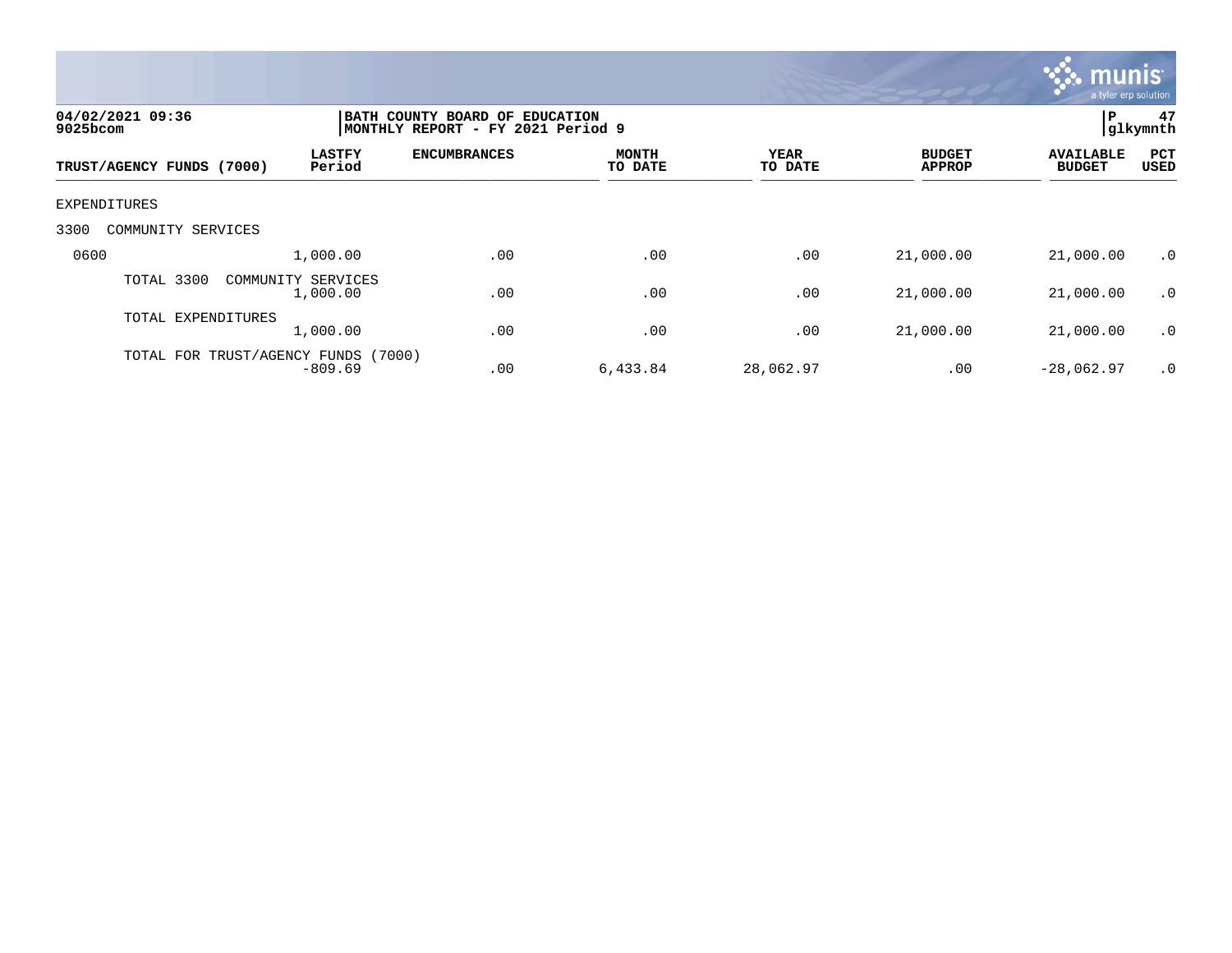|                                                     |                                   |                                |                         |                        |                                | munis<br>a tyler erp solution     |                                     |
|-----------------------------------------------------|-----------------------------------|--------------------------------|-------------------------|------------------------|--------------------------------|-----------------------------------|-------------------------------------|
| 04/02/2021 09:36<br>9025bcom                        | MONTHLY REPORT - FY 2021 Period 9 | BATH COUNTY BOARD OF EDUCATION |                         |                        |                                | l P                               | 48<br>glkymnth                      |
| <b>GOVERNMENTAL ASSETS (8)</b>                      | <b>LASTFY</b><br>Period           | <b>ENCUMBRANCES</b>            | <b>MONTH</b><br>TO DATE | <b>YEAR</b><br>TO DATE | <b>BUDGET</b><br><b>APPROP</b> | <b>AVAILABLE</b><br><b>BUDGET</b> | <b>PCT</b><br><b>USED</b>           |
| <b>REVENUES</b>                                     |                                   |                                |                         |                        |                                |                                   |                                     |
| RECEIPTS                                            |                                   |                                |                         |                        |                                |                                   |                                     |
| REVENUE FROM LOCAL SOURCES                          |                                   |                                |                         |                        |                                |                                   |                                     |
| OTHER REVENUE FROM LOCAL SOURCES                    |                                   |                                |                         |                        |                                |                                   |                                     |
| 1930 GAIN/LOSS                                      | .00                               | .00                            | .00                     | .00                    | .00                            | .00                               | $\cdot$ 0                           |
| TOTAL OTHER REVENUE FROM LOCAL SOURCES              | .00                               | .00                            | .00                     | .00                    | .00                            | .00                               | $\cdot$ 0                           |
| TOTAL REVENUE FROM LOCAL SOURCES                    | .00                               | .00                            | .00                     | .00                    | .00                            | .00                               | $\cdot$ 0                           |
| OTHER RECEIPTS                                      |                                   |                                |                         |                        |                                |                                   |                                     |
| SALE OR COMP FOR LOSS OF ASSETS                     |                                   |                                |                         |                        |                                |                                   |                                     |
| 5311 SALE LAND<br>5331 SALE BLDG<br>5341 SALE EQUIP | .00<br>.00<br>.00                 | .00<br>.00<br>.00              | .00<br>.00<br>.00       | .00<br>.00<br>.00      | .00<br>.00<br>.00              | .00<br>.00<br>.00                 | $\cdot$ 0<br>$\cdot$ 0<br>$\cdot$ 0 |
| TOTAL SALE OR COMP FOR LOSS OF ASSETS               | .00                               | .00                            | .00                     | .00                    | .00                            | .00                               | $\cdot$ 0                           |
| TOTAL OTHER RECEIPTS                                | .00                               | .00                            | .00                     | .00                    | .00                            | .00                               | $\cdot$ 0                           |
| TOTAL RECEIPTS                                      | .00                               | .00                            | .00                     | .00                    | .00                            | .00                               | $\cdot$ 0                           |
| TOTAL REVENUE                                       | .00                               | .00                            | .00                     | .00                    | .00                            | .00                               | $\cdot$ 0                           |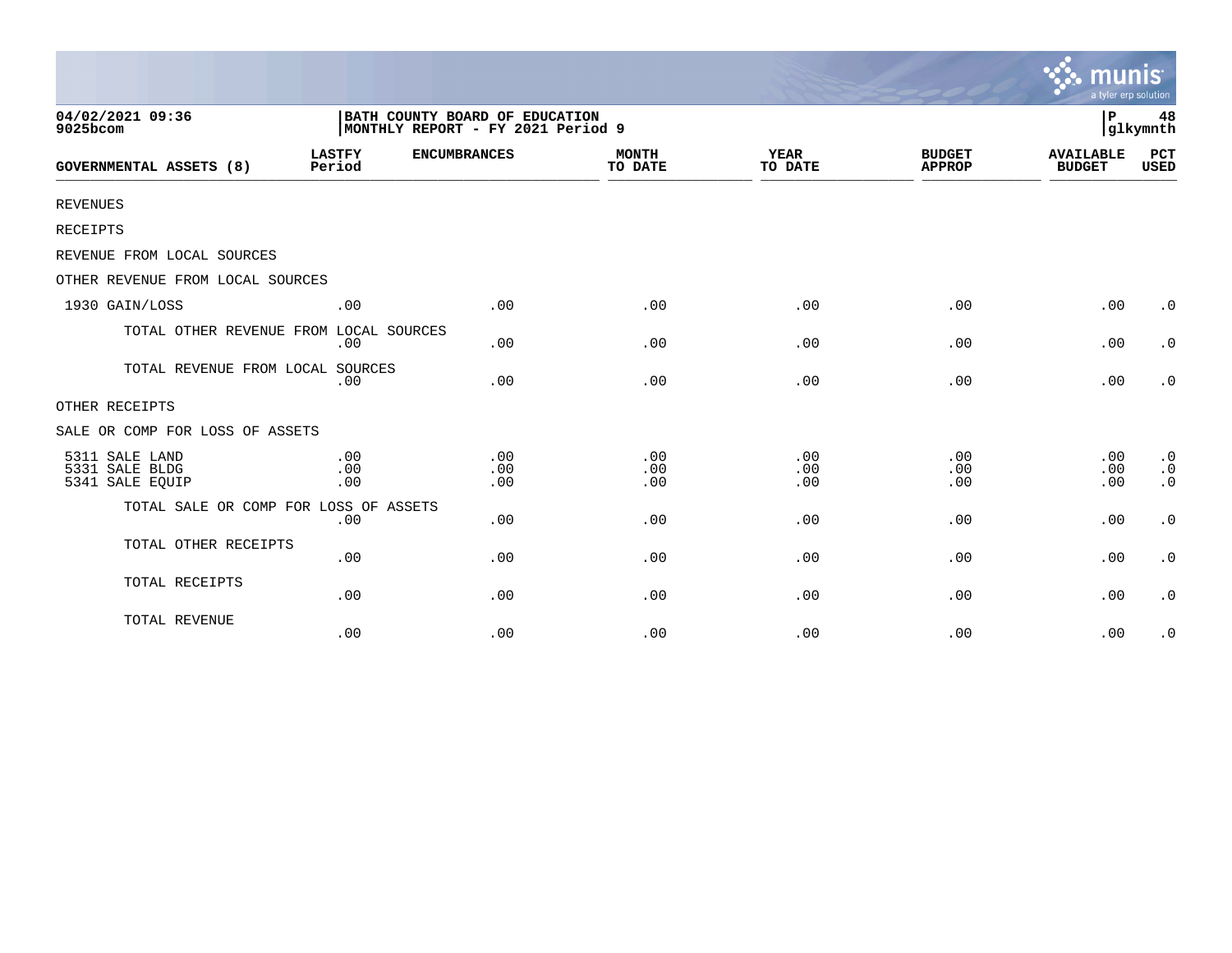

| 04/02/2021 09:36<br>9025bcom      | BATH COUNTY BOARD OF EDUCATION<br> MONTHLY REPORT - FY 2021 Period 9 |     |                         |                 |                                | İР                                | 49<br> glkymnth    |
|-----------------------------------|----------------------------------------------------------------------|-----|-------------------------|-----------------|--------------------------------|-----------------------------------|--------------------|
| GOVERNMENTAL ASSETS (8)           | <b>LASTFY</b><br><b>ENCUMBRANCES</b><br>Period                       |     | <b>MONTH</b><br>TO DATE | YEAR<br>TO DATE | <b>BUDGET</b><br><b>APPROP</b> | <b>AVAILABLE</b><br><b>BUDGET</b> | PCT<br><b>USED</b> |
| EXPENDITURES                      |                                                                      |     |                         |                 |                                |                                   |                    |
| 1000 INSTRUCTION                  |                                                                      |     |                         |                 |                                |                                   |                    |
| 0700                              | 275.65                                                               | .00 | .00                     | 537.93          | .00                            | $-537.93$                         | $\cdot$ 0          |
|                                   | TOTAL 1000 INSTRUCTION<br>275.65                                     | .00 | .00                     | 537.93          | .00                            | $-537.93$                         | $\cdot$ 0          |
| 2100 STUDENT SUPPORT SERVICES     |                                                                      |     |                         |                 |                                |                                   |                    |
| 0700                              | .00                                                                  | .00 | .00                     | .00             | .00                            | .00                               | . $\boldsymbol{0}$ |
| TOTAL 2100                        | STUDENT SUPPORT SERVICES<br>.00                                      | .00 | .00                     | .00             | .00                            | .00                               | $\cdot$ 0          |
| 2200                              | INSTRUCTIONAL STAFF SUPP SERV                                        |     |                         |                 |                                |                                   |                    |
| 0700                              | 83.19                                                                | .00 | .00                     | 44.17           | .00                            | $-44.17$                          | $\cdot$ 0          |
| TOTAL 2200                        | INSTRUCTIONAL STAFF SUPP SERV<br>83.19                               | .00 | .00                     | 44.17           | .00                            | $-44.17$                          | $\cdot$ 0          |
| 2300 DISTRICT ADMIN SUPPORT       |                                                                      |     |                         |                 |                                |                                   |                    |
| 0700                              | 26.67                                                                | .00 | .00                     | 225.12          | .00                            | $-225.12$                         | $\cdot$ 0          |
|                                   | TOTAL 2300 DISTRICT ADMIN SUPPORT<br>26.67                           | .00 | .00                     | 225.12          | .00                            | $-225.12$                         | $\cdot$ 0          |
| 2400<br>SCHOOL ADMIN SUPPORT      |                                                                      |     |                         |                 |                                |                                   |                    |
| 0700                              | .00                                                                  | .00 | .00                     | .00             | .00                            | .00                               | $\cdot$ 0          |
| TOTAL 2400                        | SCHOOL ADMIN SUPPORT<br>.00                                          | .00 | .00                     | .00             | .00                            | .00                               | $\cdot$ 0          |
| BUSINESS SUPPORT SERVICES<br>2500 |                                                                      |     |                         |                 |                                |                                   |                    |
| 0700                              | .00                                                                  | .00 | .00                     | .00             | .00                            | .00                               | $\cdot$ 0          |
| TOTAL 2500                        | BUSINESS SUPPORT SERVICES<br>.00                                     | .00 | .00                     | .00             | .00                            | .00                               | $\cdot$ 0          |
|                                   | 2600 PLANT OPERATIONS AND MAINTENANCE                                |     |                         |                 |                                |                                   |                    |
| 0700                              | .00                                                                  | .00 | .00                     | .00             | .00                            | .00                               | $\cdot$ 0          |
| TOTAL 2600                        | PLANT OPERATIONS AND MAINTENANCE<br>.00                              | .00 | .00                     | .00             | .00                            | .00                               | $\cdot$ 0          |

2700 STUDENT TRANSPORTATION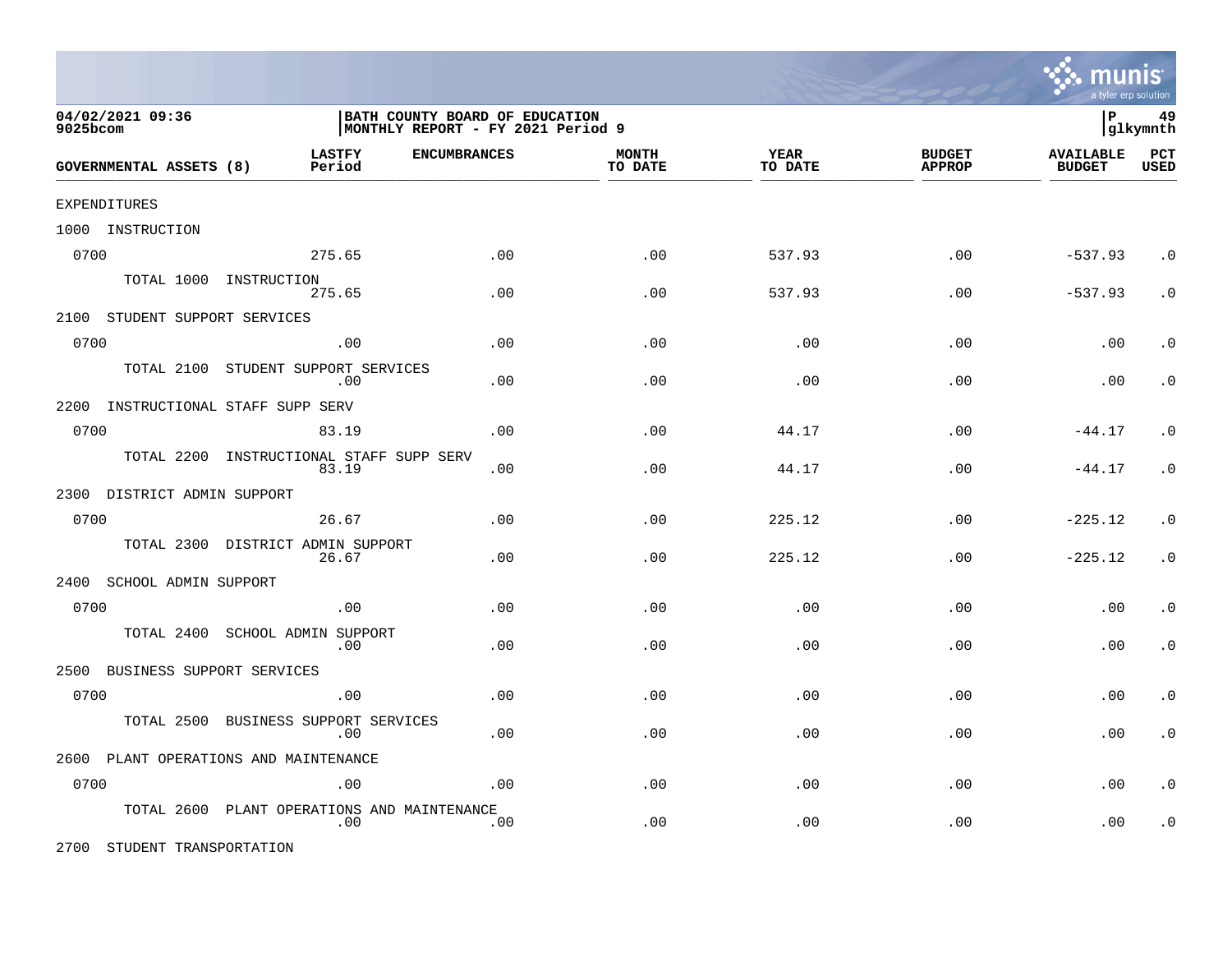

| 04/02/2021 09:36<br>9025bcom      |                           |                     | BATH COUNTY BOARD OF EDUCATION<br>MONTHLY REPORT - FY 2021 Period 9 |                 |                                |                                   |                    |
|-----------------------------------|---------------------------|---------------------|---------------------------------------------------------------------|-----------------|--------------------------------|-----------------------------------|--------------------|
| <b>GOVERNMENTAL ASSETS (8)</b>    | <b>LASTFY</b><br>Period   | <b>ENCUMBRANCES</b> | <b>MONTH</b><br>TO DATE                                             | YEAR<br>TO DATE | <b>BUDGET</b><br><b>APPROP</b> | <b>AVAILABLE</b><br><b>BUDGET</b> | PCT<br><b>USED</b> |
| 0700                              | .00                       | .00                 | .00                                                                 | .00             | .00                            | .00                               | $\cdot$ 0          |
| TOTAL 2700<br>STUDENT             | TRANSPORTATION<br>.00     | .00                 | .00                                                                 | .00             | .00                            | .00                               | $\cdot$ 0          |
| COMMUNITY SERVICES<br>3300        |                           |                     |                                                                     |                 |                                |                                   |                    |
| 0700                              | .00                       | .00                 | .00                                                                 | .00             | .00                            | .00                               | $\cdot$ 0          |
| TOTAL 3300                        | COMMUNITY SERVICES<br>.00 | .00                 | .00                                                                 | .00             | .00                            | .00                               | $\cdot$ 0          |
| TOTAL EXPENDITURES                | 385.51                    | .00                 | .00                                                                 | 807.22          | .00                            | $-807.22$                         | $\cdot$ 0          |
| TOTAL FOR GOVERNMENTAL ASSETS (8) | $-385.51$                 | .00                 | .00                                                                 | $-807.22$       | .00                            | 807.22                            | $\cdot$ 0          |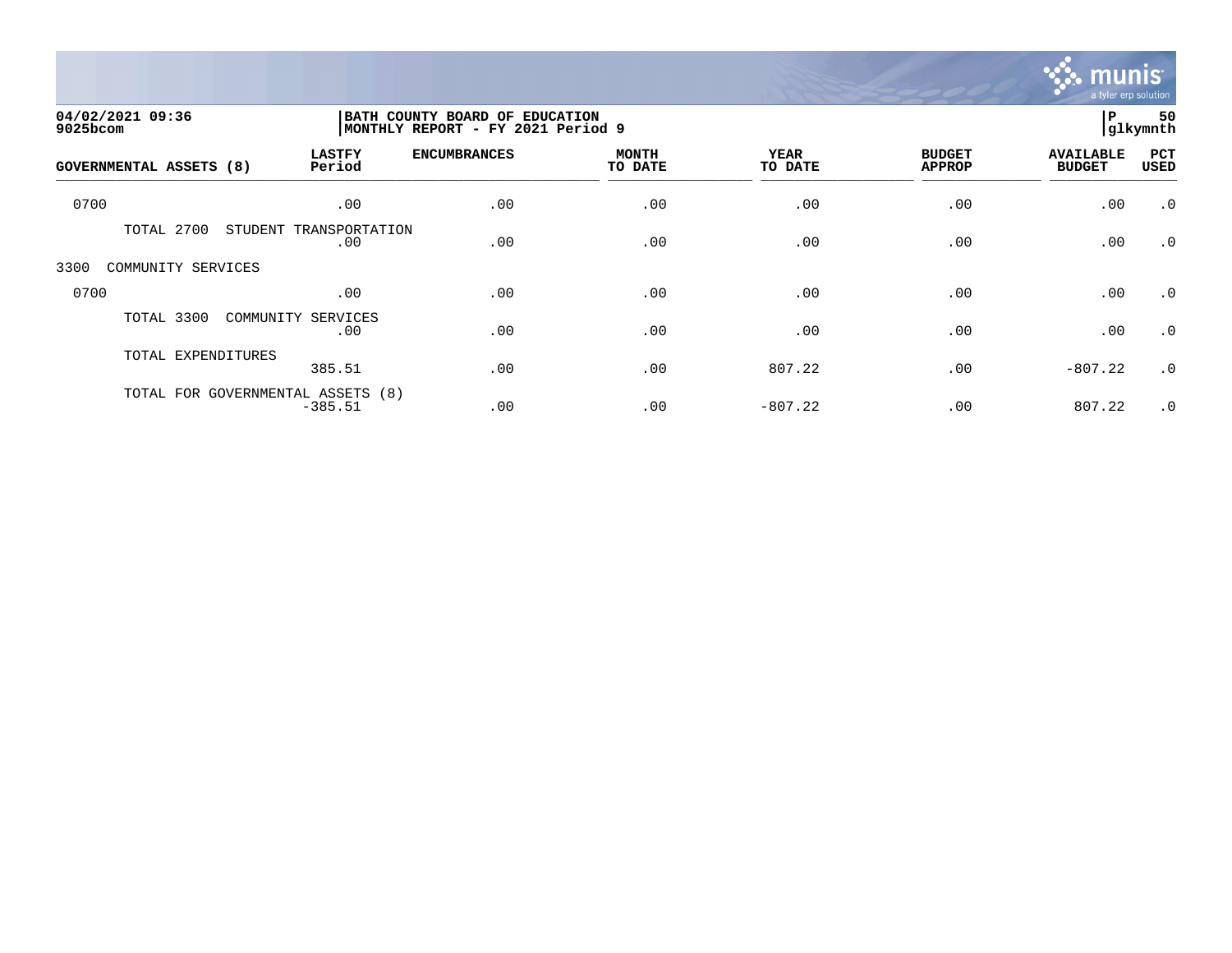|                                  |                                                                     |                     |                         |                        |                                | munis<br>a tyler erp solution     |                |
|----------------------------------|---------------------------------------------------------------------|---------------------|-------------------------|------------------------|--------------------------------|-----------------------------------|----------------|
| 04/02/2021 09:36<br>9025bcom     | BATH COUNTY BOARD OF EDUCATION<br>MONTHLY REPORT - FY 2021 Period 9 |                     |                         |                        |                                | Р                                 | 51<br>glkymnth |
| FOOD SERVICE ASSETS (81)         | <b>LASTFY</b><br>Period                                             | <b>ENCUMBRANCES</b> | <b>MONTH</b><br>TO DATE | <b>YEAR</b><br>TO DATE | <b>BUDGET</b><br><b>APPROP</b> | <b>AVAILABLE</b><br><b>BUDGET</b> | PCT<br>USED    |
| <b>REVENUES</b>                  |                                                                     |                     |                         |                        |                                |                                   |                |
| RECEIPTS                         |                                                                     |                     |                         |                        |                                |                                   |                |
| REVENUE FROM LOCAL SOURCES       |                                                                     |                     |                         |                        |                                |                                   |                |
| OTHER REVENUE FROM LOCAL SOURCES |                                                                     |                     |                         |                        |                                |                                   |                |
| 1930 GAIN/LOSS                   | .00                                                                 | .00                 | .00                     | .00                    | .00                            | .00                               | $\cdot$ 0      |
| TOTAL OTHER REVENUE FROM         | LOCAL SOURCES<br>.00                                                | .00                 | .00                     | .00                    | .00                            | .00                               | $\cdot$ 0      |
| TOTAL REVENUE FROM LOCAL SOURCES | .00                                                                 | .00                 | .00                     | .00                    | .00                            | .00                               | $\cdot$ 0      |
| TOTAL RECEIPTS                   | .00                                                                 | .00                 | .00                     | .00                    | .00                            | .00                               | $\cdot$ 0      |
| TOTAL REVENUE                    | .00                                                                 | .00                 | .00                     | .00                    | .00                            | .00                               | $\cdot$ 0      |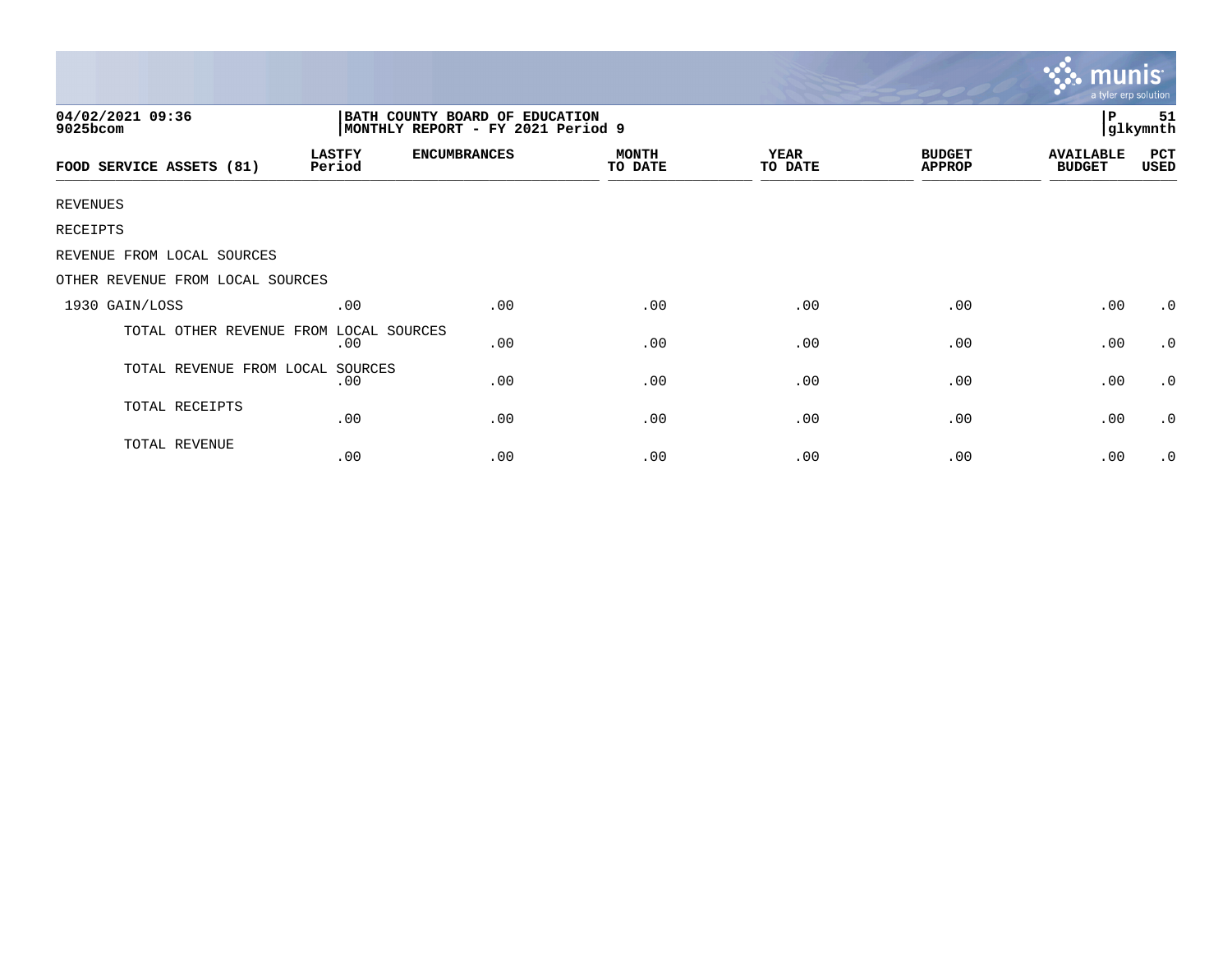

| 04/02/2021 09:36<br>$9025$ bcom    |                               | BATH COUNTY BOARD OF EDUCATION<br>MONTHLY REPORT - FY 2021 Period 9 |                         |                 |                                |                                   |                    |
|------------------------------------|-------------------------------|---------------------------------------------------------------------|-------------------------|-----------------|--------------------------------|-----------------------------------|--------------------|
| FOOD SERVICE ASSETS (81)           | <b>LASTFY</b><br>Period       | <b>ENCUMBRANCES</b>                                                 | <b>MONTH</b><br>TO DATE | YEAR<br>TO DATE | <b>BUDGET</b><br><b>APPROP</b> | <b>AVAILABLE</b><br><b>BUDGET</b> | PCT<br><b>USED</b> |
| <b>EXPENDITURES</b>                |                               |                                                                     |                         |                 |                                |                                   |                    |
| 3100<br>FOOD SERVICE OPERATION     |                               |                                                                     |                         |                 |                                |                                   |                    |
| 0700                               | .00                           | .00                                                                 | .00                     | .00             | .00                            | .00                               | .0                 |
| TOTAL 3100                         | FOOD SERVICE OPERATION<br>.00 | .00                                                                 | .00                     | .00             | .00                            | .00                               | .0                 |
| TOTAL EXPENDITURES                 | .00                           | .00                                                                 | .00                     | .00             | .00                            | .00                               | $\cdot$ 0          |
| TOTAL FOR FOOD SERVICE ASSETS (81) | .00                           | .00                                                                 | .00                     | .00             | .00                            | .00                               | $\cdot$ 0          |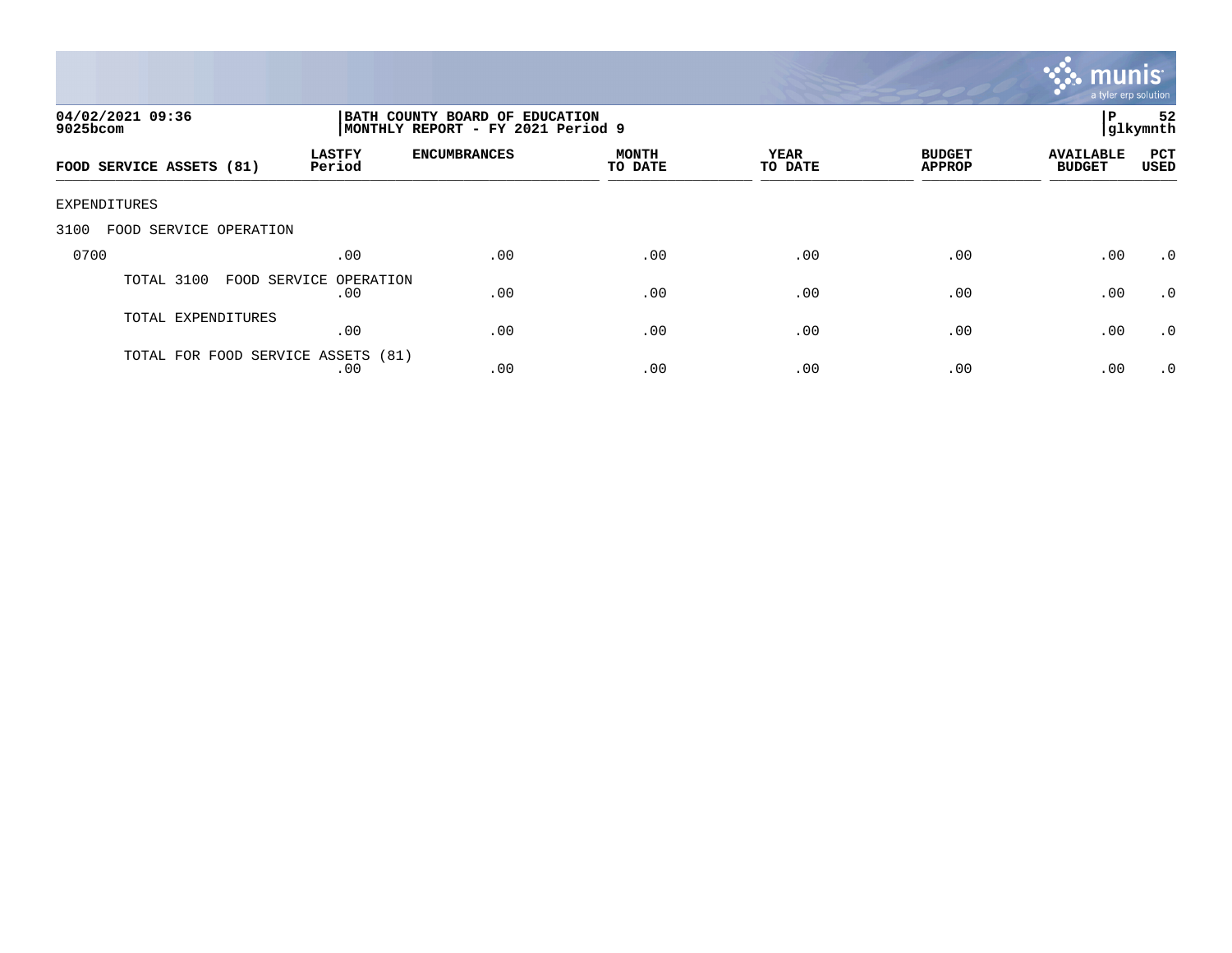|                                  |                                                                      |                     |                         |                 |                                | <b>munis</b><br>a tyler erp solution |                     |  |
|----------------------------------|----------------------------------------------------------------------|---------------------|-------------------------|-----------------|--------------------------------|--------------------------------------|---------------------|--|
| 04/02/2021 09:36<br>9025bcom     | BATH COUNTY BOARD OF EDUCATION<br> MONTHLY REPORT - FY 2021 Period 9 |                     |                         |                 |                                |                                      | 53<br>P<br>glkymnth |  |
| DAY CARE ASSERTS (82)            | <b>LASTFY</b><br>Period                                              | <b>ENCUMBRANCES</b> | <b>MONTH</b><br>TO DATE | YEAR<br>TO DATE | <b>BUDGET</b><br><b>APPROP</b> | <b>AVAILABLE</b><br><b>BUDGET</b>    | PCT<br>USED         |  |
| <b>REVENUES</b>                  |                                                                      |                     |                         |                 |                                |                                      |                     |  |
| RECEIPTS                         |                                                                      |                     |                         |                 |                                |                                      |                     |  |
| REVENUE FROM LOCAL SOURCES       |                                                                      |                     |                         |                 |                                |                                      |                     |  |
| OTHER REVENUE FROM LOCAL SOURCES |                                                                      |                     |                         |                 |                                |                                      |                     |  |
| 1930 GAIN/LOSS                   | .00                                                                  | .00                 | .00                     | .00             | .00                            | .00                                  | $\cdot$ 0           |  |
| TOTAL OTHER REVENUE FROM         | LOCAL SOURCES<br>.00                                                 | .00                 | .00                     | .00             | .00                            | .00                                  | $\cdot$ 0           |  |
| TOTAL REVENUE FROM LOCAL         | SOURCES<br>.00                                                       | .00                 | .00                     | .00             | .00                            | .00                                  | $\cdot$ 0           |  |
| TOTAL RECEIPTS                   | .00                                                                  | .00                 | .00                     | .00             | .00                            | .00                                  | $\cdot$ 0           |  |
| TOTAL REVENUE                    | .00                                                                  | .00                 | .00                     | .00             | .00                            | .00                                  | $\cdot$ 0           |  |
| TOTAL FOR DAY CARE ASSERTS (82)  | .00                                                                  | .00                 | .00                     | .00             | .00                            | .00                                  | $\cdot$ 0           |  |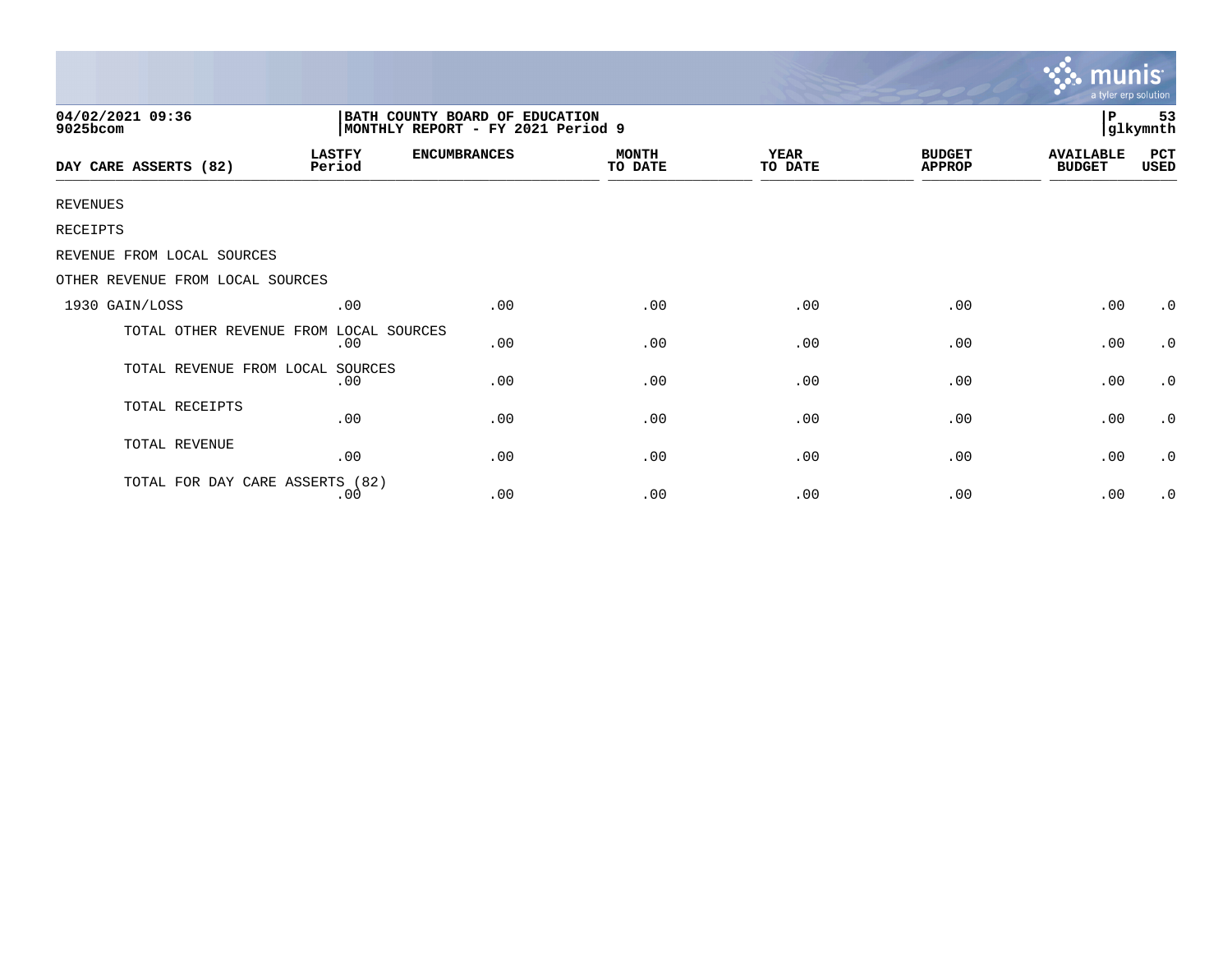|                                  |                                                                     |                     |                         |                        |                                | mu<br>a tyler erp solution        |             |
|----------------------------------|---------------------------------------------------------------------|---------------------|-------------------------|------------------------|--------------------------------|-----------------------------------|-------------|
| 04/02/2021 09:36<br>9025bcom     | BATH COUNTY BOARD OF EDUCATION<br>MONTHLY REPORT - FY 2021 Period 9 |                     | l P<br>54<br>glkymnth   |                        |                                |                                   |             |
| ADULT EDUCATION ASSETS (84)      | <b>LASTFY</b><br>Period                                             | <b>ENCUMBRANCES</b> | <b>MONTH</b><br>TO DATE | <b>YEAR</b><br>TO DATE | <b>BUDGET</b><br><b>APPROP</b> | <b>AVAILABLE</b><br><b>BUDGET</b> | PCT<br>USED |
| <b>REVENUES</b>                  |                                                                     |                     |                         |                        |                                |                                   |             |
| RECEIPTS                         |                                                                     |                     |                         |                        |                                |                                   |             |
| REVENUE FROM LOCAL SOURCES       |                                                                     |                     |                         |                        |                                |                                   |             |
| OTHER REVENUE FROM LOCAL SOURCES |                                                                     |                     |                         |                        |                                |                                   |             |
| 1930 GAIN/LOSS                   | .00                                                                 | .00                 | .00                     | .00                    | .00                            | .00                               | $\cdot$ 0   |
| TOTAL OTHER REVENUE FROM         | LOCAL SOURCES<br>.00                                                | .00                 | .00                     | .00                    | .00                            | .00                               | $\cdot$ 0   |
| TOTAL REVENUE FROM LOCAL SOURCES | .00                                                                 | .00                 | .00                     | .00                    | .00                            | .00                               | $\cdot$ 0   |
| TOTAL RECEIPTS                   | .00                                                                 | .00                 | .00                     | .00                    | .00                            | .00                               | $\cdot$ 0   |
| TOTAL REVENUE                    | .00                                                                 | .00                 | .00                     | .00                    | .00                            | .00                               | $\cdot$ 0   |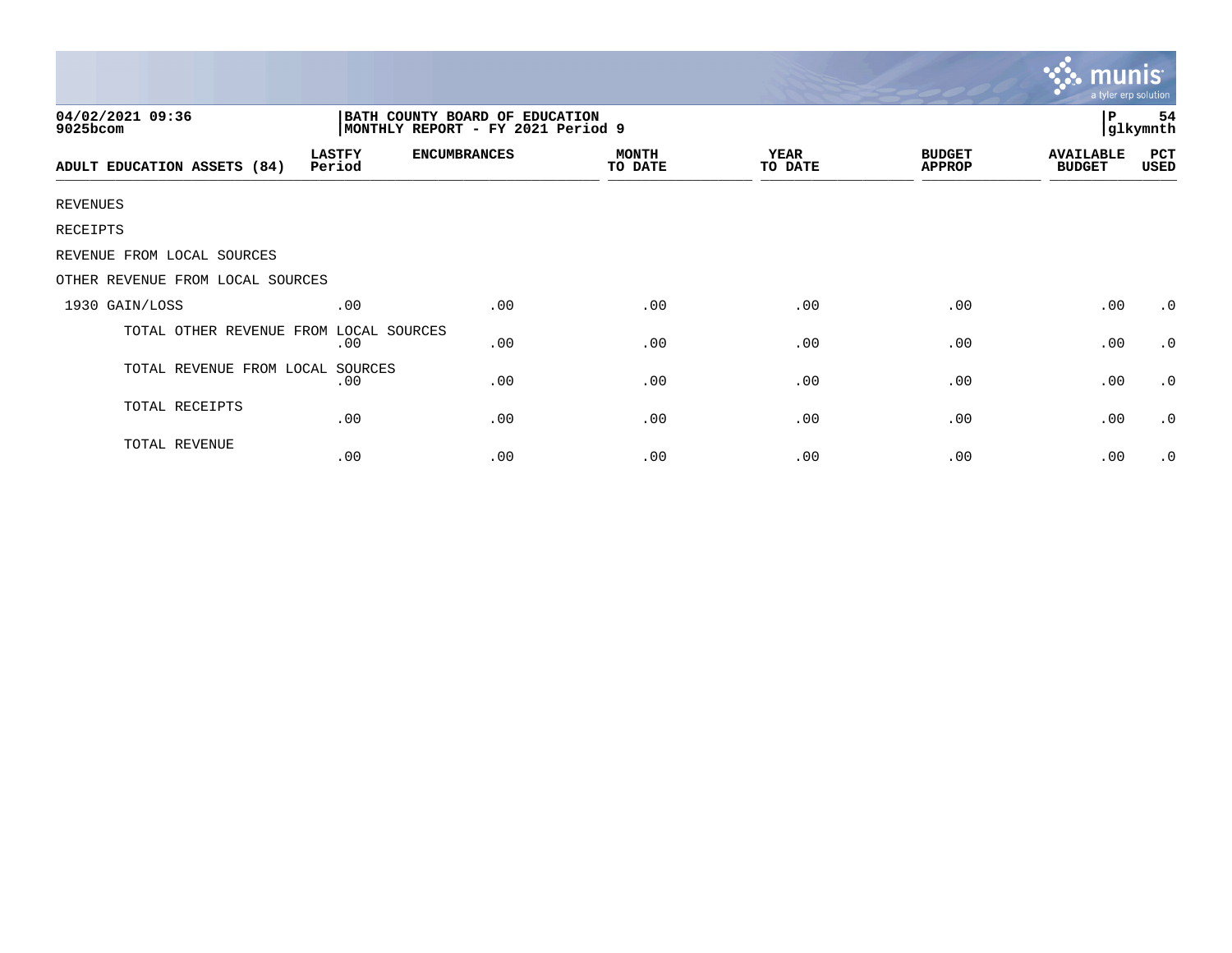

| 04/02/2021 09:36<br>$9025$ bcom       | BATH COUNTY BOARD OF EDUCATION<br>MONTHLY REPORT - FY 2021 Period 9 |                     |                         |                        |                                |                                   | 55<br>P<br> glkymnth |  |
|---------------------------------------|---------------------------------------------------------------------|---------------------|-------------------------|------------------------|--------------------------------|-----------------------------------|----------------------|--|
| ADULT EDUCATION ASSETS (84)           | <b>LASTFY</b><br>Period                                             | <b>ENCUMBRANCES</b> | <b>MONTH</b><br>TO DATE | <b>YEAR</b><br>TO DATE | <b>BUDGET</b><br><b>APPROP</b> | <b>AVAILABLE</b><br><b>BUDGET</b> | PCT<br><b>USED</b>   |  |
| EXPENDITURES                          |                                                                     |                     |                         |                        |                                |                                   |                      |  |
| 3400<br>ADULT EDUCATION OPERATIONS    |                                                                     |                     |                         |                        |                                |                                   |                      |  |
| 0700                                  | .00                                                                 | .00                 | .00                     | .00                    | .00                            | .00                               | $.0 \cdot$           |  |
| TOTAL 3400                            | ADULT EDUCATION OPERATIONS<br>.00                                   | .00                 | .00                     | .00                    | .00                            | .00                               | $\cdot$ 0            |  |
| TOTAL EXPENDITURES                    | .00                                                                 | .00                 | .00                     | .00                    | .00                            | .00                               | $\cdot$ 0            |  |
| TOTAL FOR ADULT EDUCATION ASSETS (84) | .00                                                                 | .00                 | .00                     | .00                    | .00                            | .00                               | $.0 \cdot$           |  |